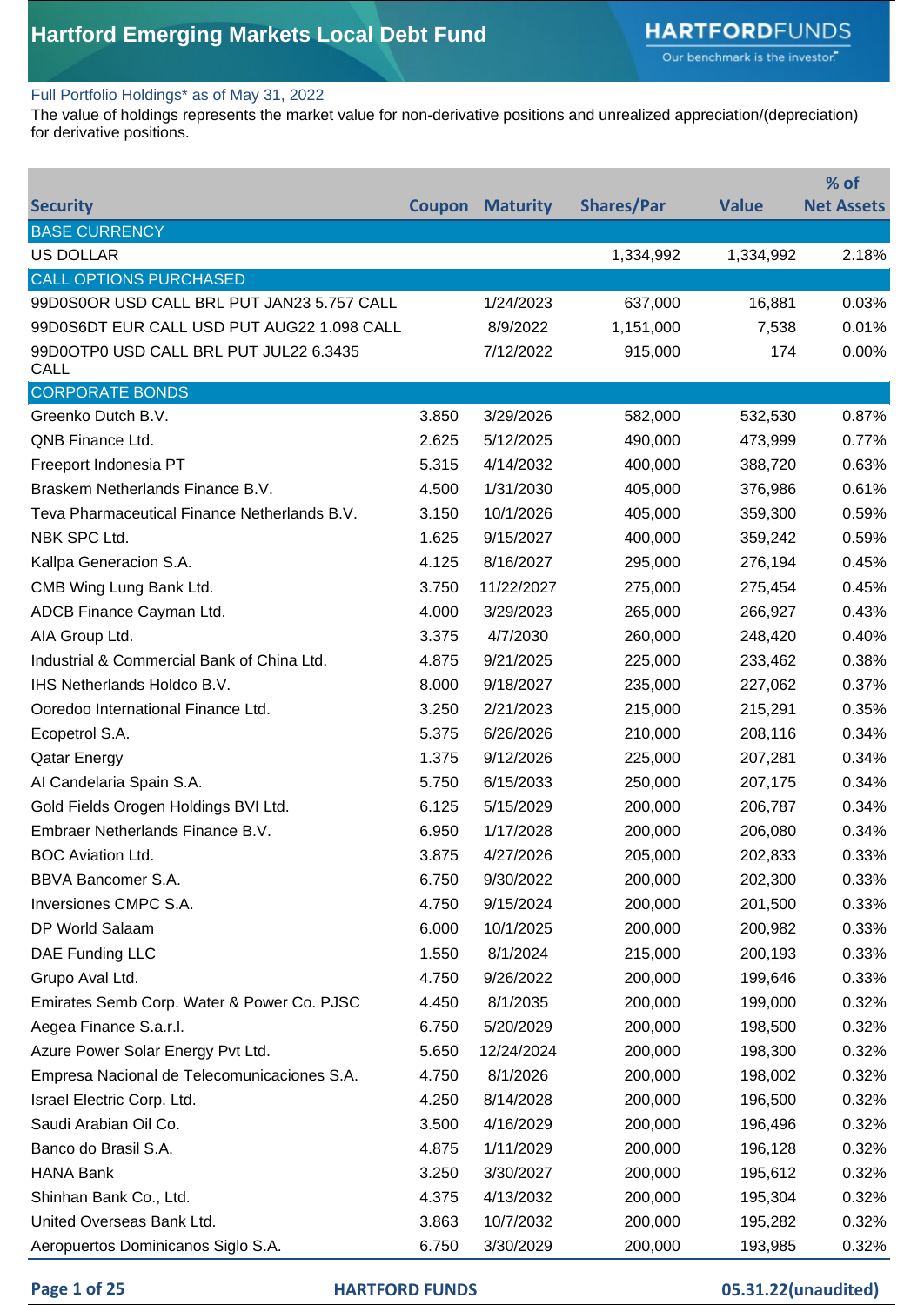# **HARTFORD**FUNDS

Our benchmark is the investor."

**% of** 

### Full Portfolio Holdings\* as of May 31, 2022

| <b>Security</b>                                                   | <b>Coupon</b> | <b>Maturity</b> | <b>Shares/Par</b> | <b>Value</b> | <b>Net Assets</b> |
|-------------------------------------------------------------------|---------------|-----------------|-------------------|--------------|-------------------|
| Sliknet JSC                                                       | 8.375         | 1/31/2027       | 200,000           | 193,760      | 0.32%             |
| Sigma Alimentos S.A. de C.V.                                      | 4.125         | 5/2/2026        | 200,000           | 193,652      | 0.32%             |
| Saudi Arabian Oil Co.                                             | 4.250         | 4/16/2039       | 200,000           | 193,060      | 0.31%             |
| <b>BOC Aviation USA Corp.</b>                                     | 1.625         | 4/29/2024       | 200,000           | 192,804      | 0.31%             |
| Vena Energy Capital Pte Ltd.                                      | 3.133         | 2/26/2025       | 200,000           | 192,557      | 0.31%             |
| Huarong Finance Co., Ltd.                                         | 3.250         | 11/13/2024      | 200,000           | 191,250      | 0.31%             |
| GC Treasury Centre Co, Ltd.                                       | 4.400         | 3/30/2032       | 200,000           | 190,575      | 0.31%             |
| Kia Corp.                                                         | 2.750         | 2/14/2027       | 200,000           | 189,330      | 0.31%             |
| Bancolombia S.A.                                                  | 3.000         | 1/29/2025       | 200,000           | 188,502      | 0.31%             |
| Consorcio Transmantaro S.A.                                       | 5.200         | 4/11/2038       | 200,000           | 187,500      | 0.31%             |
| <b>Mexico City Airport Trust</b>                                  | 4.250         | 10/31/2026      | 200,000           | 187,015      | 0.30%             |
| Kosmos Energy Ltd.                                                | 7.500         | 3/1/2028        | 200,000           | 186,612      | 0.30%             |
| CDBL Funding 2                                                    | 2.000         | 3/4/2026        | 200,000           | 186,174      | 0.30%             |
| Woori Bank                                                        | 2.000         | 1/20/2027       | 200,000           | 185,917      | 0.30%             |
| Medco Laurel Tree Pte Ltd.                                        | 6.950         | 11/12/2028      | 200,000           | 185,100      | 0.30%             |
| Bank Leumi Le-Israel BM                                           | 3.275         | 1/29/2031       | 200,000           | 182,500      | 0.30%             |
| Cia Cervecerias Unidas S.A.                                       | 3.350         | 1/19/2032       | 205,000           | 181,466      | 0.30%             |
| Shriram Transport Finance Co., Ltd.                               | 4.150         | 7/18/2025       | 200,000           | 180,000      | 0.29%             |
| Bangkok Bank PCL                                                  | 3.733         | 9/25/2034       | 200,000           | 179,598      | 0.29%             |
| <b>Mexico City Airport Trust</b>                                  | 3.875         | 4/30/2028       | 200,000           | 179,166      | 0.29%             |
| <b>CT Trust</b>                                                   | 5.125         | 2/3/2032        | 200,000           | 178,840      | 0.29%             |
| Prosus N.V.                                                       | 3.257         | 1/19/2027       | 200,000           | 178,254      | 0.29%             |
| Ooredoo International Finance Ltd.                                | 2.625         | 4/8/2031        | 200,000           | 177,475      | 0.29%             |
| <b>Bulgarian Energy Holding EAD</b>                               | 2.450         | 7/22/2028       | 200,000           | 176,988      | 0.29%             |
| EIG Pearl Holdings S.a.r.l.                                       | 3.545         | 8/31/2036       | 200,000           | 176,750      | 0.29%             |
| Braskem Idesa SAPI                                                | 6.990         | 2/20/2032       | 200,000           | 176,602      | 0.29%             |
| AngloGold Ashanti Holdings plc                                    | 3.375         | 11/1/2028       | 200,000           | 175,979      | 0.29%             |
| Bank Hapoalim BM                                                  | 3.255         | 1/21/2032       | 200,000           | 175,750      | 0.29%             |
| CSN Resources S.A.                                                | 5.875         | 4/8/2032        | 200,000           | 175,500      | 0.29%             |
| SAN Miguel Industrias Pet S.A. / NG PET R&P Latin<br>America S.A. | 3.500         | 8/2/2028        | 200,000           | 174,900      | 0.28%             |
| Alfa Desarrollo S.p.A.                                            | 4.550         | 9/27/2051       | 229,380           | 174,615      | 0.28%             |
| Bharti Airtel Ltd.                                                | 3.250         | 6/3/2031        | 200,000           | 173,608      | 0.28%             |
| Sweihan PV Power Co. PJSC                                         | 3.625         | 1/31/2049       | 200,000           | 172,848      | 0.28%             |
| Stillwater Mining Co.                                             | 4.500         | 11/16/2029      | 200,000           | 171,750      | 0.28%             |
| Millicom International Cellular S.A.                              | 5.125         | 1/15/2028       | 180,000           | 170,370      | 0.28%             |
| Galaxy Pipeline Assets Bidco Ltd.                                 | 2.160         | 3/31/2034       | 192,172           | 168,280      | 0.27%             |
| VTR Finance N.V.                                                  | 6.375         | 7/15/2028       | 200,000           | 168,176      | 0.27%             |
| Galaxy Pipeline Assets Bidco Ltd.                                 | 2.625         | 3/31/2036       | 200,000           | 167,244      | 0.27%             |
| Star Energy Geothermal Wayang Windu Ltd.                          | 6.750         | 4/24/2033       | 168,654           | 167,051      | 0.27%             |
| OCP S.A.                                                          | 3.750         | 6/23/2031       | 200,000           | 165,860      | 0.27%             |
| YPF S.A.                                                          | 6.950         | 7/21/2027       | 240,000           | 160,972      | 0.26%             |
| Asian Development Bank                                            | 0.010         | 4/30/2040       | 14,700,000        | 160,130      | 0.26%             |
| Zorlu Yenilenebilir Enerji AS                                     | 9.000         | 6/1/2026        | 200,000           | 158,760      | 0.26%             |
| Sands China Ltd.                                                  | 2.550         | 3/8/2027        | 200,000           | 156,843      | 0.26%             |

### **Page 2 of 25 HARTFORD FUNDS 05.31.22(unaudited)**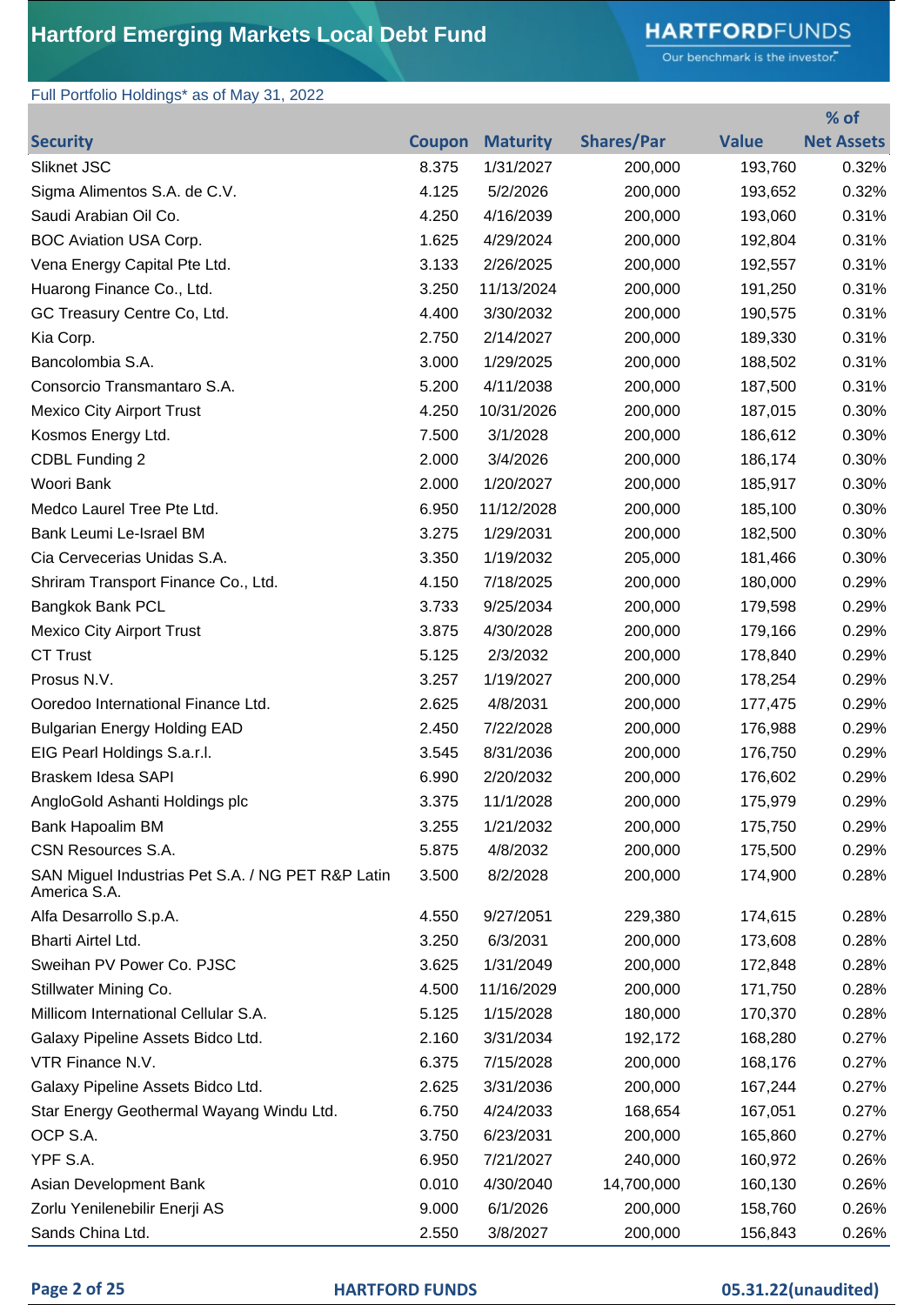# **HARTFORD**FUNDS

Our benchmark is the investor."

**% of** 

### Full Portfolio Holdings\* as of May 31, 2022

| <b>Security</b>                                                               | <b>Coupon</b> | <b>Maturity</b> | <b>Shares/Par</b> | <b>Value</b> | <b>Net Assets</b> |
|-------------------------------------------------------------------------------|---------------|-----------------|-------------------|--------------|-------------------|
| Tullow Oil plc                                                                | 7.000         | 3/1/2025        | 200,000           | 155,500      | 0.25%             |
| European Bank for Reconstruction & Development                                | 0.000         | 1/19/2032       | 7,000,000         | 140,539      | 0.23%             |
| Energean Israel Finance Ltd.                                                  | 4.500         | 3/30/2024       | 135,000           | 132,368      | 0.22%             |
| Bioceanico Sovereign Certificate Ltd.                                         | 0.010         | 6/5/2034        | 195,998           | 132,299      | 0.22%             |
| VEON Holdings B.V.                                                            | 3.375         | 11/25/2027      | 200,000           | 122,000      | 0.20%             |
| Central American Bottling Corp. / CBC Bottling<br>Holdco SL / Beliv Holdco SL | 5.250         | 4/27/2029       | 120,000           | 114,551      | 0.19%             |
| Country Garden Holdings Co., Ltd.                                             | 5.625         | 1/14/2030       | 205,000           | 111,725      | 0.18%             |
| Ecopetrol S.A.                                                                | 6.875         | 4/29/2030       | 110,000           | 110,976      | 0.18%             |
| Kernel Holding S.A.                                                           | 6.500         | 10/17/2024      | 200,000           | 106,200      | 0.17%             |
| Leviathan Bond Ltd.                                                           | 6.750         | 6/30/2030       | 105,000           | 103,688      | 0.17%             |
| Banco de Credito del Peru S.A.                                                | 3.125         | 7/1/2030        | 105,000           | 97,958       | 0.16%             |
| Unifin Financiera S.A.B. de C.V.                                              | 9.875         | 1/28/2029       | 200,000           | 92,052       | 0.15%             |
| Ecopetrol S.A.                                                                | 4.625         | 11/2/2031       | 70,000            | 60,369       | 0.10%             |
| YPF S.A.                                                                      | 8.500         | 3/23/2025       | 69,750            | 60,071       | 0.10%             |
| Leviathan Bond Ltd.                                                           | 6.500         | 6/30/2027       | 60,000            | 59,550       | 0.10%             |
| Sparc EM SPC Panama Metro                                                     | 0.010         | 12/5/2022       | 49,609            | 48,741       | 0.08%             |
| Energean Israel Finance Ltd.                                                  | 4.875         | 3/30/2026       | 50,000            | 47,125       | 0.08%             |
| Energean Israel Finance Ltd.                                                  | 5.875         | 3/30/2031       | 45,000            | 40,838       | 0.07%             |
| <b>Gtlk Europe Capital DAC</b>                                                | 4.650         | 3/10/2027       | 200,000           | 30,000       | 0.05%             |
| Energean Israel Finance Ltd.                                                  | 5.375         | 3/30/2028       | 15,000            | 13,875       | 0.02%             |
| PJSC Koks via IMH Capital DAC                                                 | 5.900         | 9/23/2025       | 200,000           | 13,000       | 0.02%             |
| VTB Bank OJSC Via VTB Capital S.A.                                            | 6.950         | 10/17/2022      | 235,000           | 0.00         | 0.00%             |
| <b>FOREIGN GOVERNMENT OBLIGATIONS</b>                                         |               |                 |                   |              |                   |
| Republic of South Africa Government Bond                                      | 8.250         | 3/31/2032       | 25,075,000        | 1,403,639    | 2.29%             |
| Malaysia Government Bond                                                      | 3.480         | 3/15/2023       | 5,550,000         | 1,278,007    | 2.08%             |
| <b>Mexican Bonos</b>                                                          | 7.750         | 5/29/2031       | 18,431,900        | 888,605      | 1.45%             |
| Republic of South Africa Government Bond                                      | 8.750         | 1/31/2044       | 15,400,000        | 799,053      | 1.30%             |
| Republic of South Africa Government Bond                                      | 8.875         | 2/28/2035       | 13,870,000        | 775,523      | 1.26%             |
| <b>Mexican Bonos</b>                                                          | 5.500         | 3/4/2027        | 16,585,000        | 735,022      | 1.20%             |
| Mexican Bonos                                                                 | 5.750         | 3/5/2026        | 13,504,800        | 617,719      | 1.01%             |
| Malaysia Government Bond                                                      | 3.757         | 4/20/2023       | 2,668,000         | 615,938      | 1.00%             |
| <b>China Government Bond</b>                                                  | 2.280         | 3/17/2024       | 4,070,000         | 611,938      | 1.00%             |
| Republic of Poland Government Bond                                            | 3.750         | 5/25/2027       | 2,964,000         | 604,429      | 0.98%             |
| <b>Mexican Bonos</b>                                                          | 7.500         | 6/3/2027        | 11,981,200        | 579,198      | 0.94%             |
| Malaysia Government Bond                                                      | 3.478         | 6/14/2024       | 2,485,000         | 570,625      | 0.93%             |
| Brazil Letras do Tesouro Nacional                                             | 8.208         | 1/1/2024        | 3,188,000         | 552,848      | 0.90%             |
| Bonos de la Tesoreria de la Republica en pesos                                | 5.000         | 3/1/2035        | 505,000,000       | 541,680      | 0.88%             |
| Brazil Notas do Tesouro Nacional                                              | 10.000        | 1/1/2027        | 2,690,000         | 520,922      | 0.85%             |
| Brazil Letras do Tesouro Nacional                                             | 12.006        | 7/1/2025        | 3,441,000         | 506,369      | 0.83%             |
| <b>Mexican Bonos</b>                                                          | 8.500         | 11/18/2038      | 10,124,200        | 505,580      | 0.82%             |
| <b>Thailand Government Bond</b>                                               | 2.125         | 12/17/2026      | 17,095,000        | 498,497      | 0.81%             |
| Indonesia Treasury Bond                                                       | 6.125         | 5/15/2028       | 7,404,000,000     | 494,200      | 0.81%             |
| Dominican Republic International Bond                                         | 5.500         | 2/22/2029       | 490,000           | 463,088      | 0.75%             |
| Peru Government Bond                                                          | 5.400         | 8/12/2034       | 2,070,000         | 455,023      | 0.74%             |

### **Page 3 of 25 HARTFORD FUNDS 05.31.22(unaudited)**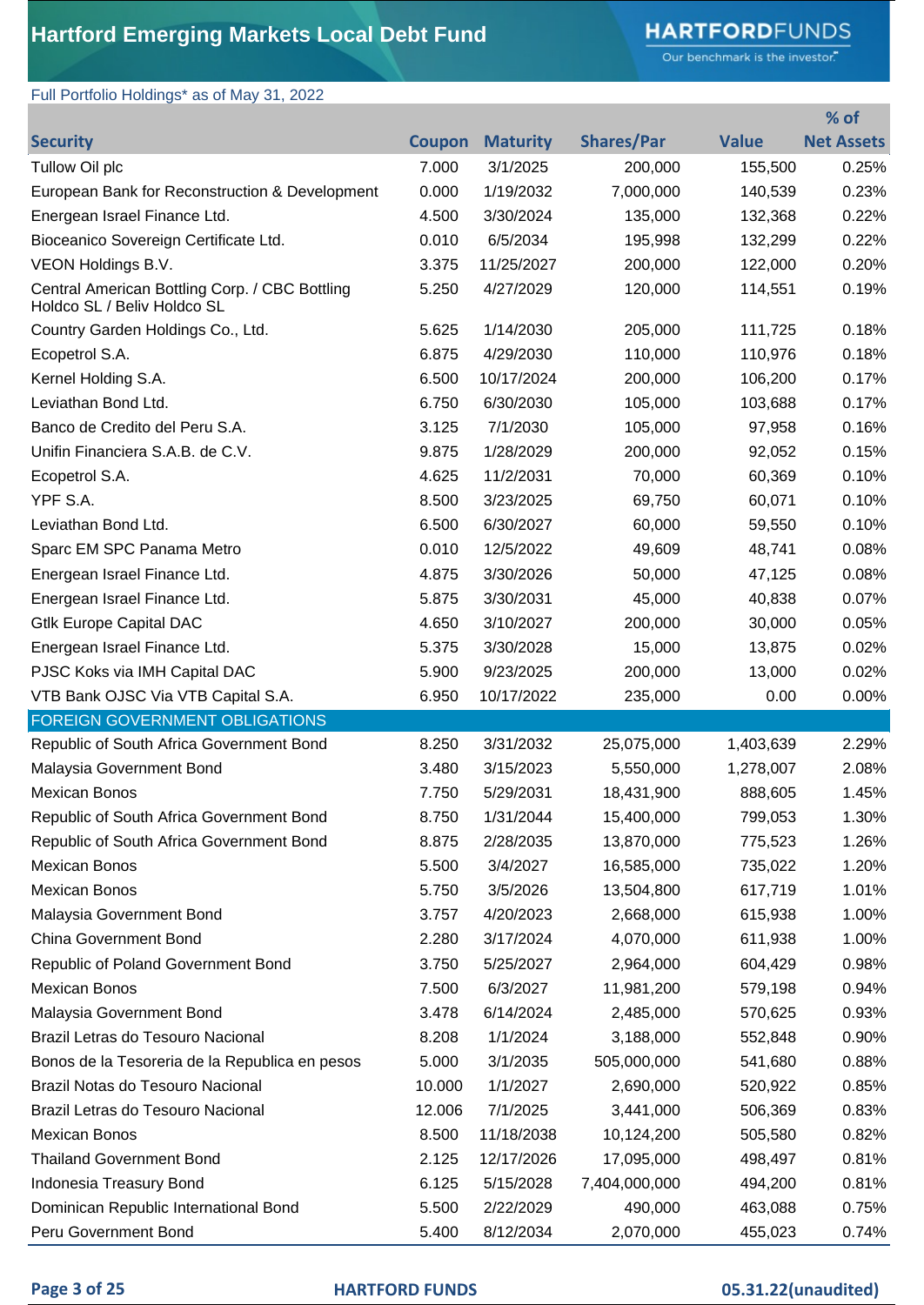# **HARTFORD**FUNDS

Our benchmark is the investor."

**% of** 

### Full Portfolio Holdings\* as of May 31, 2022

| <b>Security</b>                          | <b>Coupon</b> | <b>Maturity</b> | <b>Shares/Par</b> | <b>Value</b> | <b>Net Assets</b> |
|------------------------------------------|---------------|-----------------|-------------------|--------------|-------------------|
| <b>Colombian TES</b>                     | 10.000        | 7/24/2024       | 1,563,900,000     | 418,220      | 0.68%             |
| Republic of Poland Government Bond       | 3.210         | 1/25/2026       | 1,735,000         | 397,007      | 0.65%             |
| <b>Colombian TES</b>                     | 7.500         | 8/26/2026       | 1,618,700,000     | 389,657      | 0.63%             |
| Indonesia Treasury Bond                  | 7.500         | 8/15/2032       | 5,458,000,000     | 376,513      | 0.61%             |
| Romanian Government International Bond   | 3.000         | 2/27/2027       | 394,000           | 362,776      | 0.59%             |
| <b>Czech Republic Government Bond</b>    | 2.500         | 8/25/2028       | 9,500,000         | 362,384      | 0.59%             |
| <b>China Government Bond</b>             | 3.250         | 6/6/2026        | 2,280,000         | 352,236      | 0.57%             |
| Brazil Notas do Tesouro Nacional         | 10.000        | 1/1/2029        | 1,844,000         | 347,254      | 0.57%             |
| Republic of Poland Government Bond       | 2.500         | 7/25/2026       | 1,750,000         | 346,167      | 0.56%             |
| Indonesia Treasury Bond                  | 7.500         | 4/15/2040       | 5,128,000,000     | 345,786      | 0.56%             |
| Peru Government Bond                     | 6.150         | 8/12/2032       | 1,435,000         | 345,712      | 0.56%             |
| <b>China Government Bond</b>             | 3.290         | 5/23/2029       | 2,160,000         | 335,549      | 0.55%             |
| <b>Colombian TES</b>                     | 7.750         | 9/18/2030       | 1,458,000,000     | 328,046      | 0.53%             |
| Hungary Government International Bond    | 2.125         | 9/22/2031       | 400,000           | 322,240      | 0.53%             |
| <b>Mexican Bonos</b>                     | 8.500         | 5/31/2029       | 6,376,300         | 321,328      | 0.52%             |
| <b>Thailand Government Bond</b>          | 2.000         | 12/17/2031      | 11,580,000        | 314,317      | 0.51%             |
| Hungary Government International Bond    | 1.125         | 4/28/2026       | 305,000           | 303,956      | 0.50%             |
| Republic of South Africa Government Bond | 8.000         | 1/31/2030       | 5,265,000         | 303,641      | 0.49%             |
| Malaysia Government Bond                 | 3.899         | 11/16/2027      | 1,320,000         | 302,247      | 0.49%             |
| <b>China Government Bond</b>             | 1.990         | 4/9/2025        | 2,020,000         | 299,968      | 0.49%             |
| Romanian Government International Bond   | 5.250         | 11/25/2027      | 296,000           | 299,330      | 0.49%             |
| <b>Thailand Government Bond</b>          | 3.650         | 6/20/2031       | 9,555,000         | 297,698      | 0.49%             |
| Malaysia Government Investment Issue     | 3.465         | 10/15/2030      | 1,320,000         | 287,198      | 0.47%             |
| Serbia International Bond                | 3.125         | 5/15/2027       | 285,000           | 278,303      | 0.45%             |
| <b>Czech Republic Government Bond</b>    | 2.750         | 7/23/2029       | 7,200,000         | 275,988      | 0.45%             |
| Malaysia Government Bond                 | 3.885         | 8/15/2029       | 1,215,000         | 275,148      | 0.45%             |
| Peru Government Bond                     | 6.950         | 8/12/2031       | 1,045,000         | 270,204      | 0.44%             |
| Malaysia Government Bond                 | 3.828         | 7/5/2034        | 1,265,000         | 269,157      | 0.44%             |
| Peru Government Bond                     | 6.350         | 8/12/2028       | 1,045,000         | 268,933      | 0.44%             |
| Brazil Notas do Tesouro Nacional         | 10.000        | 1/1/2033        | 1,486,000         | 268,020      | 0.44%             |
| <b>Thailand Government Bond</b>          | 1.585         | 12/17/2035      | 11,030,000        | 265,778      | 0.43%             |
| Republic of South Africa Government Bond | 8.500         | 1/31/2037       | 4,985,000         | 263,147      | 0.43%             |
| <b>Thailand Government Bond</b>          | 3.775         | 6/25/2032       | 7,820,000         | 245,258      | 0.40%             |
| <b>Thailand Government Bond</b>          | 3.400         | 6/17/2036       | 8,205,000         | 243,618      | 0.40%             |
| Republic of South Africa Government Bond | 10.500        | 12/21/2026      | 3,461,000         | 239,446      | 0.39%             |
| Hungary Government Bond                  | 3.250         | 10/22/2031      | 116,390,000       | 234,643      | 0.38%             |
| Indonesia Treasury Bond                  | 7.500         | 5/15/2038       | 3,485,000,000     | 234,602      | 0.38%             |
| Colombian TES                            | 9.250         | 5/28/2042       | 1,042,200,000     | 233,688      | 0.38%             |
| <b>China Government Bond</b>             | 3.280         | 12/3/2027       | 1,500,000         | 232,839      | 0.38%             |
| <b>Thailand Government Bond</b>          | 3.300         | 6/17/2038       | 8,165,000         | 232,338      | 0.38%             |
| <b>China Government Bond</b>             | 3.130         | 11/21/2029      | 1,500,000         | 230,392      | 0.38%             |
| Hungary Government International Bond    | 4.500         | 3/23/2028       | 95,230,000        | 224,769      | 0.37%             |
| <b>Mexican Bonos</b>                     | 8.000         | 11/7/2047       | 4,718,600         | 220,555      | 0.36%             |
| Indonesia Treasury Bond                  | 8.250         | 6/15/2032       | 3,019,000,000     | 217,178      | 0.35%             |
| Republic of South Africa Government Bond | 6.500         | 2/28/2041       | 5,221,770         | 214,629      | 0.35%             |

### **Page 4 of 25 HARTFORD FUNDS 05.31.22(unaudited)**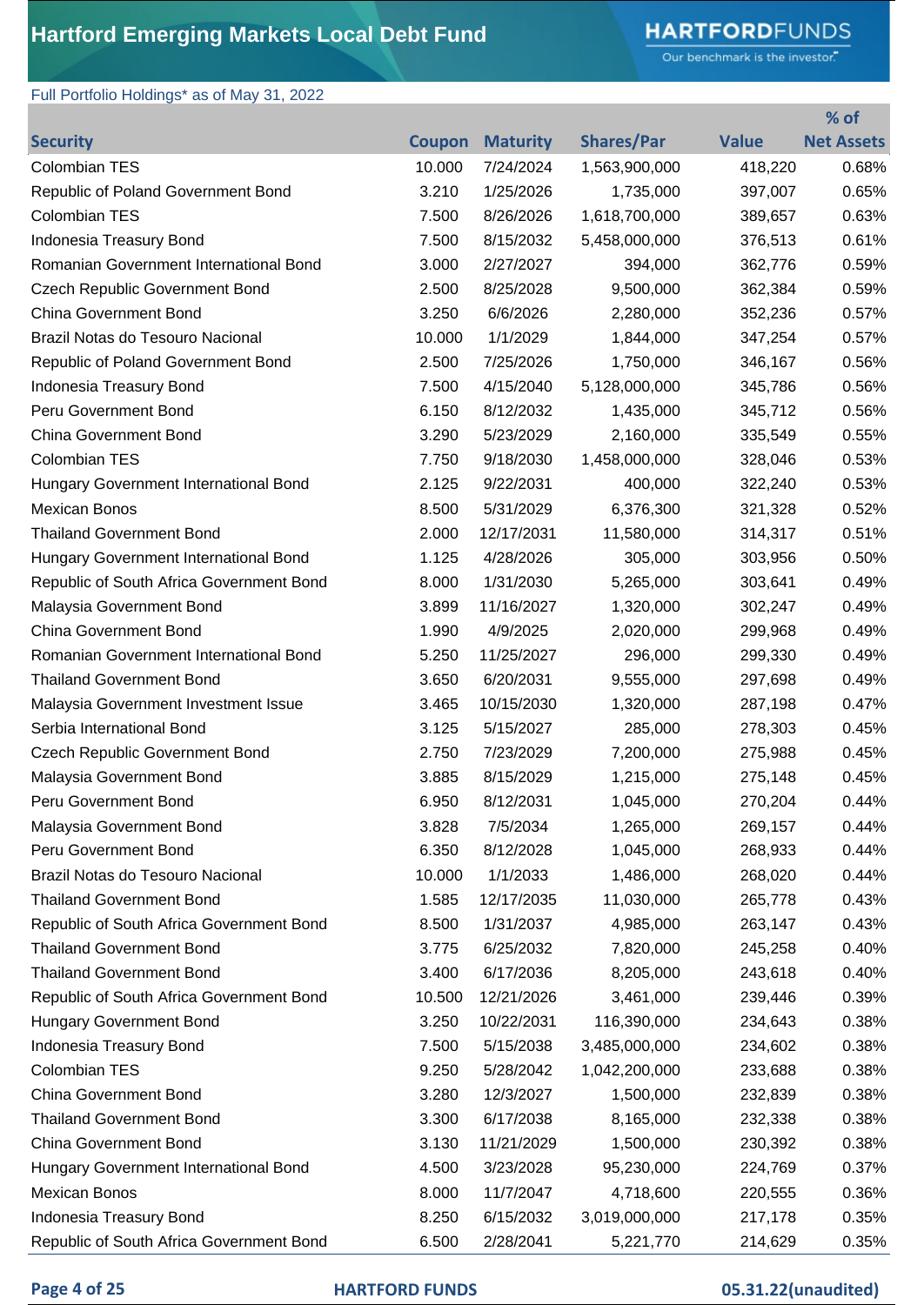# **HARTFORD**FUNDS

Our benchmark is the investor."

**% of** 

### Full Portfolio Holdings\* as of May 31, 2022

| <b>Security</b>                                | <b>Coupon</b> | <b>Maturity</b> | <b>Shares/Par</b> | <b>Value</b> | <b>Net Assets</b> |
|------------------------------------------------|---------------|-----------------|-------------------|--------------|-------------------|
| <b>Mexican Bonos</b>                           | 7.750         | 11/13/2042      | 4,644,600         | 212,965      | 0.35%             |
| Republic of Poland Government Bond             | 1.750         | 4/25/2032       | 1,385,000         | 212,685      | 0.35%             |
| Bonos de la Tesoreria de la Republica en pesos | 6.000         | 1/1/2043        | 180,000,000       | 209,953      | 0.34%             |
| <b>Mexican Bonos</b>                           | 6.500         | 6/9/2022        | 4,108,400         | 208,517      | 0.34%             |
| <b>China Government Bond</b>                   | 3.010         | 5/13/2028       | 1,340,000         | 204,573      | 0.33%             |
| <b>Colombian TES</b>                           | 7.250         | 10/18/2034      | 1,012,000,000     | 202,540      | 0.33%             |
| <b>Thailand Government Bond</b>                | 1.600         | 12/17/2029      | 7,352,000         | 198,923      | 0.32%             |
| Croatia Government International Bond          | 1.500         | 6/17/2031       | 205,000           | 194,281      | 0.32%             |
| <b>Thailand Government Bond</b>                | 2.875         | 12/17/2028      | 6,450,000         | 192,011      | 0.31%             |
| <b>Chile Government International Bond</b>     | 2.750         | 1/31/2027       | 200,000           | 191,557      | 0.31%             |
| Oman Government International Bond             | 7.000         | 1/25/2051       | 200,000           | 191,052      | 0.31%             |
| Republic of South Africa Government Bond       | 9.000         | 1/31/2040       | 3,499,000         | 188,574      | 0.31%             |
| Malaysia Government Bond                       | 3.955         | 9/15/2025       | 810,000           | 187,005      | 0.30%             |
| Indonesia Treasury Bond                        | 7.000         | 5/15/2027       | 2,597,000,000     | 182,611      | 0.30%             |
| Republic of South Africa Government Bond       | 7.000         | 2/28/2031       | 3,480,000         | 182,323      | 0.30%             |
| <b>Airport Authority HK</b>                    | 2.500         | 1/12/2032       | 200,000           | 177,970      | 0.29%             |
| <b>Czech Republic Government Bond</b>          | 0.950         | 5/15/2030       | 5,140,000         | 168,594      | 0.27%             |
| Republic of Poland Government Bond             | 3.250         | 7/25/2025       | 795,000           | 167,743      | 0.27%             |
| Indonesia Treasury Bond                        | 8.375         | 4/15/2039       | 2,251,000,000     | 164,807      | 0.27%             |
| Malaysia Government Investment Issue           | 3.655         | 10/15/2024      | 700,000           | 161,232      | 0.26%             |
| Malaysia Government Bond                       | 3.757         | 5/22/2040       | 790,000           | 160,507      | 0.26%             |
| <b>China Government Bond</b>                   | 2.850         | 6/4/2027        | 1,050,000         | 159,468      | 0.26%             |
| Indonesia Treasury Bond                        | 7.125         | 6/15/2042       | 2,346,000,000     | 156,808      | 0.26%             |
| Indonesia Treasury Bond                        | 7.500         | 6/15/2035       | 2,252,000,000     | 154,829      | 0.25%             |
| Indonesia Treasury Bond                        | 5.625         | 5/15/2023       | 2,213,000,000     | 154,105      | 0.25%             |
| Colombian TES                                  | 7.000         | 6/30/2032       | 738,600,000       | 152,425      | 0.25%             |
| Peru Government Bond                           | 8.200         | 8/12/2026       | 532,000           | 151,458      | 0.25%             |
| <b>China Government Bond</b>                   | 3.250         | 11/22/2028      | 970,000           | 150,286      | 0.24%             |
| <b>China Government Bond</b>                   | 3.720         | 4/12/2051       | 930,000           | 149,499      | 0.24%             |
| Peru Government Bond                           | 5.940         | 2/12/2029       | 585,000           | 145,952      | 0.24%             |
| Peru Government Bond                           | 6.900         | 8/12/2037       | 545,000           | 134,436      | 0.22%             |
| <b>Egypt Government Bond</b>                   | 14.563        | 7/6/2026        | 2,640,000         | 133,755      | 0.22%             |
| <b>Hungary Government Bond</b>                 | 3.000         | 8/21/2030       | 61,780,000        | 125,485      | 0.20%             |
| <b>China Government Bond</b>                   | 3.810         | 9/14/2050       | 700,000           | 114,202      | 0.19%             |
| Malaysia Government Bond                       | 3.906         | 7/15/2026       | 480,000           | 110,570      | 0.18%             |
| North Macedonia Government International Bond  | 3.675         | 6/3/2026        | 110,000           | 109,571      | 0.18%             |
| Bonos de la Tesoreria de la Republica en pesos | 5.000         | 10/1/2028       | 95,000,000        | 106,828      | 0.17%             |
| Colombian TES                                  | 7.000         | 3/26/2031       | 502,600,000       | 106,336      | 0.17%             |
| <b>Czech Republic Government Bond</b>          | 1.200         | 3/13/2031       | 3,200,000         | 104,647      | 0.17%             |
| Malaysia Government Investment Issue           | 3.726         | 3/31/2026       | 455,000           | 104,193      | 0.17%             |
| Mexican Bonos                                  | 7.750         | 11/23/2034      | 2,103,000         | 100,061      | 0.16%             |
| Mexican Bonos                                  | 10.000        | 11/20/2036      | 1,764,500         | 99,905       | 0.16%             |
| Republic of Poland Government Bond             | 1.250         | 10/25/2030      | 640,000           | 99,285       | 0.16%             |
| Romania Government Bond                        | 4.750         | 10/11/2034      | 590,000           | 95,658       | 0.16%             |
| <b>Egypt Government International Bond</b>     | 6.875         | 4/30/2040       | 130,000           | 92,651       | 0.15%             |

### **Page 5 of 25 HARTFORD FUNDS 05.31.22(unaudited)**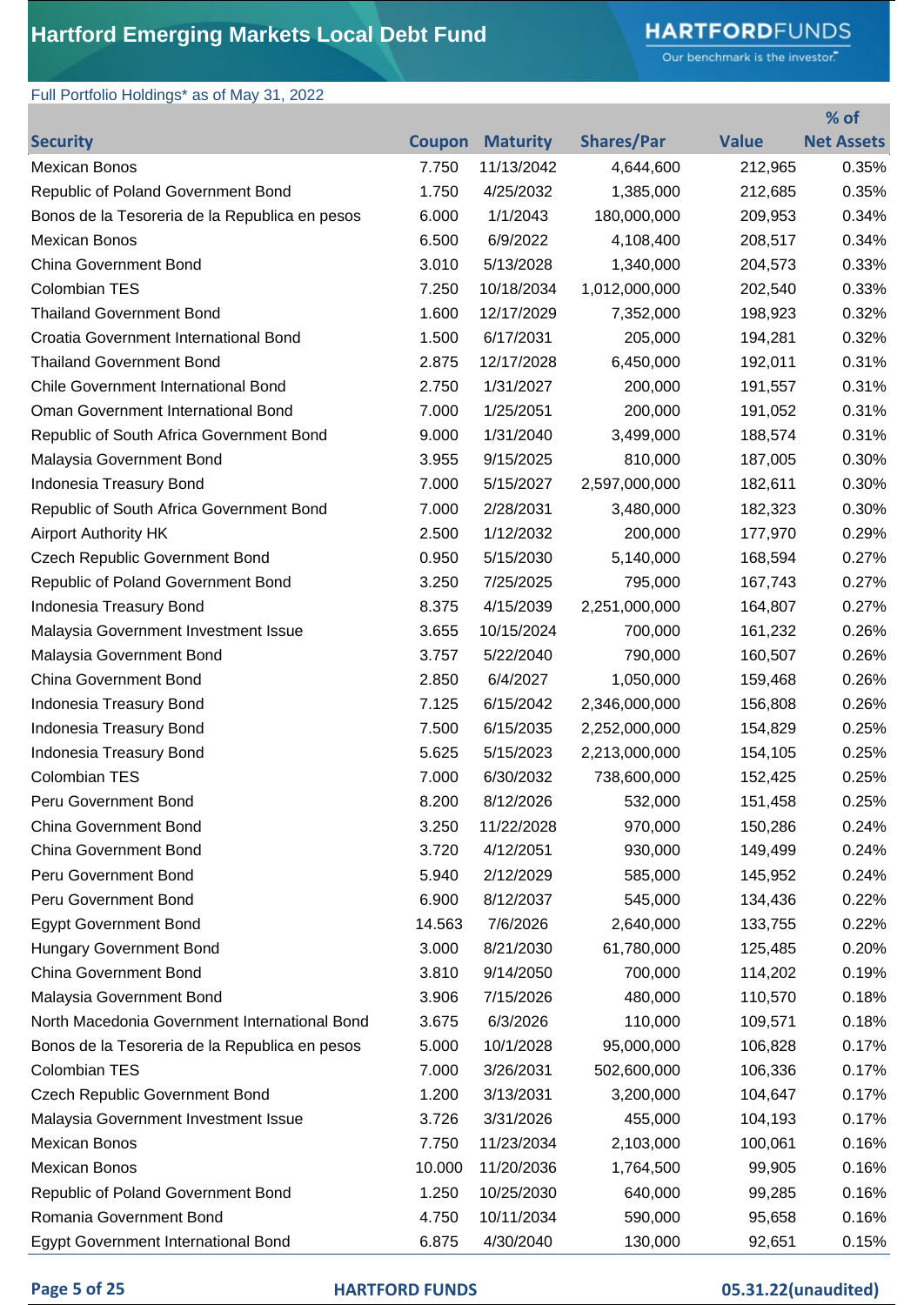# **HARTFORD**FUNDS

Our benchmark is the investor."

**% of** 

### Full Portfolio Holdings\* as of May 31, 2022

| <b>Security</b>                                | <b>Coupon</b> | <b>Maturity</b> | <b>Shares/Par</b> | <b>Value</b> | <b>Net Assets</b> |
|------------------------------------------------|---------------|-----------------|-------------------|--------------|-------------------|
| Brazil Notas do Tesouro Nacional               | 10.000        | 1/1/2031        | 496,000           | 91,273       | 0.15%             |
| <b>Czech Republic Government Bond</b>          | 2.000         | 10/13/2033      | 2,750,000         | 91,188       | 0.15%             |
| Bonos de la Tesoreria de la Republica en pesos | 4.700         | 9/1/2030        | 80,000,000        | 87,409       | 0.14%             |
| <b>Thailand Government Bond</b>                | 2.000         | 6/17/2042       | 3,805,000         | 86,020       | 0.14%             |
| Colombian TES                                  | 6.250         | 7/9/2036        | 480,500,000       | 85,406       | 0.14%             |
| Malaysia Government Bond                       | 3.502         | 5/31/2027       | 375,000           | 84,540       | 0.14%             |
| <b>Egypt Government Bond</b>                   | 14.483        | 4/6/2026        | 1,620,000         | 84,029       | 0.14%             |
| Romania Government Bond                        | 4.750         | 2/24/2025       | 410,000           | 82,342       | 0.13%             |
| <b>Czech Republic Government Bond</b>          | 0.050         | 11/29/2029      | 2,640,000         | 81,073       | 0.13%             |
| Malaysia Government Bond                       | 3.900         | 11/30/2026      | 350,000           | 80,510       | 0.13%             |
| Malaysia Government Investment Issue           | 4.130         | 7/9/2029        | 340,000           | 78,171       | 0.13%             |
| Romanian Government International Bond         | 3.000         | 2/27/2027       | 82,000            | 75,502       | 0.12%             |
| Malaysia Government Bond                       | 4.762         | 4/7/2037        | 320,000           | 74,660       | 0.12%             |
| <b>Czech Republic Government Bond</b>          | 1.750         | 6/23/2032       | 2,190,000         | 72,961       | 0.12%             |
| Romanian Government International Bond         | 1.375         | 12/2/2029       | 85,000            | 72,545       | 0.12%             |
| <b>Mexican Bonos</b>                           | 5.000         | 3/6/2025        | 1,564,900         | 71,619       | 0.12%             |
| Republic of South Africa Government Bond       | 7.750         | 2/28/2023       | 1,060,000         | 68,776       | 0.11%             |
| <b>China Government Bond</b>                   | 2.360         | 7/2/2023        | 450,000           | 67,826       | 0.11%             |
| Malaysia Government Bond                       | 4.254         | 5/31/2035       | 305,000           | 67,642       | 0.11%             |
| Indonesia Treasury Bond                        | 5.125         | 4/15/2027       | 1,026,000,000     | 67,306       | 0.11%             |
| Romanian Government International Bond         | 2.625         | 12/2/2040       | 85,000            | 61,067       | 0.10%             |
| <b>Thailand Government Bond</b>                | 4.875         | 6/22/2029       | 1,770,000         | 59,162       | 0.10%             |
| Romania Government Bond                        | 3.650         | 9/24/2031       | 360,000           | 56,825       | 0.09%             |
| <b>Hungary Government Bond</b>                 | 2.250         | 4/20/2033       | 32,920,000        | 56,792       | 0.09%             |
| <b>Colombian TES</b>                           | 7.250         | 10/26/2050      | 297,000,000       | 53,092       | 0.09%             |
| Romania Government Bond                        | 5.000         | 2/12/2029       | 280,000           | 51,827       | 0.08%             |
| Indonesia Treasury Bond                        | 8.250         | 5/15/2036       | 705,000,000       | 50,891       | 0.08%             |
| <b>Thailand Government Bond</b>                | 1.600         | 6/17/2035       | 2,065,000         | 50,389       | 0.08%             |
| Malaysia Government Bond                       | 4.642         | 11/7/2033       | 210,000           | 48,895       | 0.08%             |
| Argentine Bonos del Tesoro                     | 16.000        | 10/17/2023      | 8,645,000         | 46,212       | 0.08%             |
| <b>Colombian TES</b>                           | 5.750         | 11/3/2027       | 179,100,000       | 38,136       | 0.06%             |
| Indonesia Treasury Bond                        | 8.750         | 5/15/2031       | 495,000,000       | 37,227       | 0.06%             |
| <b>Bulgaria Government International Bond</b>  | 1.375         | 9/23/2050       | 50,000            | 36,232       | 0.06%             |
| Colombian TES                                  | 6.000         | 4/28/2028       | 164,900,000       | 35,456       | 0.06%             |
| <b>Thailand Government Bond</b>                | 1.875         | 6/17/2022       | 1,095,000         | 32,018       | 0.05%             |
| Autonomous City of Buenos Aires Argentina      | 47.238        | 3/29/2024       | 3,970,000         | 31,706       | 0.05%             |
| <b>Uruguay Government International Bond</b>   | 8.500         | 3/15/2028       | 1,245,000         | 28,736       | 0.05%             |
| Bonos de la Tesoreria de la Republica en pesos | 4.500         | 3/1/2026        | 25,000,000        | 28,571       | 0.05%             |
| <b>Czech Republic Government Bond</b>          | 4.200         | 12/4/2036       | 660,000           | 26,977       | 0.04%             |
| Bonos de la Tesoreria de la Republica en pesos | 2.800         | 10/1/2033       | 30,000,000        | 25,389       | 0.04%             |
| Argentine Bonos del Tesoro                     | 15.500        | 10/17/2026      | 5,840,763         | 16,504       | 0.03%             |
| <b>Czech Republic Government Bond</b>          | 1.500         | 4/24/2040       | 610,000           | 15,965       | 0.03%             |
| International Finance Corp.                    | 0.000         | 5/9/2027        | 1,000,000         | 11,583       | 0.02%             |
| Malaysia Government Investment Issue           | 4.128         | 8/15/2025       | 35,000            | 8,142        | 0.01%             |
| Romanian Government International Bond         | 2.625         | 12/2/2040       | 10,000            | 7,184        | 0.01%             |

### **Page 6 of 25 HARTFORD FUNDS 05.31.22(unaudited)**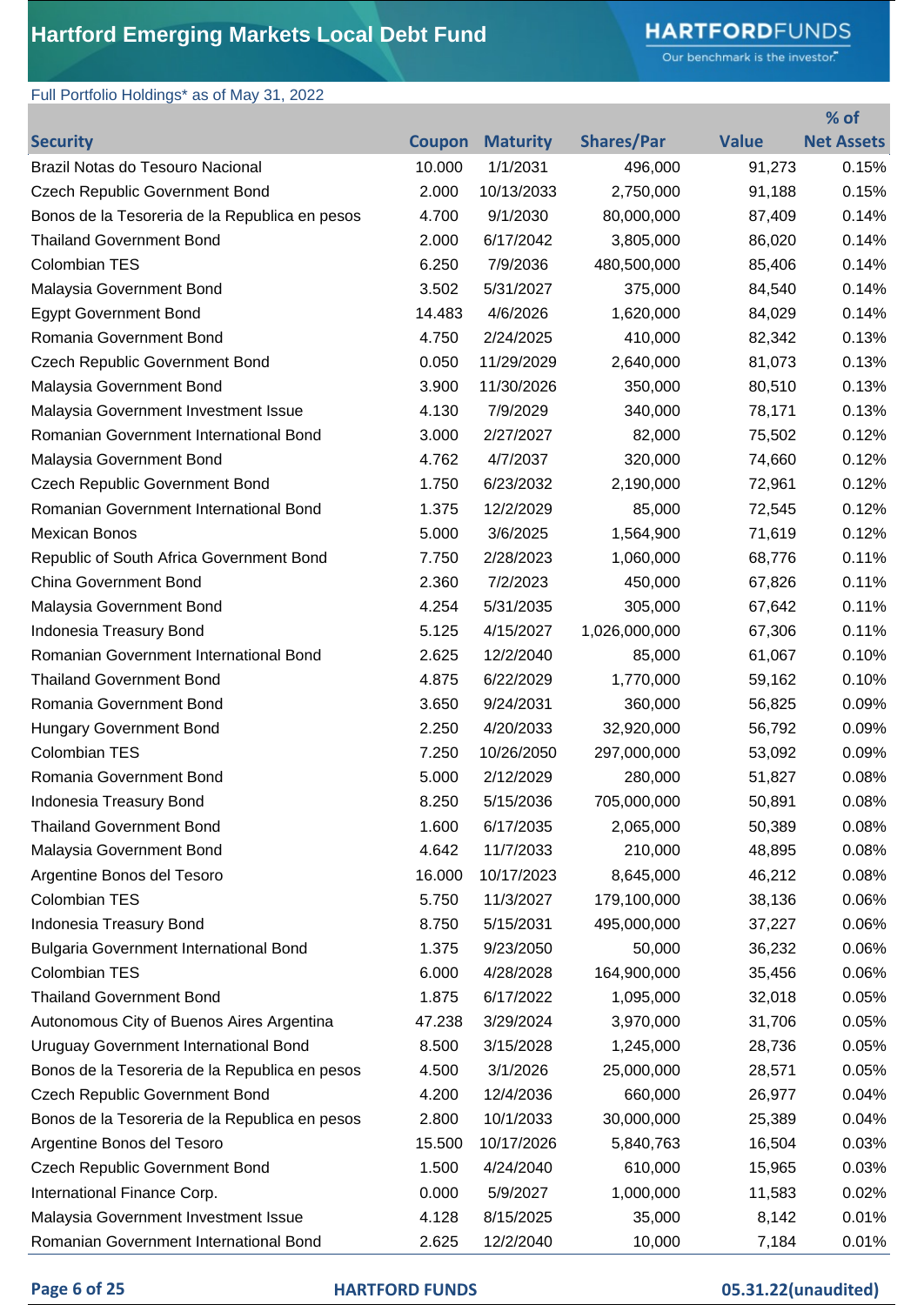# **HARTFORD**FUNDS

Our benchmark is the investor."

### Full Portfolio Holdings\* as of May 31, 2022

|                                                                                                        |               |                 |                   |              | % of              |
|--------------------------------------------------------------------------------------------------------|---------------|-----------------|-------------------|--------------|-------------------|
| <b>Security</b>                                                                                        | <b>Coupon</b> | <b>Maturity</b> | <b>Shares/Par</b> | <b>Value</b> | <b>Net Assets</b> |
| Brazil Notas do Tesouro Nacional                                                                       | 10.000        | 1/1/2025        | 16,000            | 3,192        | 0.01%             |
| Russian Federal Bond - OFZ                                                                             | 6.900         | 5/23/2029       | 5,670,000         | 0.00         | 0.00%             |
| Russian Federal Bond - OFZ                                                                             | 7.700         | 3/23/2033       | 2,075,000         | 0.00         | 0.00%             |
| Russian Federal Bond - OFZ                                                                             | 7.050         | 1/19/2028       | 38,215,000        | 0.00         | 0.00%             |
| Russian Federal Bond - OFZ                                                                             | 8.500         | 9/17/2031       | 9,680,000         | 0.00         | 0.00%             |
| Russian Federal Bond - OFZ                                                                             | 7.950         | 10/7/2026       | 20,950,000        | 0.00         | 0.00%             |
| Russian Federal Bond - OFZ                                                                             | 6.100         | 7/18/2035       | 16,390,000        | 0.00         | 0.00%             |
| Russian Federal Bond - OFZ                                                                             | 7.650         | 4/10/2030       | 18,440,000        | 0.00         | 0.00%             |
| Russian Federal Bond - OFZ                                                                             | 6.000         | 10/6/2027       | 15,930,000        | 0.00         | 0.00%             |
| Russian Federal Bond - OFZ                                                                             | 7.000         | 8/16/2023       | 24,325,000        | 0.00         | 0.00%             |
| Russian Federal Bond - OFZ                                                                             | 7.250         | 5/10/2034       | 12,370,000        | 0.00         | 0.00%             |
| Russian Federal Bond - OFZ                                                                             | 5.900         | 3/12/2031       | 27,720,000        | 0.00         | 0.00%             |
| <b>Mexican Bonos</b>                                                                                   | 8.000         | 12/7/2023       | 0.00              | 0.00         | 0.00%             |
| <b>Mexican Bonos</b>                                                                                   | 10.000        | 12/5/2024       | 0.00              | 0.00         | 0.00%             |
| Russian Federal Bond - OFZ                                                                             | 8.150         | 2/3/2027        | 24,755,000        | 0.00         | 0.00%             |
| <b>PUT OPTIONS PURCHASED</b>                                                                           |               |                 |                   |              |                   |
| 99D0RO7Q USD P MXN C SEP22 20.91 PUT                                                                   |               | 9/26/2022       | 563,000           | 29,839       | 0.05%             |
| 99D0S7FN USD PUT CLP CALL AUG22 829.6 PUT                                                              |               | 8/11/2022       | 896,000           | 21,683       | 0.04%             |
| 99D0SBKA USD PUT MXN CALL NOV22 19.497<br><b>PUT</b>                                                   |               | 11/23/2022      | 912,000           | 12,494       | 0.02%             |
| 99D0RO86 USD P ZAR C SEP22 15.0735 PUT                                                                 |               | 9/26/2022       | 563,000           | 8,389        | 0.01%             |
| 99D0RO9I USD P PLN C SEP22 4.146 PUT                                                                   |               | 9/26/2022       | 844,000           | 8,102        | 0.01%             |
| 99D0SCB3 USD PUT MXN CALL NOV22 19.41 PUT                                                              |               | 11/28/2022      | 607,000           | 7,709        | 0.01%             |
| 99D0RVVR USD PUT COP CALL OCT22 3572 PUT                                                               |               | 10/6/2022       | 622,000           | 7,091        | 0.01%             |
| 99D0RNYT USD P PLN C SEP22 4.1124 PUT                                                                  |               | 9/22/2022       | 843,000           | 6,323        | 0.01%             |
| 99D0SCBB USD PUT MXN CALL AUG22 19.39 PUT                                                              |               | 8/29/2022       | 607,000           | 5,584        | 0.01%             |
| 99D0RI32 USD P CLP C SEP22 774.3 PUT                                                                   |               | 9/8/2022        | 559,000           | 3,130        | 0.01%             |
| 99D0RI83 USD P CLP C SEP22 774.3 PUT                                                                   |               | 9/8/2022        | 559,000           | 3,130        | 0.01%             |
| 99D0S0UV EUR PUT CZK CALL JUL22 24.245 PUT                                                             |               | 7/21/2022       | 881,000           | 1,513        | $0.00\%$          |
| 99D0RO92 USD P HUF C SEP22 330.65 PUT                                                                  |               | 9/26/2022       | 844,000           | 1,266        | 0.00%             |
| 99D0RNYD USD P HUF C SEP22 328.544 PUT                                                                 |               | 9/22/2022       | 843,000           | 1,012        | 0.00%             |
| 99D0RJND USD P CNH C SEP22 6.3037 PUT                                                                  |               | 9/14/2022       | 844,000           | 506          | 0.00%             |
| 99D0RK97 USD P CNH C SEP22 6.323 PUT                                                                   |               | 9/15/2022       | 560,000           | 392          | 0.00%             |
| <b>SHORT-TERM INVESTMENTS</b>                                                                          |               |                 |                   |              |                   |
| Fixed Income Clearing Corp.                                                                            |               | 6/1/2022        | 3,661,590         | 3,661,590    | 5.97%             |
| DERIVATIVES - CALL OPTIONS WRITTEN                                                                     |               |                 |                   |              |                   |
| 99D0S6Q3 USD CALL CNH PUT AUG22 6.946<br><b>CALL</b>                                                   |               | 8/10/2022       | (901,000)         | 2,388        | 0.00%             |
| 99D0S90F USD CALL THB PUT AUG22 35.43 CALL                                                             |               | 8/17/2022       | (591,000)         | 677          | 0.00%             |
| 99D0S0UN EUR CALL CZK PUT JUL22 25.38 CALL                                                             |               | 7/21/2022       | (881,000)         | (47)         | 0.00%             |
| 99D0S6DL EUR CALL USD PUT AUG22 1.062 CALL                                                             |               | 8/9/2022        | (1, 151, 000)     | (4, 341)     | $-0.01%$          |
| DERIVATIVES - CENTRALLY CLEARED CREDIT<br><b>DEFAULT SWAP CONTRACTS</b>                                |               |                 |                   |              |                   |
| CDX Long: B9D0RMRR3 CDS USD R V 03MEVENT<br>2 CCPCDX / Shrt: B9D0RMRR3 CDS USD P F<br>1.00000 1 CCPCDX |               | 6/20/2027       | 205,000           | 3,272        | 0.01%             |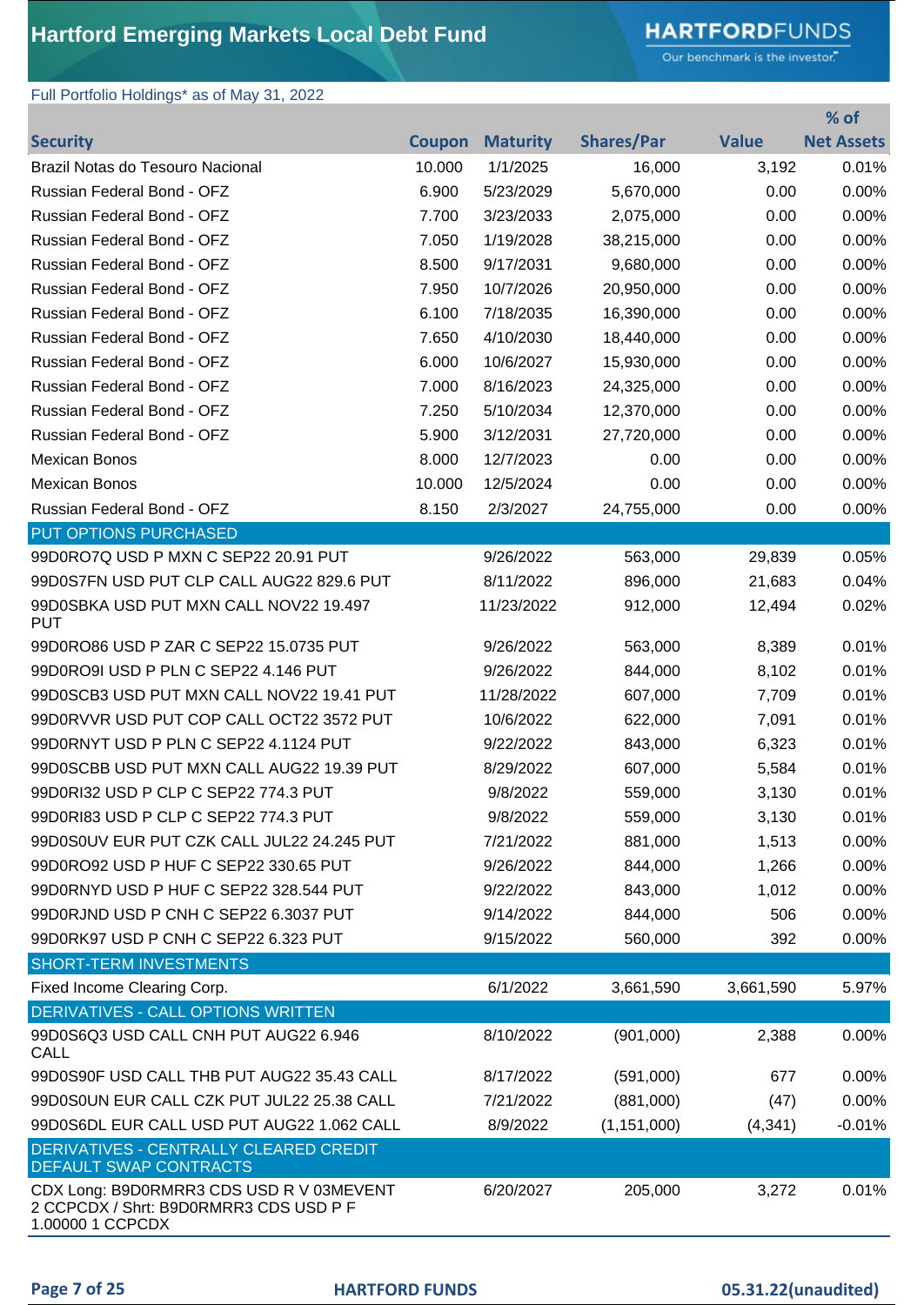# **HARTFORD**FUNDS

Our benchmark is the investor."

### Full Portfolio Holdings\* as of May 31, 2022

|                                                                                                                            |        |                 |                   |              | % of              |
|----------------------------------------------------------------------------------------------------------------------------|--------|-----------------|-------------------|--------------|-------------------|
| <b>Security</b>                                                                                                            | Coupon | <b>Maturity</b> | <b>Shares/Par</b> | <b>Value</b> | <b>Net Assets</b> |
| DERIVATIVES - CENTRALLY CLEARED INTEREST<br>RATE SWAP CONTRACTS                                                            |        |                 |                   |              |                   |
| Long: B9D0R9MS5 IRS CZK R V 06MPRIBO<br>99D0R9MT3 CCPVANILLA / Shrt: B9D0R9MS5 IRS<br>CZK P F 3.09000 99D0R9MS5 CCPVANILLA |        | 6/15/2032       | 14,735,000        | 92,534       | 0.15%             |
| Long: B9D0R9UI8 IRS HUF R V 06MBUBOR<br>99D0R9UL1 CCPVANILLA / Shrt: B9D0R9UI8 IRS<br>HUF P F 5.18000 99D0R9UI8 CCPVANILLA |        | 6/15/2032       | 130,325,000       | 45,570       | 0.07%             |
| Long: B9D0R9YT0 IRS ZAR R V 03MJIBAR<br>99D0R9YW3 CCPVANILLA / Shrt: B9D0R9YT0 IRS<br>ZAR P F 7.06400 99D0R9YT0 CCPVANILLA |        | 6/15/2027       | 25,665,000        | 26,475       | 0.04%             |
| Long: B9D0R9VU0 IRS PLN R V 06MWIBOR<br>99D0R9VX4 CCPVANILLA / Shrt: B9D0R9VU0 IRS<br>PLN P F 3.87400 99D0R9VU0 CCPVANILLA |        | 6/15/2032       | 605,000           | 25,070       | 0.04%             |
| Long: B9D0RND96 IRS PLN R V 06MWIBOR<br>99D0RNDA3 CCPVANILLA / Shrt: B9D0RND96 IRS<br>PLN P F 5.30000 99D0RND96 CCPVANILLA |        | 6/15/2027       | 1,140,000         | 15,380       | 0.03%             |
| Long: B9D0R9T25 IRS EUR R V 06MEURIB<br>99D0R9T33 CCPVANILLA / Shrt: B9D0R9T25 IRS<br>EUR P F .47000 99D0R9T25 CCPVANILLA  |        | 6/15/2027       | 210,000           | 11,541       | 0.02%             |
| Long: B9D0RI620 IRS CLP R V 00MCLICP<br>99D0RI653 CCPVANILLA / Shrt: B9D0RI620 IRS<br>CLP P F 6.09000 99D0RI620 CCPVANILLA |        | 6/15/2027       | 543,630,000       | 9,237        | 0.02%             |
| Long: B9D0R0ON3 IRS CLP R V 00MCLICP<br>99D0R0OO1 CCPVANILLA / Shrt: B9D0R0ON3 IRS<br>CLP P F 5.62000 99D0R0ON3 CCPVANILLA |        | 6/15/2027       | 150,475,000       | 5,990        | 0.01%             |
| Long: B9D0RQOB2 IRS CLP R V 00MCLICP<br>99D0RQOD8 CCPVANILLA / Shrt: B9D0RQOB2 IRS<br>CLP P F 6.29000 99D0RQOB2 CCPVANILLA |        | 6/15/2027       | 815,335,000       | 5,936        | 0.01%             |
| Long: B9D0RHIH6 IRS MXN R V 01MTIIE<br>99D0RHII4 CCPVANILLA / Shrt: B9D0RHIH6 IRS<br>MXN P F 8.31000 99D0RHIH6 CCPVANILLA  |        | 2/25/2032       | 11,345,000        | 5,606        | 0.01%             |
| Long: S9D0S85Y2 IRS MXN R F 8.73000<br>99D0S85Y2 CCPVANILLA / Shrt: S9D0S85Y2 IRS<br>MXN P V 01MTIIE 99D0S85X4 CCPVANILLA  |        | 4/25/2042       | 8,610,000         | 4,612        | 0.01%             |
| Long: B9D0RQOH9 IRS CLP R V 00MCLICP<br>99D0RQOI7 CCPVANILLA / Shrt: B9D0RQOH9 IRS<br>CLP P F 6.20500 99D0RQOH9 CCPVANILLA |        | 6/15/2027       | 271,780,000       | 3,100        | 0.01%             |
| Long: S9D0SA6N0 IRS CLP R F 6.13800<br>99D0SA6N0 CCPVANILLA / Shrt: S9D0SA6N0 IRS<br>CLP P V 00MCLICP 99D0SA6M2 CCPVANILLA |        | 9/21/2032       | 242,705,000       | 2,834        | 0.00%             |
| Long: S9D0RI695 IRS CLP R F 7.86500 99D0RI695<br>CCPVANILLA / Shrt: S9D0RI695 IRS CLP P V<br>00MCLICP 99D0RI687 CCPVANILLA |        | 6/15/2024       | 626,195,000       | 1,495        | 0.00%             |
| Long: S9D0SA6B6 IRS CLP R F 7.23400<br>99D0SA6B6 CCPVANILLA / Shrt: S9D0SA6B6 IRS<br>CLP P V 00MCLICP 99D0SA6A8 CCPVANILLA |        | 9/21/2024       | 919,790,000       | 1,206        | 0.00%             |
| Long: S9D0RQOL0 IRS CLP R F 6.14830<br>99D0RQOL0 CCPVANILLA / Shrt: S9D0RQOL0 IRS<br>CLP P V 00MCLICP 99D0RQOK2 CCPVANILLA |        | 6/15/2032       | 227,790,000       | 364          | 0.00%             |
| Long: S9D0RQOU0 IRS CLP R F 5.95500<br>99D0RQOU0 CCPVANILLA / Shrt: S9D0RQOU0 IRS<br>CLP P V 00MCLICP 99D0RQOT3 CCPVANILLA |        | 6/15/2032       | 75,930,000        | (1,053)      | 0.00%             |
| Long: B9D0RI5W5 IRS CLP R V 00MCLICP<br>99D0RI5X3 CCPVANILLA / Shrt: B9D0RI5W5 IRS<br>CLP P F 6.52000 99D0RI5W5 CCPVANILLA |        | 6/15/2027       | 543,630,000       | (2, 113)     | 0.00%             |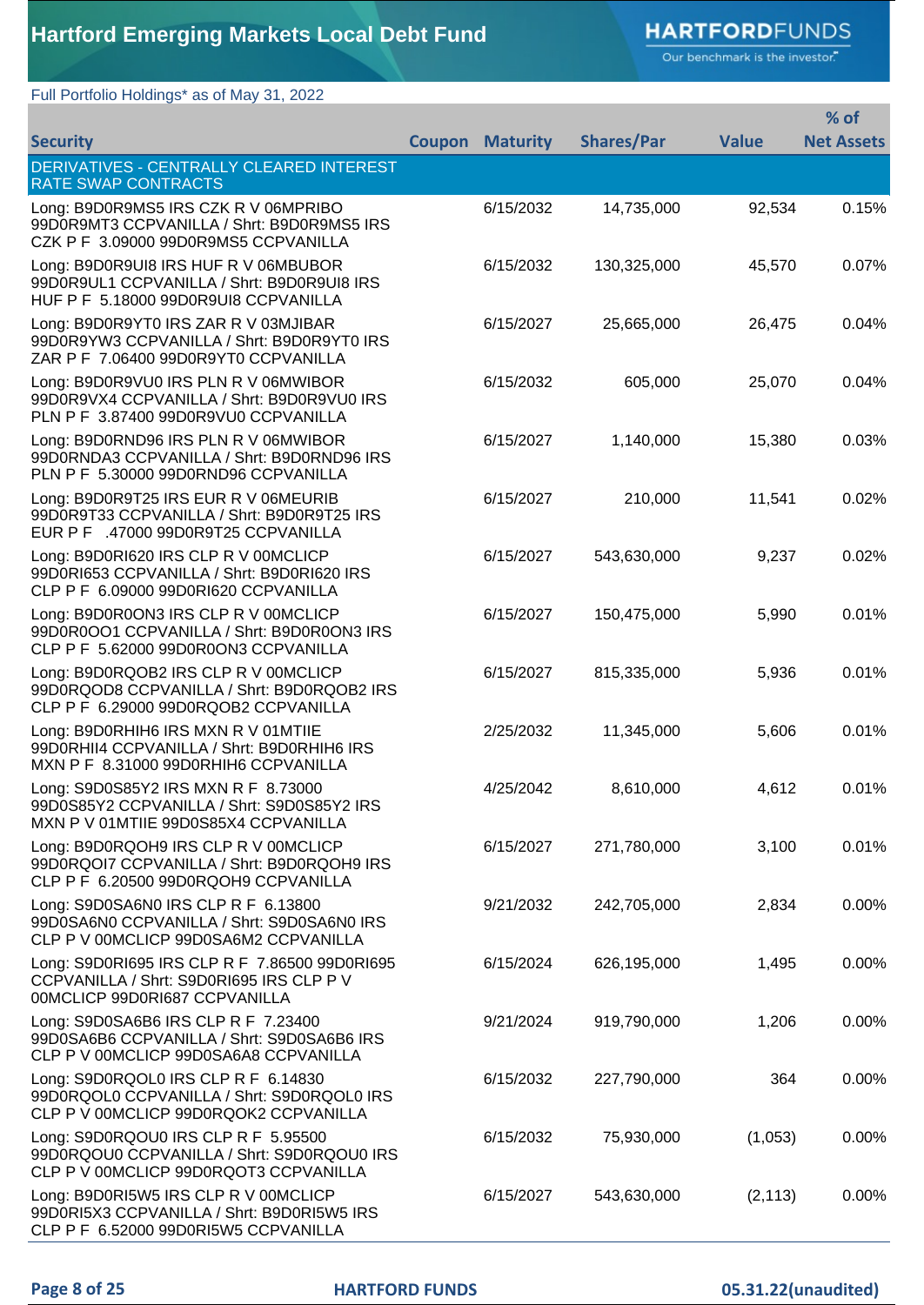### **HARTFORD**FUNDS

Our benchmark is the investor."

### Full Portfolio Holdings\* as of May 31, 2022

|                                                                                                                            |               |                 |                   |                | % of              |
|----------------------------------------------------------------------------------------------------------------------------|---------------|-----------------|-------------------|----------------|-------------------|
| <b>Security</b>                                                                                                            | <b>Coupon</b> | <b>Maturity</b> | <b>Shares/Par</b> | <b>Value</b>   | <b>Net Assets</b> |
| Long: S9D0RI6O2 IRS CLP R F 5.90000<br>99D0RI6O2 CCPVANILLA / Shrt: S9D0RI6O2 IRS<br>CLP P V 00MCLICP 99D0RI6N4 CCPVANILLA |               | 6/15/2032       | 153,015,000       | (2,795)        | 0.00%             |
| Long: S9D0RQO48 IRS CLP R F 7.07400<br>99D0RQO48 CCPVANILLA / Shrt: S9D0RQO48 IRS<br>CLP P V 00MCLICP 99D0RQO30 CCPVANILLA |               | 6/15/2024       | 311,225,000       | (4,671)        | $-0.01%$          |
| Long: S9D0RI6R5 IRS CLP R F 5.72500 99D0RI6R5<br>CCPVANILLA / Shrt: S9D0RI6R5 IRS CLP P V<br>00MCLICP 99D0RI6P9 CCPVANILLA |               | 6/15/2032       | 153,010,000       | (4,937)        | $-0.01%$          |
| Long: S9D0RI6I5 IRS CLP R F 7.36000 99D0RI6I5<br>CCPVANILLA / Shrt: S9D0RI6I5 IRS CLP P V<br>00MCLICP 99D0RI6H7 CCPVANILLA |               | 6/15/2024       | 626,195,000       | (5, 459)       | $-0.01%$          |
| Long: B9D0SA6V2 IRS CLP R V 00MCLICP<br>99D0SA6W0 CCPVANILLA / Shrt: B9D0SA6V2 IRS<br>CLP P F 6.35700 99D0SA6V2 CCPVANILLA |               | 9/21/2027       | 802,360,000       | (6,276)        | $-0.01%$          |
| Long: S9D0OFNI5 IRS MXN R F 6.42000<br>99D0OFNI5 CCPVANILLA / Shrt: S9D0OFNI5 IRS<br>MXN P V 01MTIIE 99D0OFNH7 CCPVANILLA  |               | 6/5/2028        | 2,765,000         | (13, 975)      | $-0.02%$          |
| Long: S9D0RQO06 IRS CLP R F 7.01000<br>99D0RQO06 CCPVANILLA / Shrt: S9D0RQO06 IRS<br>CLP P V 00MCLICP 99D0RQNZ0 CCPVANILLA |               | 6/15/2024       | 933,680,000       | (15, 326)      | $-0.02%$          |
| Long: S9D0R9ZH5 IRS ZAR R F 8.01750<br>99D0R9ZH5 CCPVANILLA / Shrt: S9D0R9ZH5 IRS<br>ZAR P V 03MJIBAR 99D0R9ZC6 CCPVANILLA |               | 6/15/2032       | 10,990,000        | (20, 617)      | $-0.03%$          |
| Long: S9D0OY453 IRS MXN R F 6.40000<br>99D0OY453 CCPVANILLA / Shrt: S9D0OY453 IRS<br>MXN P V 01MTIIE 99D0OY446 CCPVANILLA  |               | 7/16/2026       | 5,615,000         | (22, 454)      | $-0.04%$          |
| Long: S9D0R9U98 IRS HUF R F 5.51000<br>99D0R9U98 CCPVANILLA / Shrt: S9D0R9U98 IRS<br>HUF P V 06MBUBOR 99D0R9U80 CCPVANILLA |               | 6/15/2027       | 357,135,000       | (75, 435)      | $-0.12%$          |
| Long: S9D0R9V97 IRS PLN R F 4.10700<br>99D0R9V97 CCPVANILLA / Shrt: S9D0R9V97 IRS<br>PLN P V 06MWIBOR 99D0R9V89 CCPVANILLA |               | 6/15/2027       | 3,440,000         | (85, 889)      | $-0.14%$          |
| Long: S9D0R9NH8 IRS CZK R F 3.56700<br>99D0R9NH8 CCPVANILLA / Shrt: S9D0R9NH8 IRS<br>CZK P V 06MPRIBO 99D0R9NG0 CCPVANILLA |               | 6/15/2027       | 36,790,000        | (117, 288)     | $-0.19%$          |
| DERIVATIVES - FOREIGN CURRENCY                                                                                             |               |                 |                   |                |                   |
| <b>CZECH KORUNA</b>                                                                                                        |               |                 | 780,524           | 861            | 0.00%             |
| POLISH ZLOTY                                                                                                               |               |                 | 181,559           | 771            | 0.00%             |
| <b>EURO CURRENCY</b>                                                                                                       |               |                 | (8, 283)          | 661            | 0.00%             |
| YUAN RENMINBI                                                                                                              |               |                 | 270,591           | 320            | 0.00%             |
| <b>BRAZILIAN REAL</b>                                                                                                      |               |                 | 5,148             | 60             | 0.00%             |
| <b>COLOMBIAN PESO</b>                                                                                                      |               |                 | 80,939,516        | 34             | 0.00%             |
| <b>MALAYSIAN RINGGIT</b>                                                                                                   |               |                 | 67,526            | 5              | 0.00%             |
| <b>CHILEAN PESO</b>                                                                                                        |               |                 | 346,950           | 3              | 0.00%             |
| PERUVIAN NOUVEAU SOL                                                                                                       |               |                 | 2,889             | $\overline{2}$ | 0.00%             |
| POUND STERLING                                                                                                             |               |                 | 15                | 0              | 0.00%             |
| SOUTH AFRICAN RAND                                                                                                         |               |                 | 6,837             | (9)            | 0.00%             |
| <b>INDONESIAN RUPIAH</b>                                                                                                   |               |                 | 833, 365, 738     | (34)           | 0.00%             |
| <b>THAILAND BAHT</b>                                                                                                       |               |                 | 1,091,956         | (49)           | 0.00%             |
| <b>MEXICAN PESO (NEW)</b>                                                                                                  |               |                 | 5,552             | (291)          | 0.00%             |
| ROMANIAN LEU                                                                                                               |               |                 | 78,872            | (405)          | 0.00%             |
| <b>HUNGARIAN FORINT</b>                                                                                                    |               |                 | 4,659,001         | (434)          | 0.00%             |

**Page 9 of 25 HARTFORD FUNDS 05.31.22(unaudited)**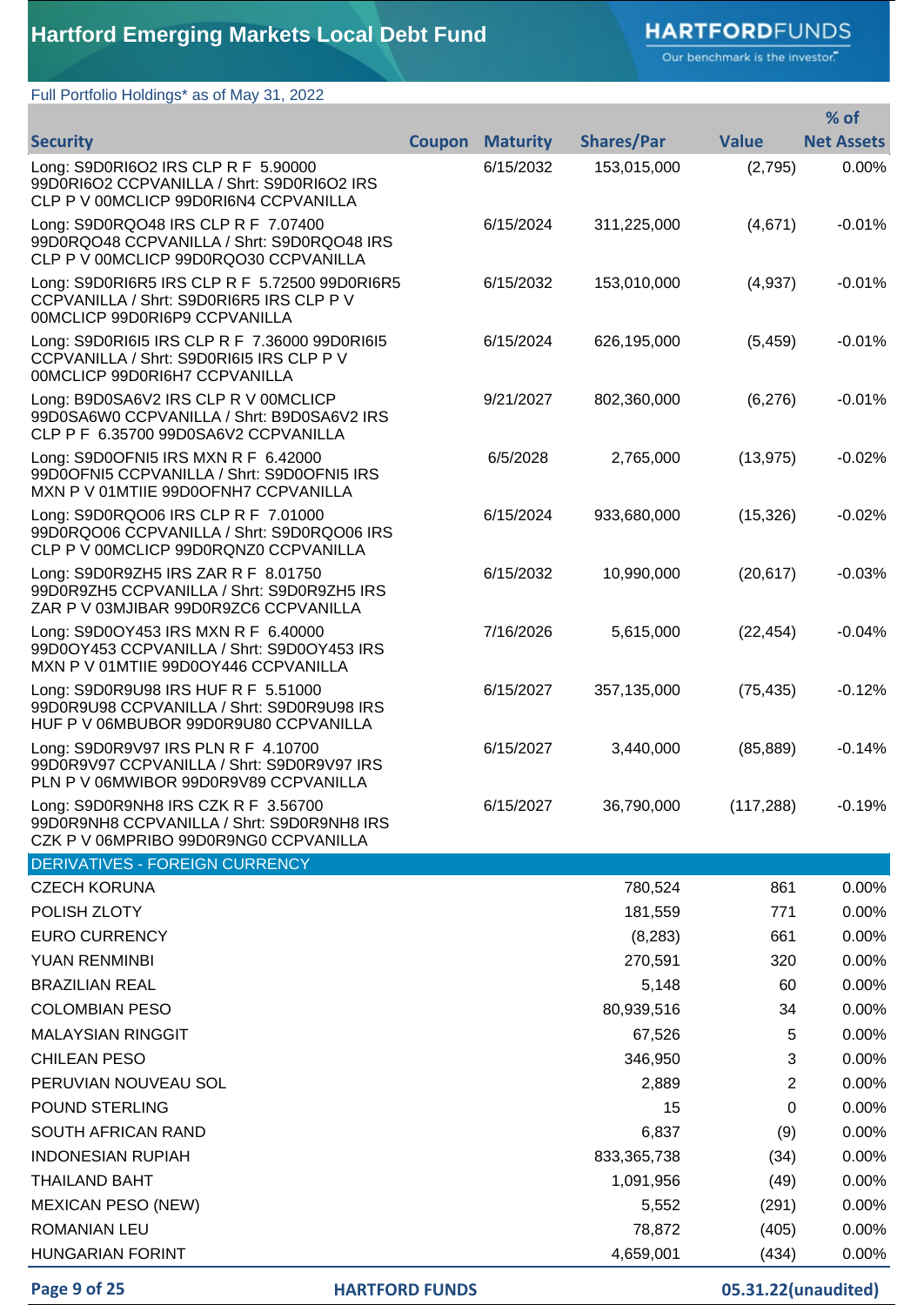### **HARTFORD**FUNDS

Our benchmark is the investor."

### Full Portfolio Holdings\* as of May 31, 2022

|                                       |                        |                   |              | % of              |
|---------------------------------------|------------------------|-------------------|--------------|-------------------|
| <b>Security</b>                       | <b>Coupon Maturity</b> | <b>Shares/Par</b> | <b>Value</b> | <b>Net Assets</b> |
| <b>ARGENTINE PESO</b>                 |                        | 1,540,029         | (806)        | 0.00%             |
| <b>EGYPTIAN POUND</b>                 |                        | 275,643           | (1,773)      | 0.00%             |
| <b>DERIVATIVES - FOREIGN CURRENCY</b> |                        |                   |              |                   |
| <b>CONTRACTS</b>                      |                        |                   |              |                   |
| <b>BRAZILIAN REAL</b>                 | 6/2/2022               | 19,168,000        | 367,722      | 0.60%             |
| <b>EURO CURRENCY</b>                  | 6/15/2022              | (3,215,000)       | 148,686      | 0.24%             |
| <b>BRAZILIAN REAL</b>                 | 7/5/2022               | 2,007,000         | 78,483       | 0.13%             |
| <b>MEXICAN PESO (NEW)</b>             | 6/15/2022              | 20,444,000        | 72,599       | 0.12%             |
| <b>BRAZILIAN REAL</b>                 | 7/14/2022              | 2,214,000         | 62,648       | 0.10%             |
| <b>RUSSIAN RUBLE</b>                  | 7/13/2022              | 26,964,000        | 48,861       | 0.08%             |
| <b>BRAZILIAN REAL</b>                 | 2/10/2023              | 1,645,000         | 41,619       | 0.07%             |
| <b>MEXICAN PESO (NEW)</b>             | 6/15/2022              | 16,251,000        | 32,791       | 0.05%             |
| <b>MEXICAN PESO (NEW)</b>             | 6/15/2022              | 6,760,000         | 31,453       | 0.05%             |
| <b>BRAZILIAN REAL</b>                 | 9/2/2022               | 21,967,000        | 30,633       | 0.05%             |
| <b>MEXICAN PESO (NEW)</b>             | 6/15/2022              | 7,020,000         | 30,515       | 0.05%             |
| <b>BRAZILIAN REAL</b>                 | 6/2/2022               | (19,528,000)      | 22,957       | 0.04%             |
| <b>AUSTRALIAN DOLLAR</b>              | 6/15/2022              | (1,413,000)       | 21,596       | 0.04%             |
| <b>RUSSIAN RUBLE</b>                  | 6/1/2022               | 8,210,000         | 20,220       | 0.03%             |
| <b>BRAZILIAN REAL</b>                 | 6/2/2022               | 1,080,000         | 19,692       | 0.03%             |
| <b>EGYPTIAN POUND</b>                 | 6/15/2022              | (2,280,000)       | 17,829       | 0.03%             |
| YUAN RENMINBI OFFSHORE                | 6/15/2022              | (2,659,000)       | 17,486       | 0.03%             |
| <b>BRAZILIAN REAL</b>                 | 6/2/2022               | 950,000           | 15,827       | 0.03%             |
| <b>CHILEAN PESO</b>                   | 6/15/2022              | 363,620,000       | 15,533       | 0.03%             |
| YUAN RENMINBI OFFSHORE                | 6/15/2022              | (2,095,000)       | 15,498       | 0.03%             |
| <b>MEXICAN PESO (NEW)</b>             | 6/15/2022              | 4,120,000         | 15,495       | 0.03%             |
| YUAN RENMINBI OFFSHORE                | 7/11/2022              | (5,427,000)       | 14,868       | 0.02%             |
| <b>RUSSIAN RUBLE</b>                  | 6/1/2022               | (8, 210, 000)     | 13,317       | 0.02%             |
| <b>TURKISH LIRA</b>                   | 6/15/2022              | (2,564,000)       | 12,697       | 0.02%             |
| <b>CHILEAN PESO</b>                   | 8/16/2022              | 231,914,000       | 12,487       | 0.02%             |
| <b>MEXICAN PESO (NEW)</b>             | 6/15/2022              | 3,880,000         | 12,449       | 0.02%             |
| YUAN RENMINBI OFFSHORE                | 6/15/2022              | (1,948,000)       | 12,432       | 0.02%             |
| <b>HUNGARIAN FORINT</b>               | 6/15/2022              | (55,400,000)      | 12,140       | 0.02%             |
| NEW ZEALAND DOLLAR                    | 6/15/2022              | (355,000)         | 11,291       | 0.02%             |
| <b>HUNGARIAN FORINT</b>               | 6/15/2022              | (47,800,000)      | 11,004       | 0.02%             |
| SOUTH AFRICAN RAND                    | 6/15/2022              | (2,680,000)       | 10,473       | 0.02%             |
| <b>MEXICAN PESO (NEW)</b>             | 6/15/2022              | 2,846,000         | 10,440       | 0.02%             |
| <b>MEXICAN PESO (NEW)</b>             | 6/15/2022              | 4,530,000         | 10,395       | 0.02%             |
| POUND STERLING                        | 8/25/2022              | (216,000)         | 10,337       | 0.02%             |
| <b>HUNGARIAN FORINT</b>               | 6/15/2022              | (48,800,000)      | 10,337       | 0.02%             |
| <b>RUSSIAN RUBLE</b>                  | 8/24/2022              | 4,645,000         | 10,144       | 0.02%             |
| POUND STERLING                        | 6/15/2022              | (123,000)         | 10,056       | 0.02%             |
| YUAN RENMINBI OFFSHORE                | 6/15/2022              | (1,496,000)       | 9,737        | 0.02%             |
| POLISH ZLOTY                          | 6/10/2022              | 693,000           | 9,373        | 0.02%             |
| POLISH ZLOTY                          | 8/18/2022              | 819,000           | 9,111        | 0.01%             |
| <b>EURO CURRENCY</b>                  | 6/15/2022              | (262,000)         | 8,752        | 0.01%             |
|                                       |                        |                   |              |                   |

### **Page 10 of 25 HARTFORD FUNDS 05.31.22(unaudited)**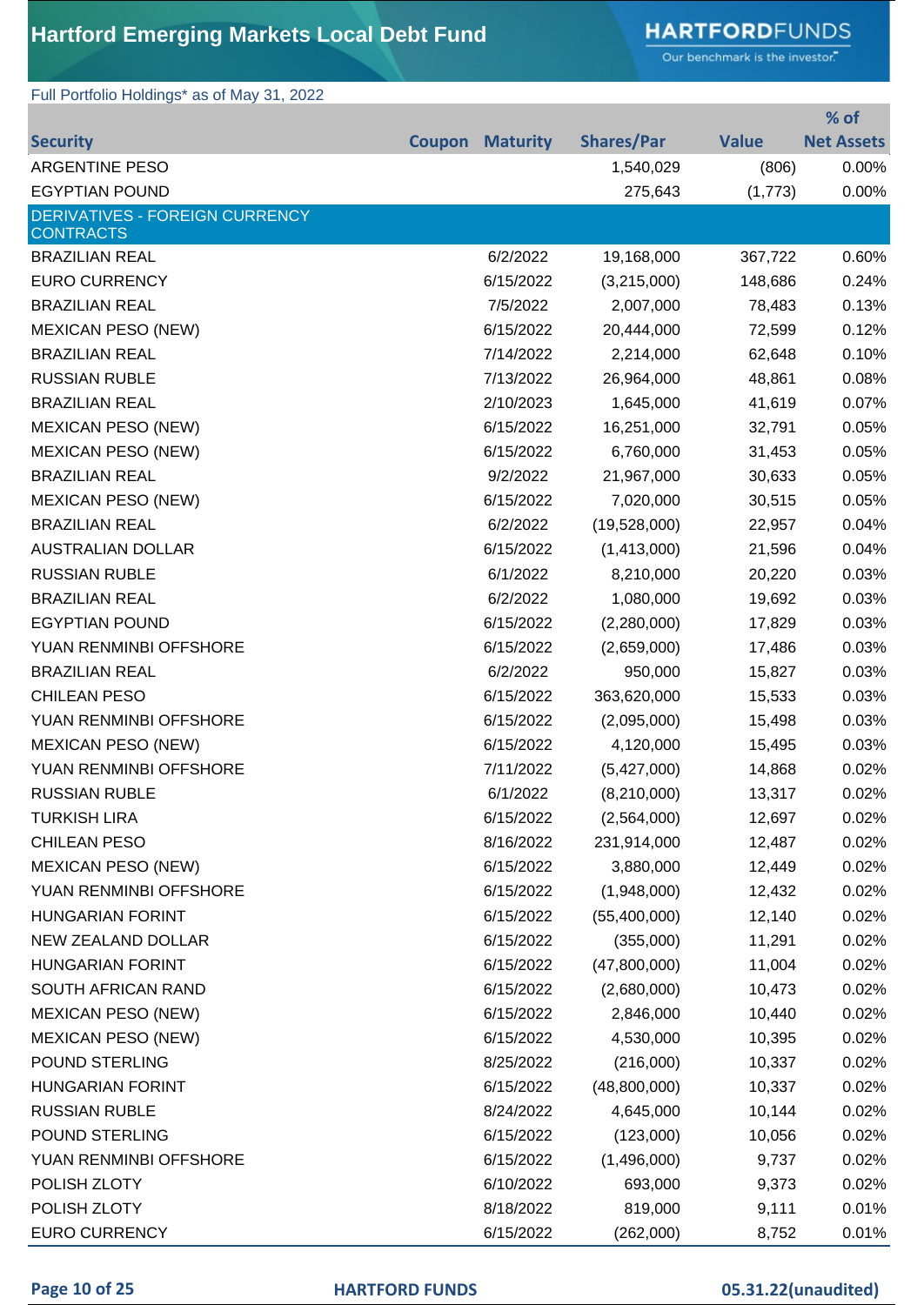# **HARTFORD**FUNDS

Our benchmark is the investor."

**% of** 

### Full Portfolio Holdings\* as of May 31, 2022

|                           |               |                 |                   |              | 70 OT             |
|---------------------------|---------------|-----------------|-------------------|--------------|-------------------|
| <b>Security</b>           | <b>Coupon</b> | <b>Maturity</b> | <b>Shares/Par</b> | <b>Value</b> | <b>Net Assets</b> |
| YUAN RENMINBI OFFSHORE    |               | 6/15/2022       | (1,464,000)       | 8,533        | 0.01%             |
| <b>EURO CURRENCY</b>      |               | 6/15/2022       | (220,000)         | 8,481        | 0.01%             |
| SOUTH AFRICAN RAND        |               | 9/28/2022       | (2,595,000)       | 8,432        | 0.01%             |
| <b>CZECH KORUNA</b>       |               | 7/25/2022       | (9,308,000)       | 8,369        | 0.01%             |
| <b>TURKISH LIRA</b>       |               | 6/15/2022       | (4,405,000)       | 8,336        | 0.01%             |
| <b>THAILAND BAHT</b>      |               | 6/15/2022       | (13,080,000)      | 8,287        | 0.01%             |
| <b>NEW ZEALAND DOLLAR</b> |               | 6/15/2022       | (310,000)         | 8,180        | 0.01%             |
| <b>MEXICAN PESO (NEW)</b> |               | 6/15/2022       | 4,210,000         | 8,161        | 0.01%             |
| <b>CHILEAN PESO</b>       |               | 6/15/2022       | (161, 942, 000)   | 8,103        | 0.01%             |
| <b>THAILAND BAHT</b>      |               | 6/15/2022       | (11,540,000)      | 7,992        | 0.01%             |
| <b>HUNGARIAN FORINT</b>   |               | 6/15/2022       | (41,700,000)      | 7,933        | 0.01%             |
| YUAN RENMINBI OFFSHORE    |               | 9/16/2022       | (1,357,000)       | 7,846        | 0.01%             |
| <b>HUNGARIAN FORINT</b>   |               | 6/15/2022       | (26, 762, 000)    | 7,649        | 0.01%             |
| POLISH ZLOTY              |               | 6/15/2022       | 780,000           | 7,562        | 0.01%             |
| <b>POUND STERLING</b>     |               | 6/15/2022       | (123,000)         | 7,552        | 0.01%             |
| <b>EURO CURRENCY</b>      |               | 8/4/2022        | (124,000)         | 7,551        | 0.01%             |
| <b>MEXICAN PESO (NEW)</b> |               | 6/15/2022       | 3,450,000         | 7,466        | 0.01%             |
| <b>EURO CURRENCY</b>      |               | 6/10/2022       | 228,000           | 7,309        | 0.01%             |
| SOUTH KOREAN WON          |               | 11/4/2022       | 408,392,000       | 7,285        | 0.01%             |
| POLISH ZLOTY              |               | 6/15/2022       | 945,000           | 7,273        | 0.01%             |
| SOUTH AFRICAN RAND        |               | 6/15/2022       | (2,258,000)       | 7,176        | 0.01%             |
| <b>EURO CURRENCY</b>      |               | 6/15/2022       | 369,000           | 7,065        | 0.01%             |
| <b>EURO CURRENCY</b>      |               | 8/3/2022        | (126,000)         | 7,000        | 0.01%             |
| POLISH ZLOTY              |               | 6/15/2022       | 505,000           | 6,729        | 0.01%             |
| <b>BRAZILIAN REAL</b>     |               | 6/2/2022        | 380,000           | 6,480        | 0.01%             |
| <b>INDONESIAN RUPIAH</b>  |               | 6/15/2022       | (6,776,000,000)   | 6,412        | 0.01%             |
| YUAN RENMINBI OFFSHORE    |               | 6/15/2022       | (963,000)         | 6,355        | 0.01%             |
| POLISH ZLOTY              |               | 7/27/2022       | 1,621,000         | 6,285        | 0.01%             |
| <b>THAILAND BAHT</b>      |               | 8/3/2022        | 24,311,000        | 6,265        | 0.01%             |
| <b>MEXICAN PESO (NEW)</b> |               | 6/15/2022       | 3,940,000         | 6,253        | 0.01%             |
| <b>CZECH KORUNA</b>       |               | 6/15/2022       | 7,570,000         | 6,200        | 0.01%             |
| <b>COLOMBIAN PESO</b>     |               | 6/15/2022       | 456,000,000       | 6,175        | 0.01%             |
| <b>COLOMBIAN PESO</b>     |               | 6/15/2022       | 2,051,227,000     | 6,095        | 0.01%             |
| SOUTH AFRICAN RAND        |               | 7/27/2022       | (7,509,000)       | 6,082        | 0.01%             |
| <b>MALAYSIAN RINGGIT</b>  |               | 6/15/2022       | (1,330,000)       | 6,079        | 0.01%             |
| <b>NEW ZEALAND DOLLAR</b> |               | 6/15/2022       | (185,000)         | 6,058        | 0.01%             |
| POLISH ZLOTY              |               | 6/15/2022       | 910,000           | 6,008        | 0.01%             |
| <b>MEXICAN PESO (NEW)</b> |               | 6/15/2022       | 3,350,000         | 5,926        | 0.01%             |
| <b>MEXICAN PESO (NEW)</b> |               | 6/15/2022       | 1,840,000         | 5,919        | 0.01%             |
| <b>MALAYSIAN RINGGIT</b>  |               | 6/15/2022       | (710,000)         | 5,830        | 0.01%             |
| <b>CHILEAN PESO</b>       |               | 6/22/2022       | (308, 255, 000)   | 5,790        | 0.01%             |
| <b>INDIAN RUPEE</b>       |               | 6/15/2022       | (26, 257, 000)    | 5,768        | 0.01%             |
| CHILEAN PESO              |               | 6/22/2022       | (305, 421, 000)   | 5,736        | 0.01%             |
| <b>BRAZILIAN REAL</b>     |               | 6/2/2022        | 470,000           | 5,582        | 0.01%             |
| <b>MEXICAN PESO (NEW)</b> |               | 6/15/2022       | 2,640,000         | 5,559        | 0.01%             |

### **Page 11 of 25 HARTFORD FUNDS 05.31.22(unaudited)**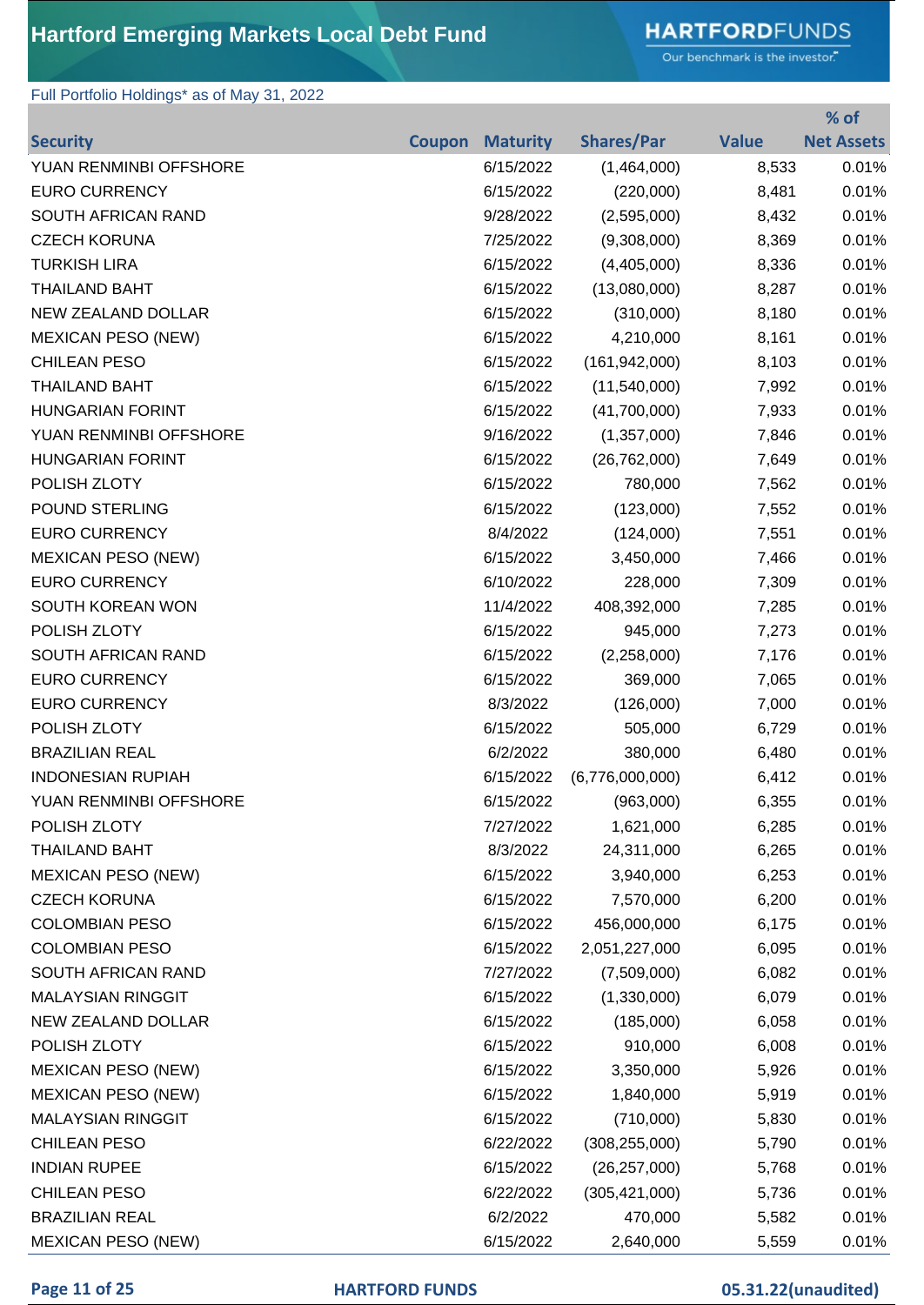# **HARTFORD**FUNDS

Our benchmark is the investor."

### Full Portfolio Holdings\* as of May 31, 2022

|                           |               |                 |                   |              | % of              |
|---------------------------|---------------|-----------------|-------------------|--------------|-------------------|
| <b>Security</b>           | <b>Coupon</b> | <b>Maturity</b> | <b>Shares/Par</b> | <b>Value</b> | <b>Net Assets</b> |
| NEW ZEALAND DOLLAR        |               | 6/15/2022       | 235,000           | 5,536        | 0.01%             |
| <b>EURO CURRENCY</b>      |               | 6/15/2022       | (136,000)         | 5,476        | 0.01%             |
| <b>EURO CURRENCY</b>      |               | 8/11/2022       | 346,000           | 5,460        | 0.01%             |
| <b>TURKISH LIRA</b>       |               | 6/15/2022       | (2, 130, 000)     | 5,457        | 0.01%             |
| YUAN RENMINBI OFFSHORE    |               | 7/13/2022       | (2,822,000)       | 5,432        | 0.01%             |
| <b>CHILEAN PESO</b>       |               | 6/22/2022       | 90,316,000        | 5,377        | 0.01%             |
| <b>HUNGARIAN FORINT</b>   |               | 6/15/2022       | (22,400,000)      | 5,268        | 0.01%             |
| <b>TURKISH LIRA</b>       |               | 7/21/2022       | (2,300,000)       | 5,074        | 0.01%             |
| <b>BRAZILIAN REAL</b>     |               | 6/2/2022        | (4,000,000)       | 4,702        | 0.01%             |
| SOUTH AFRICAN RAND        |               | 6/15/2022       | 5,380,000         | 4,697        | 0.01%             |
| YUAN RENMINBI OFFSHORE    |               | 9/19/2022       | (916,000)         | 4,684        | 0.01%             |
| POLISH ZLOTY              |               | 6/15/2022       | 475,000           | 4,670        | 0.01%             |
| PHILIPPINE PESO           |               | 6/15/2022       | (18, 401, 000)    | 4,647        | 0.01%             |
| <b>CZECH KORUNA</b>       |               | 6/15/2022       | (3, 150, 000)     | 4,578        | 0.01%             |
| <b>BRAZILIAN REAL</b>     |               | 6/2/2022        | (1,340,000)       | 4,567        | 0.01%             |
| <b>THAILAND BAHT</b>      |               | 6/15/2022       | (7, 110, 000)     | 4,479        | 0.01%             |
| <b>THAILAND BAHT</b>      |               | 6/15/2022       | (9,000,000)       | 4,432        | 0.01%             |
| <b>MEXICAN PESO (NEW)</b> |               | 7/25/2022       | 10,212,000        | 4,423        | 0.01%             |
| <b>MALAYSIAN RINGGIT</b>  |               | 6/15/2022       | (880,000)         | 4,404        | 0.01%             |
| <b>EURO CURRENCY</b>      |               | 6/15/2022       | (176,000)         | 4,325        | 0.01%             |
| <b>HUNGARIAN FORINT</b>   |               | 6/15/2022       | (19,900,000)      | 4,279        | 0.01%             |
| <b>BRAZILIAN REAL</b>     |               | 6/2/2022        | 500,000           | 4,257        | 0.01%             |
| <b>CZECH KORUNA</b>       |               | 6/15/2022       | (4,780,000)       | 4,252        | 0.01%             |
| SOUTH AFRICAN RAND        |               | 6/15/2022       | (2,226,000)       | 4,189        | 0.01%             |
| <b>MEXICAN PESO (NEW)</b> |               | 6/15/2022       | 2,640,000         | 4,148        | 0.01%             |
| <b>EURO CURRENCY</b>      |               | 6/15/2022       | 136,000           | 3,937        | 0.01%             |
| <b>EURO CURRENCY</b>      |               | 6/15/2022       | (94,000)          | 3,888        | 0.01%             |
| <b>HUNGARIAN FORINT</b>   |               | 6/15/2022       | (48,800,000)      | 3,694        | 0.01%             |
| SOUTH AFRICAN RAND        |               | 6/15/2022       | 2,430,000         | 3,688        | 0.01%             |
| <b>EURO CURRENCY</b>      |               | 6/15/2022       | (115,000)         | 3,668        | 0.01%             |
| SOL                       |               | 6/15/2022       | 1,479,000         | 3,660        | 0.01%             |
| <b>EURO CURRENCY</b>      |               | 6/15/2022       | (131,000)         | 3,623        | 0.01%             |
| <b>EURO CURRENCY</b>      |               | 6/15/2022       | 177,000           | 3,599        | 0.01%             |
| <b>EURO CURRENCY</b>      |               | 9/16/2022       | (138,000)         | 3,597        | 0.01%             |
| <b>NEW ZEALAND DOLLAR</b> |               | 6/15/2022       | (150,000)         | 3,578        | 0.01%             |
| <b>HUNGARIAN FORINT</b>   |               | 6/15/2022       | (43,500,000)      | 3,546        | 0.01%             |
| <b>CANADIAN DOLLAR</b>    |               | 8/9/2022        | 847,000           | 3,527        | 0.01%             |
| POLISH ZLOTY              |               | 6/15/2022       | 1,785,000         | 3,502        | 0.01%             |
| <b>CZECH KORUNA</b>       |               | 6/15/2022       | (3,360,000)       | 3,474        | 0.01%             |
| <b>EURO CURRENCY</b>      |               | 6/15/2022       | (122,000)         | 3,391        | 0.01%             |
| <b>BRAZILIAN REAL</b>     |               | 6/2/2022        | 345,000           | 3,386        | 0.01%             |
| <b>HUNGARIAN FORINT</b>   |               | 6/15/2022       | (84, 819, 000)    | 3,377        | 0.01%             |
| <b>THAILAND BAHT</b>      |               | 6/15/2022       | (3,780,000)       | 3,375        | 0.01%             |
| <b>EURO CURRENCY</b>      |               | 6/15/2022       | (126,000)         | 3,361        | 0.01%             |
| POLISH ZLOTY              |               | 6/15/2022       | 395,000           | 3,336        | 0.01%             |

### **Page 12 of 25 HARTFORD FUNDS 05.31.22(unaudited)**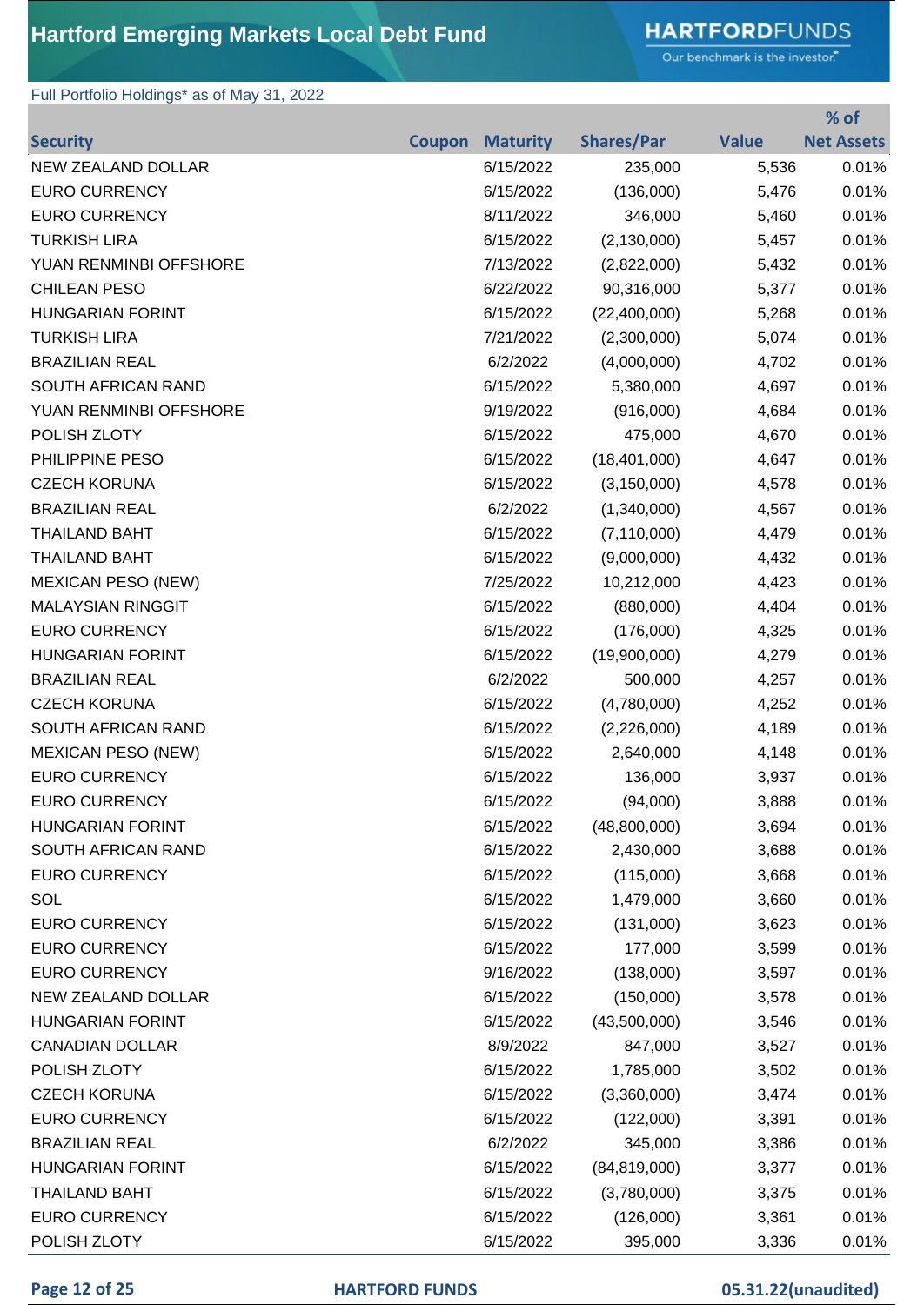# **HARTFORD**FUNDS

Our benchmark is the investor."

**% of** 

### Full Portfolio Holdings\* as of May 31, 2022

|                           |               |                 |                   |              | 70 OT             |
|---------------------------|---------------|-----------------|-------------------|--------------|-------------------|
| <b>Security</b>           | <b>Coupon</b> | <b>Maturity</b> | <b>Shares/Par</b> | <b>Value</b> | <b>Net Assets</b> |
| <b>NEW ZEALAND DOLLAR</b> |               | 6/15/2022       | (105,000)         | 3,326        | 0.01%             |
| <b>BRAZILIAN REAL</b>     |               | 6/2/2022        | 305,000           | 3,287        | 0.01%             |
| <b>COLOMBIAN PESO</b>     |               | 6/15/2022       | 623,700,000       | 3,214        | 0.01%             |
| <b>EURO CURRENCY</b>      |               | 6/15/2022       | (186,000)         | 3,205        | 0.01%             |
| <b>EURO CURRENCY</b>      |               | 6/15/2022       | (117,000)         | 3,193        | 0.01%             |
| <b>EURO CURRENCY</b>      |               | 6/15/2022       | (198,000)         | 3,170        | 0.01%             |
| <b>THAILAND BAHT</b>      |               | 6/15/2022       | (3,740,000)       | 3,112        | 0.01%             |
| POLISH ZLOTY              |               | 9/28/2022       | 1,152,000         | 3,072        | 0.01%             |
| <b>HUNGARIAN FORINT</b>   |               | 6/15/2022       | (11,700,000)      | 3,018        | 0.00%             |
| URUGUAYAN PESO            |               | 6/15/2022       | 1,589,000         | 2,995        | 0.00%             |
| <b>EURO CURRENCY</b>      |               | 6/15/2022       | 137,000           | 2,983        | 0.00%             |
| <b>MEXICAN PESO (NEW)</b> |               | 6/15/2022       | 3,210,000         | 2,943        | 0.00%             |
| <b>RUSSIAN RUBLE</b>      |               | 6/21/2022       | 8,250,000         | 2,917        | 0.00%             |
| SOUTH AFRICAN RAND        |               | 6/15/2022       | (840,000)         | 2,855        | 0.00%             |
| POUND STERLING            |               | 6/15/2022       | (52,000)          | 2,836        | 0.00%             |
| <b>THAILAND BAHT</b>      |               | 6/15/2022       | (5, 160, 000)     | 2,749        | 0.00%             |
| <b>EURO CURRENCY</b>      |               | 6/10/2022       | (139,000)         | 2,745        | 0.00%             |
| <b>BRAZILIAN REAL</b>     |               | 6/2/2022        | 415,000           | 2,680        | 0.00%             |
| POLISH ZLOTY              |               | 6/15/2022       | 12,282,000        | 2,657        | 0.00%             |
| <b>COLOMBIAN PESO</b>     |               | 6/15/2022       | 427,500,000       | 2,595        | 0.00%             |
| <b>BRAZILIAN REAL</b>     |               | 6/2/2022        | 700,000           | 2,581        | 0.00%             |
| <b>AUSTRALIAN DOLLAR</b>  |               | 6/15/2022       | (345,000)         | 2,456        | 0.00%             |
| <b>EURO CURRENCY</b>      |               | 6/15/2022       | (109,000)         | 2,424        | 0.00%             |
| POUND STERLING            |               | 6/15/2022       | (41,000)          | 2,412        | 0.00%             |
| <b>EURO CURRENCY</b>      |               | 6/15/2022       | 167,000           | 2,314        | 0.00%             |
| <b>HUNGARIAN FORINT</b>   |               | 6/15/2022       | (7,997,000)       | 2,286        | 0.00%             |
| <b>CZECH KORUNA</b>       |               | 6/15/2022       | 3,050,000         | 2,283        | 0.00%             |
| SOL                       |               | 6/15/2022       | 500,000           | 2,275        | 0.00%             |
| <b>BRAZILIAN REAL</b>     |               | 6/2/2022        | (636,000)         | 2,237        | 0.00%             |
| <b>EURO CURRENCY</b>      |               | 6/15/2022       | 146,000           | 2,223        | 0.00%             |
| <b>BRAZILIAN REAL</b>     |               | 6/2/2022        | 960,000           | 2,170        | 0.00%             |
| <b>AUSTRALIAN DOLLAR</b>  |               | 6/15/2022       | (125,000)         | 2,143        | 0.00%             |
| <b>INDONESIAN RUPIAH</b>  |               | 6/15/2022       | (4,334,000,000)   | 2,083        | 0.00%             |
| <b>MEXICAN PESO (NEW)</b> |               | 6/15/2022       | 730,000           | 2,070        | 0.00%             |
| <b>MEXICAN PESO (NEW)</b> |               | 6/15/2022       | 5,150,000         | 2,022        | 0.00%             |
| <b>INDIAN RUPEE</b>       |               | 6/15/2022       | (6,860,000)       | 2,006        | 0.00%             |
| <b>THAILAND BAHT</b>      |               | 6/15/2022       | (5,610,000)       | 1,948        | 0.00%             |
| <b>EURO CURRENCY</b>      |               | 6/15/2022       | (72,000)          | 1,932        | 0.00%             |
| <b>HUNGARIAN FORINT</b>   |               | 6/15/2022       | (53,300,000)      | 1,903        | 0.00%             |
| <b>TURKISH LIRA</b>       |               | 6/15/2022       | (3,075,000)       | 1,899        | 0.00%             |
| <b>CZECH KORUNA</b>       |               | 6/15/2022       | 4,070,000         | 1,876        | 0.00%             |
| SOL                       |               | 6/15/2022       | (460,000)         | 1,852        | 0.00%             |
| <b>MEXICAN PESO (NEW)</b> |               | 8/4/2022        | 8,386,000         | 1,840        | 0.00%             |
| <b>EURO CURRENCY</b>      |               | 6/15/2022       | (135,000)         | 1,802        | 0.00%             |
| <b>TURKISH LIRA</b>       |               | 6/15/2022       | (1,000,000)       | 1,775        | 0.00%             |

### **Page 13 of 25 HARTFORD FUNDS 05.31.22(unaudited)**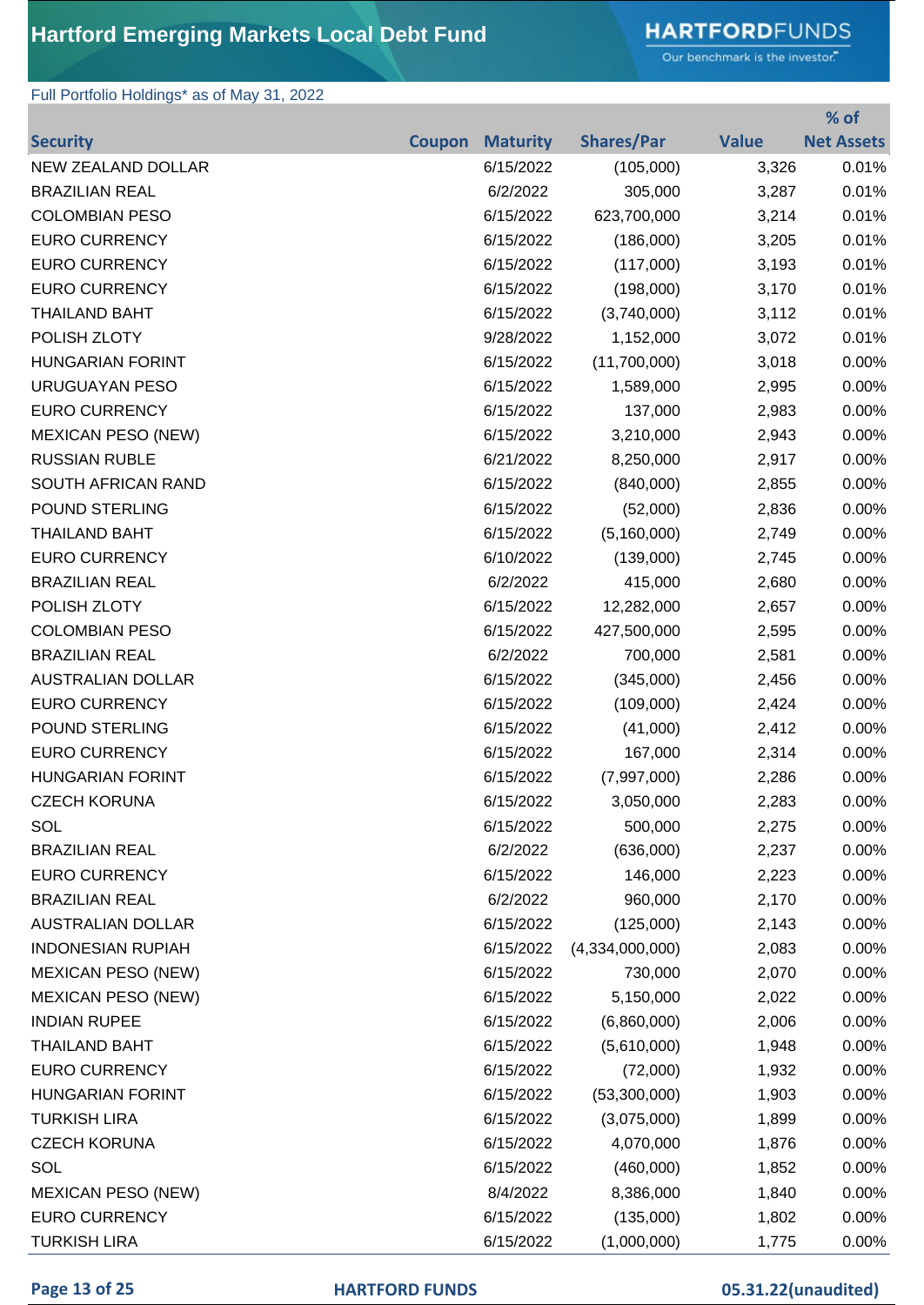# **HARTFORD**FUNDS

Our benchmark is the investor."

### Full Portfolio Holdings\* as of May 31, 2022

|                           |               |                 |                   |              | % of              |
|---------------------------|---------------|-----------------|-------------------|--------------|-------------------|
| <b>Security</b>           | <b>Coupon</b> | <b>Maturity</b> | <b>Shares/Par</b> | <b>Value</b> | <b>Net Assets</b> |
| SOL                       |               | 6/15/2022       | 315,000           | 1,762        | 0.00%             |
| <b>THAILAND BAHT</b>      |               | 6/15/2022       | 10,570,000        | 1,692        | 0.00%             |
| YUAN RENMINBI OFFSHORE    |               | 6/15/2022       | 863,000           | 1,664        | 0.00%             |
| <b>EGYPTIAN POUND</b>     |               | 6/15/2022       | 1,385,000         | 1,607        | 0.00%             |
| <b>COLOMBIAN PESO</b>     |               | 6/15/2022       | 267,700,000       | 1,607        | 0.00%             |
| <b>MEXICAN PESO (NEW)</b> |               | 6/15/2022       | (5,570,000)       | 1,581        | 0.00%             |
| <b>INDIAN RUPEE</b>       |               | 6/15/2022       | (8,210,000)       | 1,568        | 0.00%             |
| <b>CZECH KORUNA</b>       |               | 6/15/2022       | 2,960,000         | 1,538        | 0.00%             |
| <b>CANADIAN DOLLAR</b>    |               | 6/15/2022       | 125,000           | 1,508        | 0.00%             |
| <b>EGYPTIAN POUND</b>     |               | 6/15/2022       | 1,385,000         | 1,494        | 0.00%             |
| <b>INDONESIAN RUPIAH</b>  |               | 6/15/2022       | (1,334,000,000)   | 1,464        | 0.00%             |
| <b>THAILAND BAHT</b>      |               | 6/15/2022       | (3,640,000)       | 1,448        | 0.00%             |
| PHILIPPINE PESO           |               | 6/15/2022       | (5,570,000)       | 1,428        | 0.00%             |
| <b>THAILAND BAHT</b>      |               | 6/15/2022       | (3,800,000)       | 1,420        | 0.00%             |
| <b>THAILAND BAHT</b>      |               | 6/15/2022       | 4,310,000         | 1,393        | 0.00%             |
| <b>CZECH KORUNA</b>       |               | 6/15/2022       | 3,440,000         | 1,377        | 0.00%             |
| NEW ZEALAND DOLLAR        |               | 6/15/2022       | 205,000           | 1,372        | 0.00%             |
| <b>BRAZILIAN REAL</b>     |               | 6/2/2022        | 405,000           | 1,370        | 0.00%             |
| POLISH ZLOTY              |               | 9/26/2022       | 1,224,000         | 1,366        | 0.00%             |
| POLISH ZLOTY              |               | 6/15/2022       | 470,000           | 1,358        | 0.00%             |
| SOL                       |               | 6/15/2022       | 605,000           | 1,347        | 0.00%             |
| <b>EURO CURRENCY</b>      |               | 6/15/2022       | (181,000)         | 1,343        | 0.00%             |
| PHILIPPINE PESO           |               | 6/15/2022       | 9,460,000         | 1,337        | 0.00%             |
| <b>TURKISH LIRA</b>       |               | 6/15/2022       | (695,000)         | 1,299        | 0.00%             |
| <b>INDONESIAN RUPIAH</b>  |               | 6/15/2022       | (4,575,000,000)   | 1,286        | 0.00%             |
| <b>MEXICAN PESO (NEW)</b> |               | 6/15/2022       | 1,200,000         | 1,249        | 0.00%             |
| <b>TURKISH LIRA</b>       |               | 6/15/2022       | (520,000)         | 1,239        | 0.00%             |
| <b>THAILAND BAHT</b>      |               | 6/15/2022       | (4,670,000)       | 1,194        | 0.00%             |
| <b>BRAZILIAN REAL</b>     |               | 1/26/2023       | 1,461,000         | 1,190        | 0.00%             |
| YUAN RENMINBI OFFSHORE    |               | 6/15/2022       | 753,000           | 1,179        | 0.00%             |
| <b>BRAZILIAN REAL</b>     |               | 6/2/2022        | 240,000           | 1,178        | 0.00%             |
| <b>BRAZILIAN REAL</b>     |               | 6/2/2022        | (960,000)         | 1,129        | 0.00%             |
| YUAN RENMINBI OFFSHORE    |               | 6/15/2022       | 869,000           | 1,115        | 0.00%             |
| <b>EURO CURRENCY</b>      |               | 6/15/2022       | 57,000            | 1,084        | 0.00%             |
| POLISH ZLOTY              |               | 6/15/2022       | 1,460,000         | 1,064        | 0.00%             |
| <b>THAILAND BAHT</b>      |               | 6/15/2022       | (1,890,000)       | 1,024        | 0.00%             |
| <b>BRAZILIAN REAL</b>     |               | 9/2/2022        | (990,000)         | 1,011        | 0.00%             |
| <b>MALAYSIAN RINGGIT</b>  |               | 6/15/2022       | 840,000           | 1,004        | 0.00%             |
| <b>COLOMBIAN PESO</b>     |               | 6/15/2022       | 117,900,000       | 954          | 0.00%             |
| POLISH ZLOTY              |               | 6/15/2022       | 180,000           | 952          | 0.00%             |
| <b>INDIAN RUPEE</b>       |               | 6/15/2022       | (7,516,000)       | 934          | 0.00%             |
| SOUTH AFRICAN RAND        |               | 6/15/2022       | (5,770,000)       | 902          | 0.00%             |
| <b>HUNGARIAN FORINT</b>   |               | 6/15/2022       | 53,100,000        | 882          | 0.00%             |
| <b>MEXICAN PESO (NEW)</b> |               | 6/15/2022       | 827,000           | 877          | 0.00%             |
| <b>THAILAND BAHT</b>      |               | 6/15/2022       | (980,000)         | 855          | 0.00%             |

### **Page 14 of 25 HARTFORD FUNDS 05.31.22(unaudited)**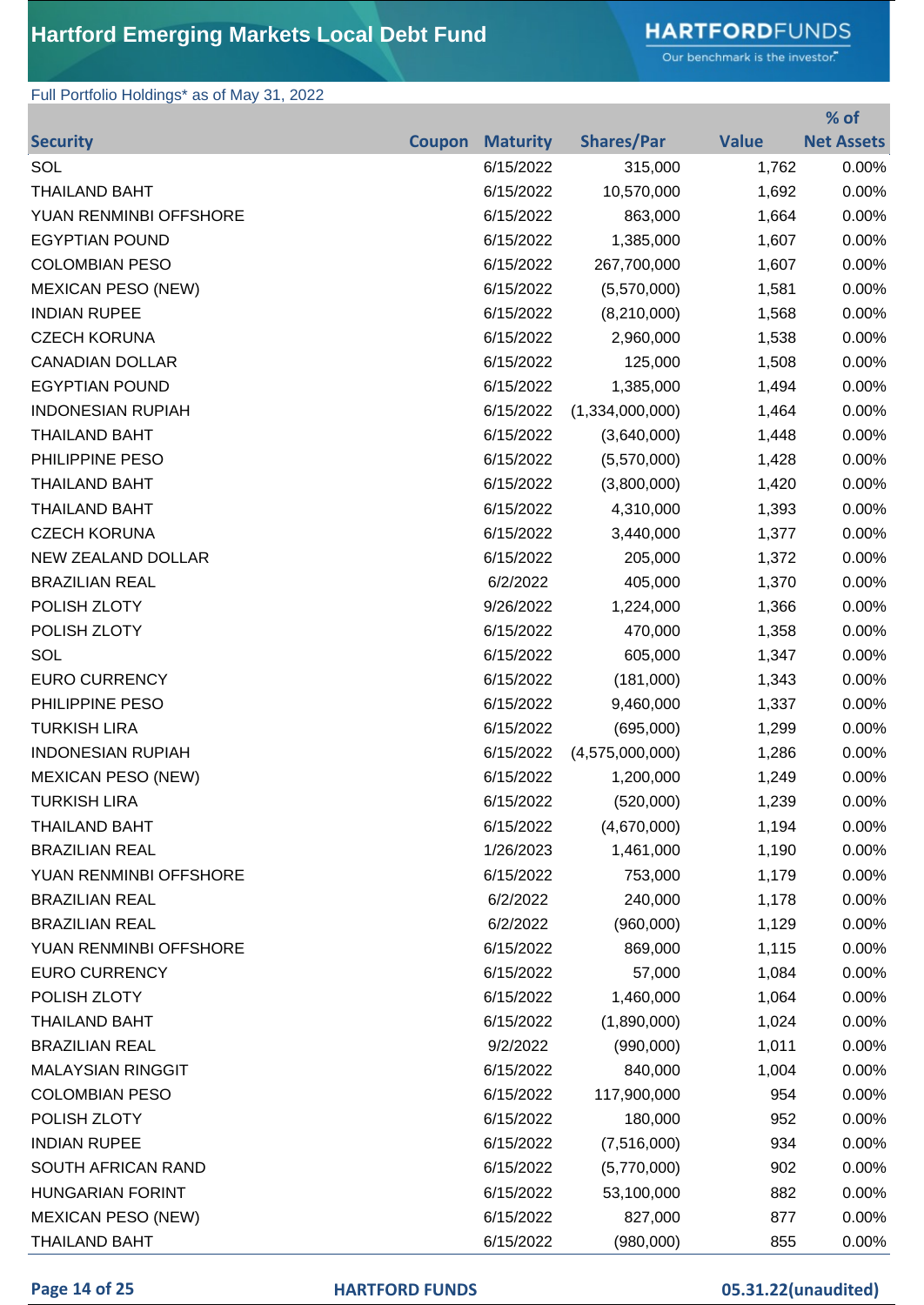# **HARTFORD**FUNDS

Our benchmark is the investor."

**% of** 

### Full Portfolio Holdings\* as of May 31, 2022

|                           |               |                 |                   |              | % OT              |
|---------------------------|---------------|-----------------|-------------------|--------------|-------------------|
| <b>Security</b>           | <b>Coupon</b> | <b>Maturity</b> | <b>Shares/Par</b> | <b>Value</b> | <b>Net Assets</b> |
| SOUTH KOREAN WON          |               | 9/19/2022       | 187,248,000       | 838          | 0.00%             |
| <b>INDIAN RUPEE</b>       |               | 6/15/2022       | (20, 490, 000)    | 836          | 0.00%             |
| <b>EGYPTIAN POUND</b>     |               | 6/15/2022       | 2,430,000         | 800          | 0.00%             |
| <b>MEXICAN PESO (NEW)</b> |               | 6/15/2022       | (3,060,000)       | 774          | 0.00%             |
| <b>TURKISH LIRA</b>       |               | 6/15/2022       | (1,405,000)       | 771          | 0.00%             |
| POLISH ZLOTY              |               | 6/15/2022       | 775,000           | 770          | 0.00%             |
| <b>CZECH KORUNA</b>       |               | 6/15/2022       | (3,010,000)       | 754          | 0.00%             |
| <b>HUNGARIAN FORINT</b>   |               | 6/15/2022       | (19,200,000)      | 678          | 0.00%             |
| POLISH ZLOTY              |               | 6/15/2022       | 875,000           | 669          | 0.00%             |
| YUAN RENMINBI OFFSHORE    |               | 8/12/2022       | 353,000           | 655          | 0.00%             |
| <b>MEXICAN PESO (NEW)</b> |               | 6/15/2022       | 570,000           | 632          | 0.00%             |
| <b>BRAZILIAN REAL</b>     |               | 6/2/2022        | 205,000           | 611          | 0.00%             |
| SOUTH AFRICAN RAND        |               | 6/15/2022       | 1,250,000         | 586          | 0.00%             |
| YUAN RENMINBI OFFSHORE    |               | 6/15/2022       | (747,000)         | 585          | 0.00%             |
| <b>MEXICAN PESO (NEW)</b> |               | 10/6/2022       | 2,934,000         | 585          | 0.00%             |
| <b>EGYPTIAN POUND</b>     |               | 6/15/2022       | 1,496,000         | 577          | 0.00%             |
| <b>EURO CURRENCY</b>      |               | 6/15/2022       | (18,000)          | 562          | 0.00%             |
| <b>BRAZILIAN REAL</b>     |               | 6/2/2022        | (470,000)         | 553          | 0.00%             |
| <b>THAILAND BAHT</b>      |               | 6/15/2022       | (4,070,000)       | 547          | 0.00%             |
| <b>INDIAN RUPEE</b>       |               | 6/15/2022       | 12,120,000        | 518          | 0.00%             |
| <b>EGYPTIAN POUND</b>     |               | 6/15/2022       | 1,274,000         | 491          | 0.00%             |
| <b>EURO CURRENCY</b>      |               | 6/15/2022       | (20,000)          | 489          | 0.00%             |
| <b>CHILEAN PESO</b>       |               | 6/15/2022       | (23, 245, 000)    | 479          | 0.00%             |
| <b>CANADIAN DOLLAR</b>    |               | 6/15/2022       | (150,000)         | 476          | 0.00%             |
| <b>EURO CURRENCY</b>      |               | 6/15/2022       | 23,000            | 459          | 0.00%             |
| <b>CANADIAN DOLLAR</b>    |               | 6/15/2022       | 230,000           | 446          | 0.00%             |
| <b>CZECH KORUNA</b>       |               | 6/15/2022       | 8,540,000         | 425          | 0.00%             |
| <b>EURO CURRENCY</b>      |               | 6/15/2022       | 166,000           | 415          | 0.00%             |
| <b>EURO CURRENCY</b>      |               | 6/15/2022       | 11,000            | 393          | 0.00%             |
| POUND STERLING            |               | 6/15/2022       | 94,000            | 382          | 0.00%             |
| <b>THAILAND BAHT</b>      |               | 6/15/2022       | 1,360,000         | 355          | 0.00%             |
| <b>EURO CURRENCY</b>      |               | 6/15/2022       | (13,000)          | 345          | 0.00%             |
| <b>THAILAND BAHT</b>      |               | 6/15/2022       | 3,320,000         | 339          | 0.00%             |
| POLISH ZLOTY              |               | 6/15/2022       | (1,077,000)       | 325          | 0.00%             |
| <b>EURO CURRENCY</b>      |               | 6/15/2022       | (8,000)           | 309          | 0.00%             |
| POLISH ZLOTY              |               | 6/15/2022       | (131,000)         | 280          | 0.00%             |
| <b>INDIAN RUPEE</b>       |               | 8/17/2022       | (16, 887, 000)    | 271          | 0.00%             |
| <b>INDIAN RUPEE</b>       |               | 6/15/2022       | (4,604,000)       | 235          | 0.00%             |
| SOL                       |               | 6/15/2022       | 235,000           | 204          | 0.00%             |
| SOUTH AFRICAN RAND        |               | 6/15/2022       | 440,000           | 183          | 0.00%             |
| <b>INDONESIAN RUPIAH</b>  |               | 6/15/2022       | 1,122,000,000     | 150          | 0.00%             |
| <b>THAILAND BAHT</b>      |               | 8/19/2022       | 530,000           | 143          | 0.00%             |
| <b>CHILEAN PESO</b>       |               | 6/15/2022       | 72,717,000        | 140          | 0.00%             |
| YUAN RENMINBI OFFSHORE    |               | 6/15/2022       | (324,000)         | 102          | 0.00%             |
| YUAN RENMINBI OFFSHORE    |               | 6/15/2022       | 269,000           | 83           | 0.00%             |

**Page 15 of 25 HARTFORD FUNDS 05.31.22(unaudited)**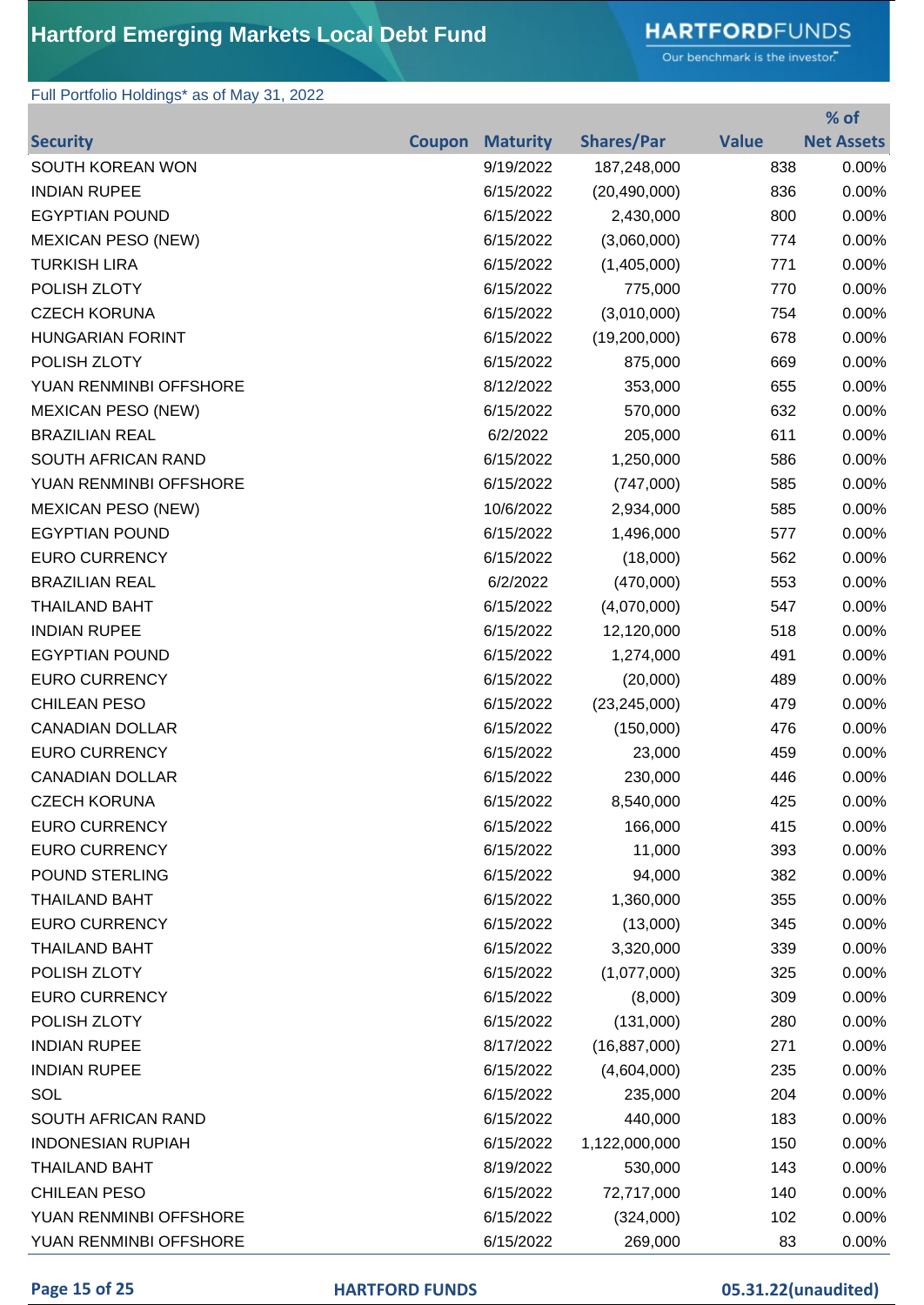# **HARTFORD**FUNDS

Our benchmark is the investor."

**% of** 

### Full Portfolio Holdings\* as of May 31, 2022

|                          |               |                 |                   |              | 70 OT             |
|--------------------------|---------------|-----------------|-------------------|--------------|-------------------|
| <b>Security</b>          | <b>Coupon</b> | <b>Maturity</b> | <b>Shares/Par</b> | <b>Value</b> | <b>Net Assets</b> |
| YUAN RENMINBI OFFSHORE   |               | 6/15/2022       | (1,205,000)       | 79           | 0.00%             |
| <b>COLOMBIAN PESO</b>    |               | 6/15/2022       | 192,700,000       | 76           | 0.00%             |
| YUAN RENMINBI OFFSHORE   |               | 6/15/2022       | 489,000           | 67           | 0.00%             |
| SOUTH AFRICAN RAND       |               | 6/15/2022       | (1,010,000)       | 59           | 0.00%             |
| <b>HUNGARIAN FORINT</b>  |               | 6/15/2022       | (91, 200, 000)    | 54           | 0.00%             |
| <b>EURO CURRENCY</b>     |               | 6/15/2022       | 68,000            | 38           | 0.00%             |
| POLISH ZLOTY             |               | 6/15/2022       | 208,000           | 36           | 0.00%             |
| <b>MALAYSIAN RINGGIT</b> |               | 6/15/2022       | 690,000           | 30           | 0.00%             |
| YUAN RENMINBI OFFSHORE   |               | 6/15/2022       | 1,947,000         | 26           | 0.00%             |
| <b>THAILAND BAHT</b>     |               | 6/15/2022       | (2,710,000)       | 11           | 0.00%             |
| <b>BRAZILIAN REAL</b>    |               | 6/2/2022        | (3,000)           | 10           | 0.00%             |
| <b>TURKISH LIRA</b>      |               | 6/15/2022       | (2,590,000)       | 8            | 0.00%             |
| <b>CHILEAN PESO</b>      |               | 6/15/2022       | (32, 340, 000)    | 6            | 0.00%             |
| PHILIPPINE PESO          |               | 6/15/2022       | 15,420,000        | (24)         | 0.00%             |
| <b>EURO CURRENCY</b>     |               | 6/15/2022       | (10,000)          | (30)         | 0.00%             |
| <b>CANADIAN DOLLAR</b>   |               | 6/15/2022       | (100,000)         | (37)         | 0.00%             |
| <b>INDONESIAN RUPIAH</b> |               | 6/15/2022       | (3,813,000,000)   | (44)         | 0.00%             |
| <b>THAILAND BAHT</b>     |               | 6/15/2022       | (4, 160, 000)     | (51)         | 0.00%             |
| <b>INDIAN RUPEE</b>      |               | 6/15/2022       | 8,240,000         | (59)         | 0.00%             |
| POLISH ZLOTY             |               | 6/15/2022       | (199,000)         | (63)         | 0.00%             |
| SOL                      |               | 6/15/2022       | (427,000)         | (64)         | 0.00%             |
| <b>CZECH KORUNA</b>      |               | 6/15/2022       | 910,000           | (90)         | 0.00%             |
| <b>COLOMBIAN PESO</b>    |               | 10/11/2022      | 753,474,000       | (91)         | 0.00%             |
| <b>COLOMBIAN PESO</b>    |               | 6/15/2022       | 918,100,000       | (91)         | 0.00%             |
| POLISH ZLOTY             |               | 6/15/2022       | 255,000           | (95)         | 0.00%             |
| <b>AUSTRALIAN DOLLAR</b> |               | 6/15/2022       | 9,000             | (127)        | 0.00%             |
| YUAN RENMINBI OFFSHORE   |               | 6/15/2022       | (336,000)         | (148)        | 0.00%             |
| <b>POUND STERLING</b>    |               | 6/15/2022       | 3,000             | (178)        | 0.00%             |
| <b>ROMANIAN LEU</b>      |               | 6/15/2022       | 345,000           | (185)        | 0.00%             |
| YUAN RENMINBI OFFSHORE   |               | 6/15/2022       | 821,000           | (188)        | 0.00%             |
| <b>INDIAN RUPEE</b>      |               | 6/15/2022       | 2,280,000         | (190)        | 0.00%             |
| <b>EURO CURRENCY</b>     |               | 6/15/2022       | 5,000             | (202)        | 0.00%             |
| <b>EURO CURRENCY</b>     |               | 6/15/2022       | 13,000            | (212)        | 0.00%             |
| <b>COLOMBIAN PESO</b>    |               | 6/15/2022       | 194,700,000       | (250)        | 0.00%             |
| <b>CZECH KORUNA</b>      |               | 6/15/2022       | 3,110,000         | (293)        | 0.00%             |
| POLISH ZLOTY             |               | 6/15/2022       | 832,000           | (302)        | 0.00%             |
| <b>HUNGARIAN FORINT</b>  |               | 6/15/2022       | 36,600,000        | (303)        | 0.00%             |
| <b>EURO CURRENCY</b>     |               | 6/15/2022       | (17,000)          | (312)        | 0.00%             |
| <b>EURO CURRENCY</b>     |               | 6/15/2022       | (17,000)          | (328)        | 0.00%             |
| POLISH ZLOTY             |               | 6/15/2022       | 505,000           | (341)        | 0.00%             |
| <b>CANADIAN DOLLAR</b>   |               | 6/15/2022       | 155,000           | (362)        | 0.00%             |
| <b>TURKISH LIRA</b>      |               | 6/15/2022       | (1,265,000)       | (390)        | 0.00%             |
| YUAN RENMINBI OFFSHORE   |               | 6/15/2022       | (2,300,000)       | (405)        | 0.00%             |
| PHILIPPINE PESO          |               | 6/15/2022       | (3,880,000)       | (416)        | 0.00%             |
| <b>INDONESIAN RUPIAH</b> |               | 6/15/2022       | 742,000,000       | (433)        | 0.00%             |

### **Page 16 of 25 HARTFORD FUNDS 05.31.22(unaudited)**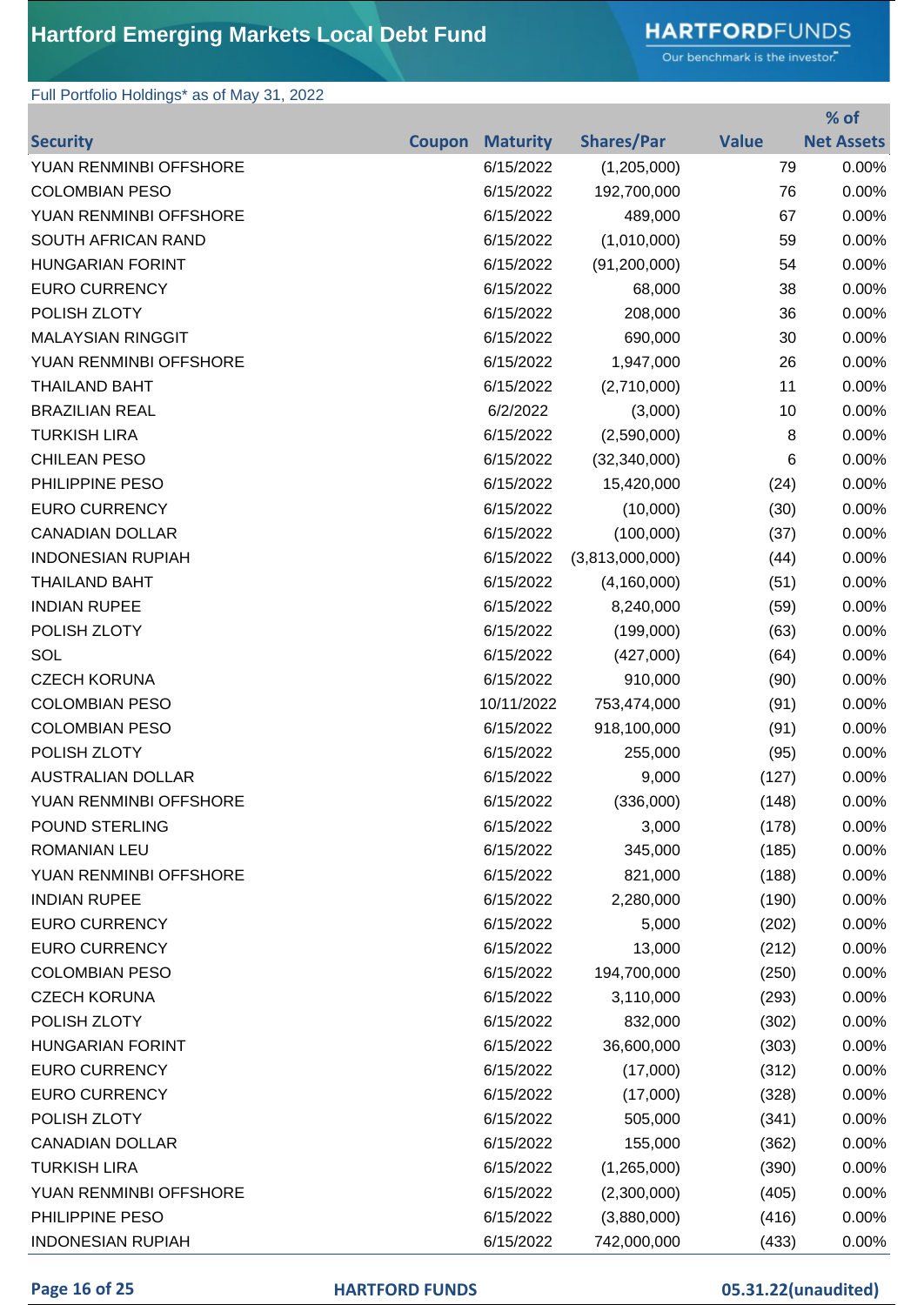# **HARTFORD**FUNDS

Our benchmark is the investor."

### Full Portfolio Holdings\* as of May 31, 2022

|                           |               |                 |                   |              | % of              |
|---------------------------|---------------|-----------------|-------------------|--------------|-------------------|
| <b>Security</b>           | <b>Coupon</b> | <b>Maturity</b> | <b>Shares/Par</b> | <b>Value</b> | <b>Net Assets</b> |
| <b>EURO CURRENCY</b>      |               | 6/15/2022       | (14,000)          | (437)        | 0.00%             |
| SOL                       |               | 6/15/2022       | (465,000)         | (471)        | 0.00%             |
| <b>AUSTRALIAN DOLLAR</b>  |               | 6/15/2022       | (95,000)          | (472)        | 0.00%             |
| <b>THAILAND BAHT</b>      |               | 6/15/2022       | (2,850,000)       | (477)        | 0.00%             |
| <b>HUNGARIAN FORINT</b>   |               | 6/15/2022       | (43,900,000)      | (493)        | 0.00%             |
| <b>CHILEAN PESO</b>       |               | 6/15/2022       | (43,500,000)      | (518)        | 0.00%             |
| <b>MALAYSIAN RINGGIT</b>  |               | 6/15/2022       | (420,000)         | (524)        | 0.00%             |
| <b>SERBIAN DINAR</b>      |               | 6/15/2022       | 3,303,000         | (526)        | 0.00%             |
| <b>THAILAND BAHT</b>      |               | 6/15/2022       | (2,370,000)       | (539)        | 0.00%             |
| <b>THAILAND BAHT</b>      |               | 6/15/2022       | 7,970,000         | (557)        | 0.00%             |
| <b>MEXICAN PESO (NEW)</b> |               | 11/30/2022      | (3,292,000)       | (577)        | 0.00%             |
| <b>MEXICAN PESO (NEW)</b> |               | 6/15/2022       | (690,000)         | (594)        | 0.00%             |
| <b>MALAYSIAN RINGGIT</b>  |               | 6/15/2022       | 490,000           | (615)        | 0.00%             |
| SOUTH AFRICAN RAND        |               | 6/15/2022       | (1,880,000)       | (644)        | 0.00%             |
| POUND STERLING            |               | 6/15/2022       | (76,000)          | (655)        | 0.00%             |
| SOUTH AFRICAN RAND        |               | 7/27/2022       | 7,259,000         | (658)        | 0.00%             |
| <b>MEXICAN PESO (NEW)</b> |               | 6/15/2022       | 15,366,000        | (663)        | 0.00%             |
| <b>HUNGARIAN FORINT</b>   |               | 6/15/2022       | (41, 400, 000)    | (668)        | 0.00%             |
| <b>EURO CURRENCY</b>      |               | 6/15/2022       | (41,000)          | (672)        | 0.00%             |
| <b>EURO CURRENCY</b>      |               | 6/15/2022       | (43,000)          | (686)        | 0.00%             |
| <b>EURO CURRENCY</b>      |               | 6/15/2022       | 16,000            | (692)        | 0.00%             |
| <b>MEXICAN PESO (NEW)</b> |               | 8/31/2022       | (3,233,000)       | (712)        | 0.00%             |
| YUAN RENMINBI OFFSHORE    |               | 6/15/2022       | 412,000           | (724)        | 0.00%             |
| <b>EURO CURRENCY</b>      |               | 6/15/2022       | (151,000)         | (724)        | 0.00%             |
| <b>EURO CURRENCY</b>      |               | 6/15/2022       | 20,000            | (734)        | 0.00%             |
| <b>INDIAN RUPEE</b>       |               | 6/15/2022       | 5,580,000         | (737)        | 0.00%             |
| <b>COLOMBIAN PESO</b>     |               | 6/15/2022       | 282,100,000       | (746)        | 0.00%             |
| <b>INDONESIAN RUPIAH</b>  |               | 6/15/2022       | 3,650,000,000     | (749)        | 0.00%             |
| <b>CHILEAN PESO</b>       |               | 6/15/2022       | (103,900,000)     | (751)        | 0.00%             |
| YUAN RENMINBI OFFSHORE    |               | 6/15/2022       | (440,000)         | (753)        | 0.00%             |
| <b>EURO CURRENCY</b>      |               | 6/15/2022       | (52,000)          | (789)        | 0.00%             |
| <b>EURO CURRENCY</b>      |               | 6/15/2022       | (319,000)         | (795)        | 0.00%             |
| <b>CANADIAN DOLLAR</b>    |               | 6/15/2022       | (150,000)         | (850)        | 0.00%             |
| <b>CZECH KORUNA</b>       |               | 6/15/2022       | (1,830,000)       | (862)        | 0.00%             |
| <b>BRAZILIAN REAL</b>     |               | 9/2/2022        | 850,000           | (868)        | 0.00%             |
| <b>MEXICAN PESO (NEW)</b> |               | 6/15/2022       | (840,000)         | (894)        | 0.00%             |
| SOUTH AFRICAN RAND        |               | 6/15/2022       | (1,450,000)       | (910)        | 0.00%             |
| <b>INDONESIAN RUPIAH</b>  |               | 6/15/2022       | 2,242,000,000     | (918)        | 0.00%             |
| ROMANIAN LEU              |               | 6/15/2022       | 220,000           | (927)        | 0.00%             |
| <b>EURO CURRENCY</b>      |               | 6/15/2022       | 27,000            | (935)        | 0.00%             |
| <b>THAILAND BAHT</b>      |               | 6/15/2022       | (2,940,000)       | (943)        | 0.00%             |
| <b>THAILAND BAHT</b>      |               | 6/10/2022       | (4,463,000)       | (979)        | 0.00%             |
| <b>INDIAN RUPEE</b>       |               | 6/15/2022       | (19,670,000)      | (986)        | 0.00%             |
| YUAN RENMINBI OFFSHORE    |               | 6/15/2022       | 924,000           | (1,046)      | 0.00%             |
| POLISH ZLOTY              |               | 6/15/2022       | 385,000           | (1,051)      | 0.00%             |

### **Page 17 of 25 HARTFORD FUNDS 05.31.22(unaudited)**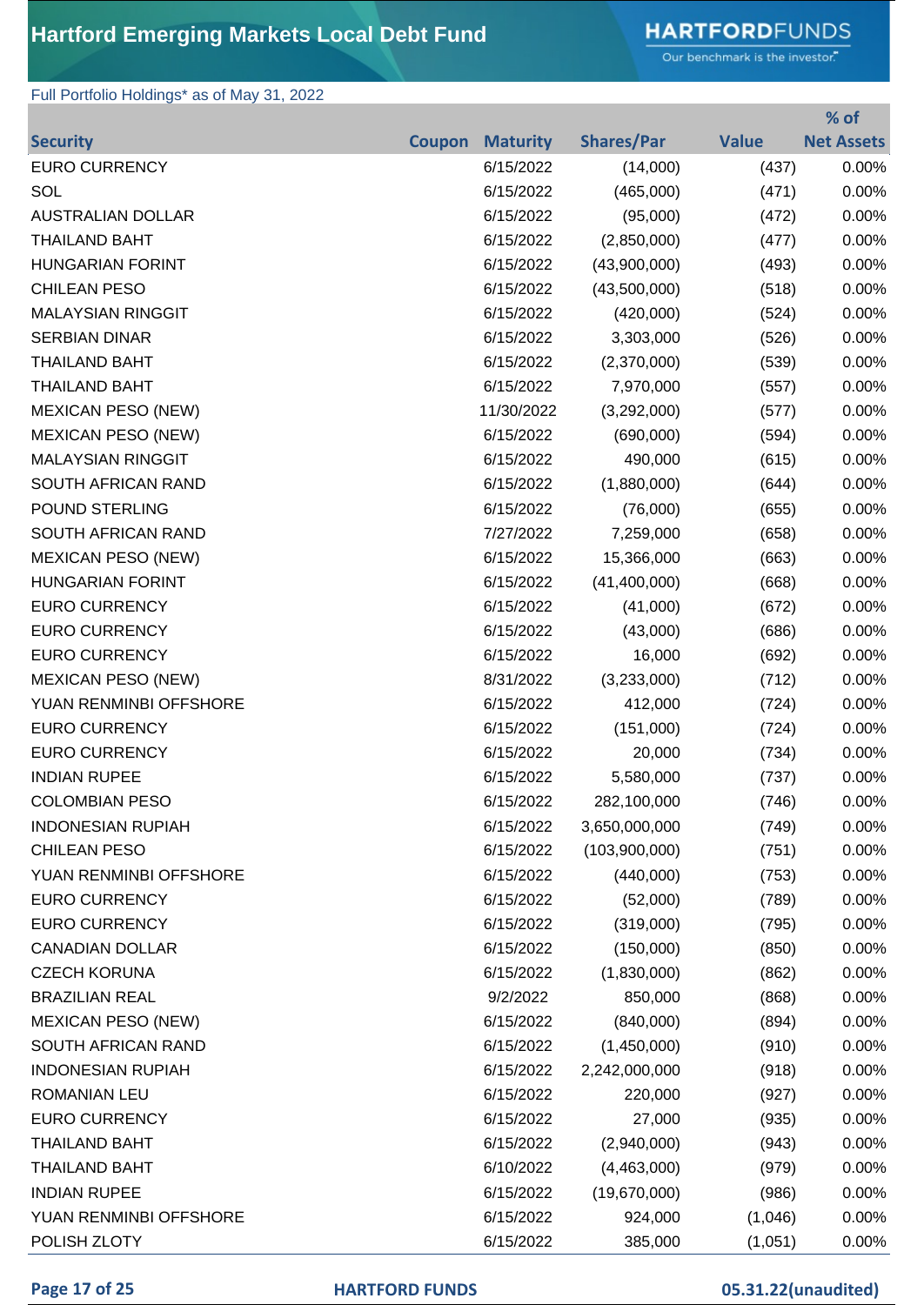# **HARTFORD**FUNDS

Our benchmark is the investor."

**% of** 

### Full Portfolio Holdings\* as of May 31, 2022

|                           |               |                 |                   |              | % OT              |
|---------------------------|---------------|-----------------|-------------------|--------------|-------------------|
| <b>Security</b>           | <b>Coupon</b> | <b>Maturity</b> | <b>Shares/Par</b> | <b>Value</b> | <b>Net Assets</b> |
| <b>CANADIAN DOLLAR</b>    |               | 6/15/2022       | 120,000           | (1,067)      | 0.00%             |
| SOUTH AFRICAN RAND        |               | 6/15/2022       | 810,000           | (1, 110)     | 0.00%             |
| POLISH ZLOTY              |               | 6/10/2022       | (783,000)         | (1, 115)     | 0.00%             |
| <b>EURO CURRENCY</b>      |               | 6/15/2022       | 64,000            | (1, 127)     | 0.00%             |
| <b>INDONESIAN RUPIAH</b>  |               | 6/15/2022       | 2,840,000,000     | (1, 176)     | 0.00%             |
| <b>POUND STERLING</b>     |               | 6/15/2022       | 102,000           | (1, 177)     | 0.00%             |
| <b>INDONESIAN RUPIAH</b>  |               | 6/15/2022       | 1,160,000,000     | (1,210)      | 0.00%             |
| YUAN RENMINBI OFFSHORE    |               | 6/15/2022       | (836,000)         | (1,210)      | 0.00%             |
| <b>CZECH KORUNA</b>       |               | 6/15/2022       | 2,050,000         | (1,236)      | 0.00%             |
| <b>THAILAND BAHT</b>      |               | 6/15/2022       | (5,730,000)       | (1,244)      | 0.00%             |
| <b>CHILEAN PESO</b>       |               | 6/15/2022       | (23,900,000)      | (1,255)      | 0.00%             |
| YUAN RENMINBI OFFSHORE    |               | 6/15/2022       | 221,000           | (1,290)      | 0.00%             |
| ROMANIAN LEU              |               | 6/15/2022       | 645,000           | (1,306)      | 0.00%             |
| <b>MEXICAN PESO (NEW)</b> |               | 6/15/2022       | (4,390,000)       | (1,310)      | 0.00%             |
| <b>ROMANIAN LEU</b>       |               | 6/15/2022       | 230,000           | (1, 325)     | 0.00%             |
| <b>THAILAND BAHT</b>      |               | 6/15/2022       | (3, 120, 000)     | (1, 333)     | 0.00%             |
| YUAN RENMINBI OFFSHORE    |               | 7/28/2022       | (2,101,000)       | (1, 334)     | 0.00%             |
| <b>CZECH KORUNA</b>       |               | 6/15/2022       | 1,650,000         | (1,359)      | 0.00%             |
| <b>MEXICAN PESO (NEW)</b> |               | 6/15/2022       | (3,500,000)       | (1, 362)     | 0.00%             |
| YUAN RENMINBI OFFSHORE    |               | 6/15/2022       | 899,000           | (1, 367)     | 0.00%             |
| YUAN RENMINBI OFFSHORE    |               | 6/15/2022       | 497,000           | (1,399)      | 0.00%             |
| YUAN RENMINBI OFFSHORE    |               | 6/15/2022       | 498,000           | (1,403)      | 0.00%             |
| <b>COLOMBIAN PESO</b>     |               | 6/15/2022       | (531,900,000)     | (1,404)      | 0.00%             |
| <b>CANADIAN DOLLAR</b>    |               | 6/15/2022       | 130,000           | (1, 416)     | 0.00%             |
| POUND STERLING            |               | 6/15/2022       | 30,000            | (1, 425)     | 0.00%             |
| PHILIPPINE PESO           |               | 6/15/2022       | (7,630,000)       | (1, 447)     | 0.00%             |
| <b>CHILEAN PESO</b>       |               | 6/15/2022       | 61,400,000        | (1,518)      | 0.00%             |
| YUAN RENMINBI OFFSHORE    |               | 6/15/2022       | 250,000           | (1,522)      | 0.00%             |
| <b>MEXICAN PESO (NEW)</b> |               | 6/15/2022       | (1,480,000)       | (1,525)      | 0.00%             |
| <b>EURO CURRENCY</b>      |               | 6/15/2022       | 52,000            | (1,531)      | 0.00%             |
| <b>INDONESIAN RUPIAH</b>  |               | 6/15/2022       | 1,931,000,000     | (1,548)      | 0.00%             |
| <b>INDONESIAN RUPIAH</b>  |               | 6/15/2022       | 2,307,000,000     | (1, 572)     | 0.00%             |
| SOL                       |               | 6/15/2022       | (335,000)         | (1,583)      | 0.00%             |
| <b>INDIAN RUPEE</b>       |               | 6/15/2022       | 9,120,000         | (1,584)      | 0.00%             |
| <b>BRAZILIAN REAL</b>     |               | 6/2/2022        | 720,000           | (1,588)      | 0.00%             |
| YUAN RENMINBI OFFSHORE    |               | 7/11/2022       | 276,000           | (1,594)      | 0.00%             |
| POLISH ZLOTY              |               | 6/15/2022       | 655,000           | (1,614)      | 0.00%             |
| <b>INDONESIAN RUPIAH</b>  |               | 6/15/2022       | 1,718,000,000     | (1,630)      | 0.00%             |
| <b>BRAZILIAN REAL</b>     |               | 6/2/2022        | 1,390,000         | (1,634)      | 0.00%             |
| POLISH ZLOTY              |               | 6/15/2022       | (625,000)         | (1,643)      | 0.00%             |
| <b>BRAZILIAN REAL</b>     |               | 2/10/2023       | (2, 181, 000)     | (1,730)      | 0.00%             |
| POLISH ZLOTY              |               | 6/15/2022       | (565,000)         | (1,739)      | 0.00%             |
| <b>MEXICAN PESO (NEW)</b> |               | 6/15/2022       | (3,160,000)       | (1,784)      | 0.00%             |
| SOUTH KOREAN WON          |               | 9/19/2022       | (99, 882, 000)    | (1, 810)     | 0.00%             |
| POLISH ZLOTY              |               | 6/15/2022       | (620,000)         | (1, 815)     | 0.00%             |

### **Page 18 of 25 HARTFORD FUNDS 05.31.22(unaudited)**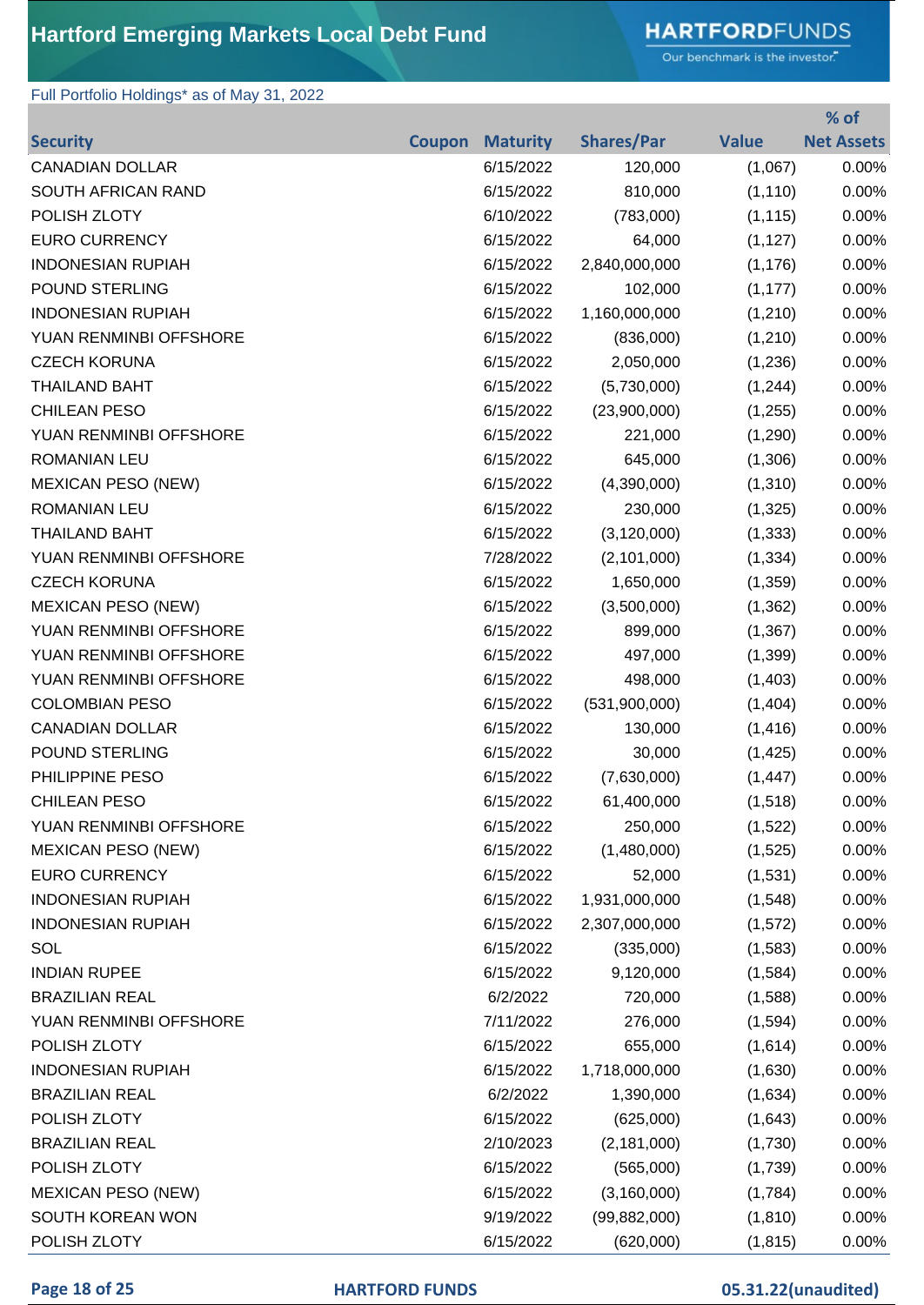# **HARTFORD**FUNDS

Our benchmark is the investor."

### Full Portfolio Holdings\* as of May 31, 2022

|                           |               |                 |                   |              | % of              |
|---------------------------|---------------|-----------------|-------------------|--------------|-------------------|
| <b>Security</b>           | <b>Coupon</b> | <b>Maturity</b> | <b>Shares/Par</b> | <b>Value</b> | <b>Net Assets</b> |
| SOUTH AFRICAN RAND        |               | 6/15/2022       | 480,000           | (1,879)      | 0.00%             |
| <b>CHILEAN PESO</b>       |               | 9/12/2022       | 140,515,000       | (1,890)      | 0.00%             |
| <b>CHILEAN PESO</b>       |               | 9/12/2022       | 141,317,000       | (1,901)      | 0.00%             |
| <b>MEXICAN PESO (NEW)</b> |               | 11/28/2022      | (5,053,000)       | (1,908)      | 0.00%             |
| SOUTH AFRICAN RAND        |               | 6/15/2022       | 2,860,000         | (1,933)      | 0.00%             |
| YUAN RENMINBI OFFSHORE    |               | 6/15/2022       | 302,000           | (1,948)      | 0.00%             |
| <b>INDONESIAN RUPIAH</b>  |               | 6/15/2022       | (2,985,000,000)   | (1,986)      | 0.00%             |
| <b>CZECH KORUNA</b>       |               | 6/15/2022       | 1,930,000         | (1,994)      | 0.00%             |
| PHILIPPINE PESO           |               | 6/15/2022       | 7,250,000         | (2,021)      | 0.00%             |
| <b>MEXICAN PESO (NEW)</b> |               | 6/15/2022       | (2,850,000)       | (2,040)      | 0.00%             |
| <b>CHILEAN PESO</b>       |               | 6/15/2022       | 44,300,000        | (2,051)      | 0.00%             |
| <b>INDIAN RUPEE</b>       |               | 6/15/2022       | 11,860,000        | (2,079)      | 0.00%             |
| POLISH ZLOTY              |               | 6/15/2022       | (906,000)         | (2,081)      | 0.00%             |
| <b>CHILEAN PESO</b>       |               | 6/15/2022       | (97,600,000)      | (2, 102)     | 0.00%             |
| NEW ZEALAND DOLLAR        |               | 6/15/2022       | 45,000            | (2, 127)     | 0.00%             |
| SOUTH KOREAN WON          |               | 6/15/2022       | (108, 660, 000)   | (2, 161)     | 0.00%             |
| SOUTH AFRICAN RAND        |               | 6/15/2022       | (1,680,000)       | (2, 166)     | 0.00%             |
| <b>CHILEAN PESO</b>       |               | 6/15/2022       | (44,600,000)      | (2, 168)     | 0.00%             |
| <b>CANADIAN DOLLAR</b>    |               | 6/15/2022       | (185,000)         | (2,202)      | 0.00%             |
| <b>THAILAND BAHT</b>      |               | 6/15/2022       | (4, 160, 000)     | (2, 236)     | 0.00%             |
| <b>BRAZILIAN REAL</b>     |               | 6/2/2022        | 1,910,000         | (2, 245)     | 0.00%             |
| <b>THAILAND BAHT</b>      |               | 6/15/2022       | (8, 130, 000)     | (2, 253)     | 0.00%             |
| YUAN RENMINBI OFFSHORE    |               | 6/15/2022       | 1,120,000         | (2,259)      | 0.00%             |
| <b>AUSTRALIAN DOLLAR</b>  |               | 6/15/2022       | 50,000            | (2,261)      | 0.00%             |
| <b>EURO CURRENCY</b>      |               | 6/15/2022       | (178,000)         | (2, 266)     | 0.00%             |
| <b>THAILAND BAHT</b>      |               | 6/15/2022       | 4,380,000         | (2,290)      | 0.00%             |
| <b>MEXICAN PESO (NEW)</b> |               | 6/15/2022       | (4,410,000)       | (2, 324)     | 0.00%             |
| <b>BRAZILIAN REAL</b>     |               | 6/2/2022        | (170,000)         | (2, 341)     | 0.00%             |
| NEW ZEALAND DOLLAR        |               | 6/15/2022       | 75,000            | (2,353)      | 0.00%             |
| <b>MEXICAN PESO (NEW)</b> |               | 6/15/2022       | (1,260,000)       | (2,380)      | 0.00%             |
| <b>HUNGARIAN FORINT</b>   |               | 6/15/2022       | 35,100,000        | (2, 382)     | 0.00%             |
| <b>THAILAND BAHT</b>      |               | 6/15/2022       | 3,070,000         | (2, 417)     | 0.00%             |
| SOL                       |               | 6/15/2022       | (506,000)         | (2, 443)     | 0.00%             |
| <b>MEXICAN PESO (NEW)</b> |               | 6/15/2022       | (1,850,000)       | (2, 452)     | 0.00%             |
| SOUTH AFRICAN RAND        |               | 6/15/2022       | 7,020,000         | (2, 453)     | 0.00%             |
| <b>CANADIAN DOLLAR</b>    |               | 6/15/2022       | (341,000)         | (2,461)      | 0.00%             |
| <b>CZECH KORUNA</b>       |               | 6/15/2022       | 2,950,000         | (2, 472)     | 0.00%             |
| SOUTH AFRICAN RAND        |               | 6/15/2022       | 610,000           | (2, 472)     | 0.00%             |
| <b>MEXICAN PESO (NEW)</b> |               | 6/15/2022       | (2,740,000)       | (2, 476)     | 0.00%             |
| <b>CHILEAN PESO</b>       |               | 6/15/2022       | 93,300,000        | (2,507)      | 0.00%             |
| <b>EURO CURRENCY</b>      |               | 6/10/2022       | 168,000           | (2, 569)     | 0.00%             |
| <b>BRAZILIAN REAL</b>     |               | 6/2/2022        | (1,017,000)       | (2,580)      | 0.00%             |
| POLISH ZLOTY              |               | 6/15/2022       | (510,000)         | (2,607)      | 0.00%             |
| <b>CZECH KORUNA</b>       |               | 6/15/2022       | 1,620,000         | (2,609)      | 0.00%             |
| <b>ROMANIAN LEU</b>       |               | 6/15/2022       | 921,000           | (2,622)      | 0.00%             |

### **Page 19 of 25 HARTFORD FUNDS 05.31.22(unaudited)**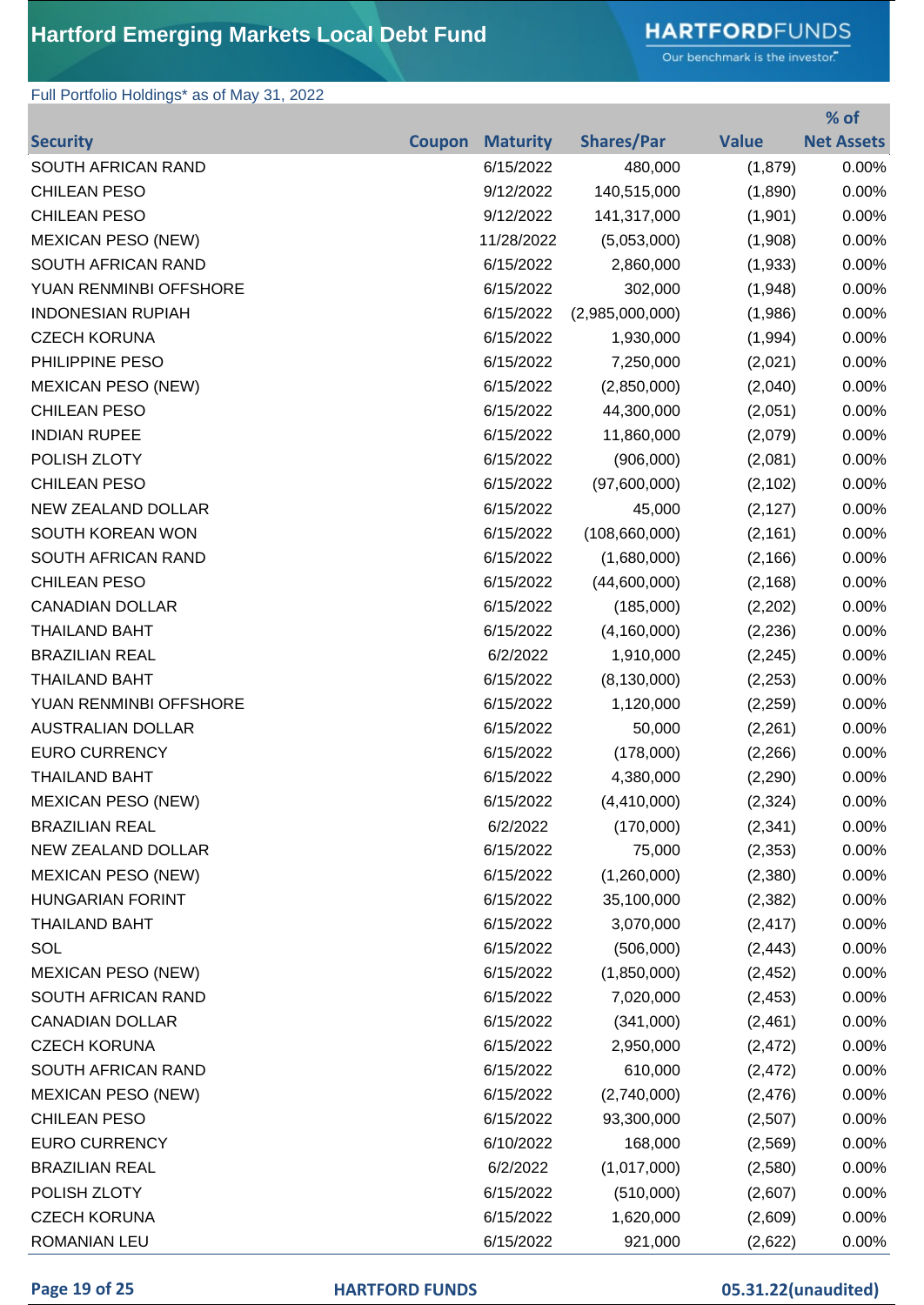# **HARTFORD**FUNDS

Our benchmark is the investor."

**% of** 

### Full Portfolio Holdings\* as of May 31, 2022

|                           |               |                 |                   |              | 70 OT             |
|---------------------------|---------------|-----------------|-------------------|--------------|-------------------|
| <b>Security</b>           | <b>Coupon</b> | <b>Maturity</b> | <b>Shares/Par</b> | <b>Value</b> | <b>Net Assets</b> |
| <b>MALAYSIAN RINGGIT</b>  |               | 6/15/2022       | 290,000           | (2,624)      | 0.00%             |
| <b>CZECH KORUNA</b>       |               | 6/15/2022       | 1,510,000         | (2,666)      | 0.00%             |
| POLISH ZLOTY              |               | 6/15/2022       | 1,170,000         | (2,695)      | 0.00%             |
| <b>EURO CURRENCY</b>      |               | 6/15/2022       | (165,000)         | (2,733)      | 0.00%             |
| <b>MEXICAN PESO (NEW)</b> |               | 6/15/2022       | (1,450,000)       | (2,788)      | 0.00%             |
| <b>MALAYSIAN RINGGIT</b>  |               | 6/15/2022       | 300,000           | (2,807)      | 0.00%             |
| <b>INDIAN RUPEE</b>       |               | 8/17/2022       | 12,141,000        | (2,811)      | 0.00%             |
| SOUTH AFRICAN RAND        |               | 7/25/2022       | (7, 547, 000)     | (2, 815)     | 0.00%             |
| SOUTH AFRICAN RAND        |               | 6/15/2022       | 1,100,000         | (2,833)      | 0.00%             |
| POUND STERLING            |               | 6/15/2022       | (119,000)         | (2,849)      | 0.00%             |
| POLISH ZLOTY              |               | 6/15/2022       | (745,000)         | (2, 857)     | 0.00%             |
| <b>AUSTRALIAN DOLLAR</b>  |               | 6/15/2022       | 105,000           | (2,866)      | 0.00%             |
| <b>ROMANIAN LEU</b>       |               | 6/15/2022       | (440,000)         | (2,902)      | 0.00%             |
| <b>THAILAND BAHT</b>      |               | 6/15/2022       | 4,640,000         | (2,970)      | 0.00%             |
| <b>HUNGARIAN FORINT</b>   |               | 6/15/2022       | 53,500,000        | (2, 977)     | 0.00%             |
| SOUTH AFRICAN RAND        |               | 6/15/2022       | 970,000           | (3,007)      | 0.00%             |
| <b>AUSTRALIAN DOLLAR</b>  |               | 6/15/2022       | 90,000            | (3,028)      | 0.00%             |
| <b>AUSTRALIAN DOLLAR</b>  |               | 6/15/2022       | 96,000            | (3,029)      | 0.00%             |
| <b>BRAZILIAN REAL</b>     |               | 6/2/2022        | 2,325,000         | (3,036)      | 0.00%             |
| <b>EURO CURRENCY</b>      |               | 6/15/2022       | 95,000            | (3,088)      | $-0.01%$          |
| <b>BRAZILIAN REAL</b>     |               | 6/2/2022        | (175,000)         | (3,095)      | $-0.01%$          |
| <b>MEXICAN PESO (NEW)</b> |               | 6/15/2022       | (930,000)         | (3, 122)     | $-0.01%$          |
| YUAN RENMINBI OFFSHORE    |               | 6/15/2022       | 481,000           | (3, 151)     | $-0.01%$          |
| <b>EURO CURRENCY</b>      |               | 6/15/2022       | 167,000           | (3, 167)     | $-0.01%$          |
| <b>INDONESIAN RUPIAH</b>  |               | 6/15/2022       | 3,124,000,000     | (3,234)      | $-0.01%$          |
| SOUTH AFRICAN RAND        |               | 6/15/2022       | (4,304,000)       | (3,241)      | $-0.01%$          |
| <b>CANADIAN DOLLAR</b>    |               | 6/15/2022       | (155,000)         | (3,251)      | $-0.01%$          |
| <b>HUNGARIAN FORINT</b>   |               | 6/15/2022       | 11,300,000        | (3,259)      | $-0.01%$          |
| NEW ZEALAND DOLLAR        |               | 6/15/2022       | 85,000            | (3,289)      | $-0.01%$          |
| <b>EURO CURRENCY</b>      |               | 6/15/2022       | 83,000            | (3,325)      | $-0.01%$          |
| <b>EURO CURRENCY</b>      |               | 6/15/2022       | 169,000           | (3, 332)     | $-0.01%$          |
| YUAN RENMINBI OFFSHORE    |               | 6/15/2022       | 1,258,000         | (3, 345)     | $-0.01%$          |
| <b>MALAYSIAN RINGGIT</b>  |               | 6/15/2022       | 360,000           | (3,359)      | $-0.01%$          |
| YUAN RENMINBI OFFSHORE    |               | 6/15/2022       | (1, 162, 000)     | (3,380)      | $-0.01%$          |
| <b>EURO CURRENCY</b>      |               | 8/4/2022        | 87,000            | (3,381)      | $-0.01%$          |
| YUAN RENMINBI OFFSHORE    |               | 7/28/2022       | 1,807,000         | (3, 423)     | $-0.01%$          |
| <b>CZECH KORUNA</b>       |               | 6/15/2022       | (3,970,000)       | (3, 439)     | $-0.01%$          |
| POUND STERLING            |               | 10/11/2022      | (337,000)         | (3, 478)     | $-0.01%$          |
| POLISH ZLOTY              |               | 6/15/2022       | (880,000)         | (3,579)      | $-0.01%$          |
| <b>MEXICAN PESO (NEW)</b> |               | 6/15/2022       | (1,960,000)       | (3,594)      | $-0.01%$          |
| <b>INDONESIAN RUPIAH</b>  |               | 6/15/2022       | 4,327,000,000     | (3,615)      | $-0.01%$          |
| <b>MEXICAN PESO (NEW)</b> |               | 6/15/2022       | (1,790,000)       | (3,641)      | $-0.01%$          |
| <b>EURO CURRENCY</b>      |               | 9/16/2022       | 114,000           | (3,655)      | $-0.01%$          |
| <b>MEXICAN PESO (NEW)</b> |               | 6/15/2022       | (2,010,000)       | (3,729)      | $-0.01%$          |
| <b>COLOMBIAN PESO</b>     |               | 6/15/2022       | (693,600,000)     | (3,931)      | $-0.01%$          |

### **Page 20 of 25 HARTFORD FUNDS 05.31.22(unaudited)**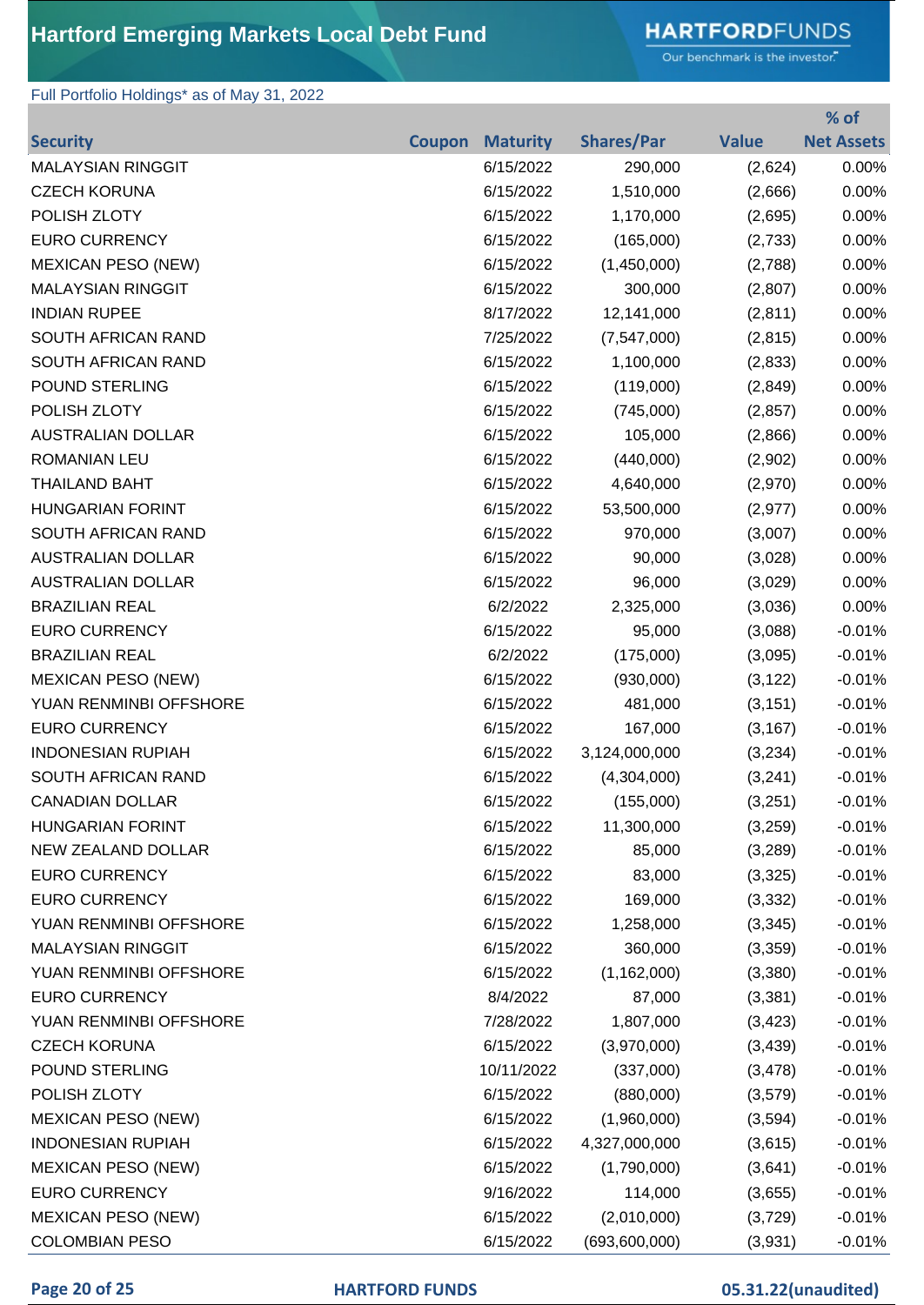# **HARTFORD**FUNDS

Our benchmark is the investor."

### Full Portfolio Holdings\* as of May 31, 2022

|                           |               |                 |                   |              | % of              |
|---------------------------|---------------|-----------------|-------------------|--------------|-------------------|
| <b>Security</b>           | <b>Coupon</b> | <b>Maturity</b> | <b>Shares/Par</b> | <b>Value</b> | <b>Net Assets</b> |
| <b>THAILAND BAHT</b>      |               | 6/15/2022       | 4,610,000         | (3,959)      | $-0.01%$          |
| <b>EURO CURRENCY</b>      |               | 8/3/2022        | 105,000           | (4,082)      | $-0.01%$          |
| <b>MEXICAN PESO (NEW)</b> |               | 6/15/2022       | (2,680,000)       | (4,092)      | $-0.01%$          |
| YUAN RENMINBI OFFSHORE    |               | 7/13/2022       | 678,000           | (4,296)      | $-0.01%$          |
| <b>THAILAND BAHT</b>      |               | 6/15/2022       | 5,100,000         | (4,306)      | $-0.01%$          |
| <b>EURO CURRENCY</b>      |               | 7/25/2022       | 379,000           | (4,326)      | $-0.01%$          |
| <b>EURO CURRENCY</b>      |               | 6/15/2022       | 143,000           | (4,329)      | $-0.01%$          |
| <b>CZECH KORUNA</b>       |               | 6/15/2022       | 3,210,000         | (4,524)      | $-0.01%$          |
| SOUTH AFRICAN RAND        |               | 6/15/2022       | 4,004,000         | (4,531)      | $-0.01%$          |
| <b>MEXICAN PESO (NEW)</b> |               | 6/15/2022       | (4,654,000)       | (4, 573)     | $-0.01%$          |
| <b>HUNGARIAN FORINT</b>   |               | 6/15/2022       | 57,000,000        | (4,657)      | $-0.01%$          |
| <b>EURO CURRENCY</b>      |               | 6/15/2022       | 170,000           | (4,670)      | $-0.01%$          |
| YUAN RENMINBI OFFSHORE    |               | 6/15/2022       | 690,000           | (4,707)      | $-0.01%$          |
| NEW ZEALAND DOLLAR        |               | 6/15/2022       | 177,000           | (4,709)      | $-0.01%$          |
| <b>SOUTH AFRICAN RAND</b> |               | 6/15/2022       | (3,810,000)       | (4,883)      | $-0.01%$          |
| <b>INDIAN RUPEE</b>       |               | 6/15/2022       | 23,910,000        | (4,885)      | $-0.01%$          |
| <b>MALAYSIAN RINGGIT</b>  |               | 6/15/2022       | 530,000           | (4,921)      | $-0.01%$          |
| YUAN RENMINBI OFFSHORE    |               | 6/15/2022       | 1,808,000         | (5,022)      | $-0.01%$          |
| <b>EURO CURRENCY</b>      |               | 6/15/2022       | (139,000)         | (5,092)      | $-0.01%$          |
| <b>EURO CURRENCY</b>      |               | 6/15/2022       | (139,000)         | (5,092)      | $-0.01%$          |
| <b>POUND STERLING</b>     |               | 6/15/2022       | 88,000            | (5, 122)     | $-0.01%$          |
| <b>CHILEAN PESO</b>       |               | 6/15/2022       | 115,000,000       | (5, 194)     | $-0.01%$          |
| YUAN RENMINBI OFFSHORE    |               | 6/15/2022       | 1,176,000         | (5,204)      | $-0.01%$          |
| POLISH ZLOTY              |               | 6/15/2022       | (525,000)         | (5,218)      | $-0.01%$          |
| <b>HUNGARIAN FORINT</b>   |               | 6/15/2022       | 160,700,000       | (5, 459)     | $-0.01%$          |
| <b>MALAYSIAN RINGGIT</b>  |               | 6/15/2022       | 650,000           | (5,465)      | $-0.01%$          |
| <b>EURO CURRENCY</b>      |               | 6/15/2022       | (155,000)         | (5, 477)     | $-0.01%$          |
| <b>CHILEAN PESO</b>       |               | 6/15/2022       | 110,400,000       | (5, 515)     | $-0.01%$          |
| SOL                       |               | 6/15/2022       | (675,000)         | (5,603)      | $-0.01%$          |
| <b>EURO CURRENCY</b>      |               | 8/18/2022       | (175,000)         | (5,609)      | $-0.01%$          |
| <b>COLOMBIAN PESO</b>     |               | 6/15/2022       | (351, 200, 000)   | (5,612)      | $-0.01%$          |
| <b>MEXICAN PESO (NEW)</b> |               | 6/15/2022       | (2,390,000)       | (5,650)      | $-0.01%$          |
| CHILEAN PESO              |               | 6/15/2022       | 94,100,000        | (5,803)      | $-0.01%$          |
| <b>CHILEAN PESO</b>       |               | 6/15/2022       | 576,068,000       | (5,820)      | $-0.01%$          |
| <b>MALAYSIAN RINGGIT</b>  |               | 6/15/2022       | 550,000           | (5,850)      | $-0.01%$          |
| POLISH ZLOTY              |               | 6/15/2022       | (529,000)         | (5,851)      | $-0.01%$          |
| <b>CHILEAN PESO</b>       |               | 6/15/2022       | (95,400,000)      | (6, 150)     | $-0.01%$          |
| POLISH ZLOTY              |               | 6/15/2022       | (630,000)         | (6, 237)     | $-0.01%$          |
| <b>CZECH KORUNA</b>       |               | 6/15/2022       | 5,940,000         | (6, 243)     | $-0.01%$          |
| POUND STERLING            |               | 6/15/2022       | 96,000            | (6, 262)     | $-0.01%$          |
| POUND STERLING            |               | 6/15/2022       | 119,000           | (6, 331)     | $-0.01%$          |
| <b>MEXICAN PESO (NEW)</b> |               | 6/15/2022       | (5,160,000)       | (6, 331)     | $-0.01%$          |
| <b>ROMANIAN LEU</b>       |               | 6/15/2022       | 1,400,000         | (6, 469)     | $-0.01%$          |
| <b>MEXICAN PESO (NEW)</b> |               | 6/15/2022       | (4,980,000)       | (6, 492)     | $-0.01%$          |
| SOUTH AFRICAN RAND        |               | 6/15/2022       | 3,530,000         | (6, 516)     | $-0.01%$          |

### **Page 21 of 25 HARTFORD FUNDS 05.31.22(unaudited)**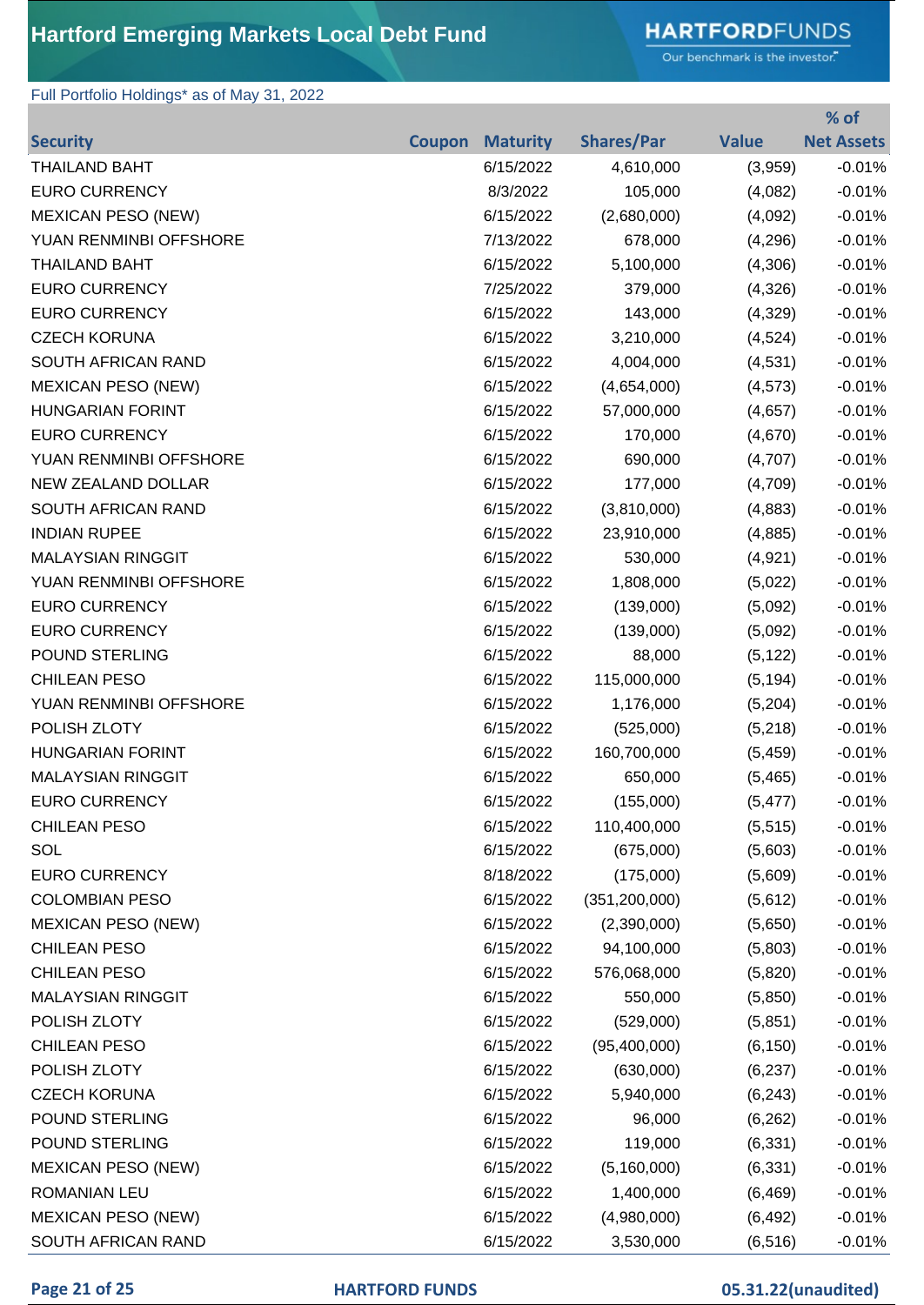# **HARTFORD**FUNDS

Our benchmark is the investor."

### Full Portfolio Holdings\* as of May 31, 2022

|                           |               |                 |                   |              | % of              |
|---------------------------|---------------|-----------------|-------------------|--------------|-------------------|
| <b>Security</b>           | <b>Coupon</b> | <b>Maturity</b> | <b>Shares/Par</b> | <b>Value</b> | <b>Net Assets</b> |
| <b>MEXICAN PESO (NEW)</b> |               | 9/28/2022       | (3,693,000)       | (6,619)      | $-0.01%$          |
| <b>EURO CURRENCY</b>      |               | 6/15/2022       | (403,000)         | (6, 729)     | $-0.01%$          |
| <b>POUND STERLING</b>     |               | 10/11/2022      | 142,000           | (6, 772)     | $-0.01%$          |
| POLISH ZLOTY              |               | 6/15/2022       | (750,000)         | (6, 819)     | $-0.01%$          |
| <b>INDONESIAN RUPIAH</b>  |               | 6/15/2022       | 7,203,000,000     | (6, 844)     | $-0.01%$          |
| <b>HUNGARIAN FORINT</b>   |               | 6/15/2022       | 52,800,000        | (7,036)      | $-0.01%$          |
| YUAN RENMINBI OFFSHORE    |               | 6/15/2022       | 1,103,000         | (7,048)      | $-0.01%$          |
| <b>CHILEAN PESO</b>       |               | 6/15/2022       | (153, 200, 000)   | (7,065)      | $-0.01%$          |
| <b>THAILAND BAHT</b>      |               | 6/15/2022       | 11,960,000        | (7, 131)     | $-0.01%$          |
| <b>COLOMBIAN PESO</b>     |               | 6/15/2022       | (348, 300, 000)   | (7, 173)     | $-0.01%$          |
| POLISH ZLOTY              |               | 6/15/2022       | (720,000)         | (7, 227)     | $-0.01%$          |
| SOUTH AFRICAN RAND        |               | 6/15/2022       | 1,780,000         | (7,230)      | $-0.01%$          |
| <b>COLOMBIAN PESO</b>     |               | 6/15/2022       | (397, 200, 000)   | (7, 344)     | $-0.01%$          |
| <b>COLOMBIAN PESO</b>     |               | 6/15/2022       | (529,000,000)     | (7,530)      | $-0.01%$          |
| <b>HUNGARIAN FORINT</b>   |               | 6/15/2022       | 44,300,000        | (7,659)      | $-0.01%$          |
| YUAN RENMINBI OFFSHORE    |               | 6/15/2022       | 1,182,000         | (7, 722)     | $-0.01%$          |
| <b>BRAZILIAN REAL</b>     |               | 6/2/2022        | (565,000)         | (7,766)      | $-0.01%$          |
| SOUTH AFRICAN RAND        |               | 6/15/2022       | 3,730,000         | (7,885)      | $-0.01%$          |
| YUAN RENMINBI OFFSHORE    |               | 6/15/2022       | 1,065,000         | (7,899)      | $-0.01%$          |
| SOUTH AFRICAN RAND        |               | 6/15/2022       | (3,740,000)       | (8,041)      | $-0.01%$          |
| <b>THAILAND BAHT</b>      |               | 6/15/2022       | 10,060,000        | (8,075)      | $-0.01%$          |
| <b>HUNGARIAN FORINT</b>   |               | 6/15/2022       | 45,300,000        | (8, 182)     | $-0.01%$          |
| SOUTH AFRICAN RAND        |               | 6/15/2022       | 1,990,000         | (8,892)      | $-0.01%$          |
| YUAN RENMINBI OFFSHORE    |               | 6/15/2022       | 1,440,000         | (8,945)      | $-0.01%$          |
| <b>TURKISH LIRA</b>       |               | 9/15/2022       | 6,460,000         | (9,245)      | $-0.02%$          |
| <b>POUND STERLING</b>     |               | 8/25/2022       | 95,000            | (9,282)      | $-0.02%$          |
| <b>EURO CURRENCY</b>      |               | 6/15/2022       | 298,000           | (9, 282)     | $-0.02%$          |
| <b>TURKISH LIRA</b>       |               | 6/15/2022       | 1,919,500         | (9,506)      | $-0.02%$          |
| <b>MEXICAN PESO (NEW)</b> |               | 6/15/2022       | (2,574,000)       | (9,634)      | $-0.02%$          |
| <b>MEXICAN PESO (NEW)</b> |               | 6/15/2022       | (4,670,000)       | (9,639)      | $-0.02%$          |
| <b>BRAZILIAN REAL</b>     |               | 6/2/2022        | (460,000)         | (10, 121)    | $-0.02%$          |
| SOUTH AFRICAN RAND        |               | 6/15/2022       | 2,690,000         | (10, 124)    | $-0.02%$          |
| <b>TURKISH LIRA</b>       |               | 6/15/2022       | 2,185,000         | (10, 202)    | $-0.02%$          |
| SOUTH AFRICAN RAND        |               | 6/15/2022       | 2,332,000         | (10, 622)    | $-0.02%$          |
| <b>COLOMBIAN PESO</b>     |               | 6/15/2022       | (601, 800, 000)   | (10,687)     | $-0.02%$          |
| YUAN RENMINBI OFFSHORE    |               | 6/15/2022       | 1,485,000         | (10, 949)    | $-0.02%$          |
| <b>HUNGARIAN FORINT</b>   |               | 6/15/2022       | 65,600,000        | (11,065)     | $-0.02%$          |
| <b>MEXICAN PESO (NEW)</b> |               | 6/15/2022       | (2,390,000)       | (11, 183)    | $-0.02%$          |
| <b>MEXICAN PESO (NEW)</b> |               | 6/15/2022       | (3,000,000)       | (11, 398)    | $-0.02%$          |
| <b>MEXICAN PESO (NEW)</b> |               | 8/4/2022        | (3,518,000)       | (11, 409)    | $-0.02%$          |
| <b>RUSSIAN RUBLE</b>      |               | 7/1/2022        | 8,210,000         | (11,662)     | $-0.02%$          |
| <b>MALAYSIAN RINGGIT</b>  |               | 6/15/2022       | 1,260,000         | (11, 677)    | $-0.02%$          |
| YUAN RENMINBI OFFSHORE    |               | 7/11/2022       | 2,228,000         | (11,686)     | $-0.02%$          |
| <b>CZECH KORUNA</b>       |               | 6/15/2022       | (5,610,000)       | (11, 740)    | $-0.02%$          |
| <b>HUNGARIAN FORINT</b>   |               | 6/15/2022       | 56,700,000        | (11, 846)    | $-0.02%$          |

### **Page 22 of 25 HARTFORD FUNDS 05.31.22(unaudited)**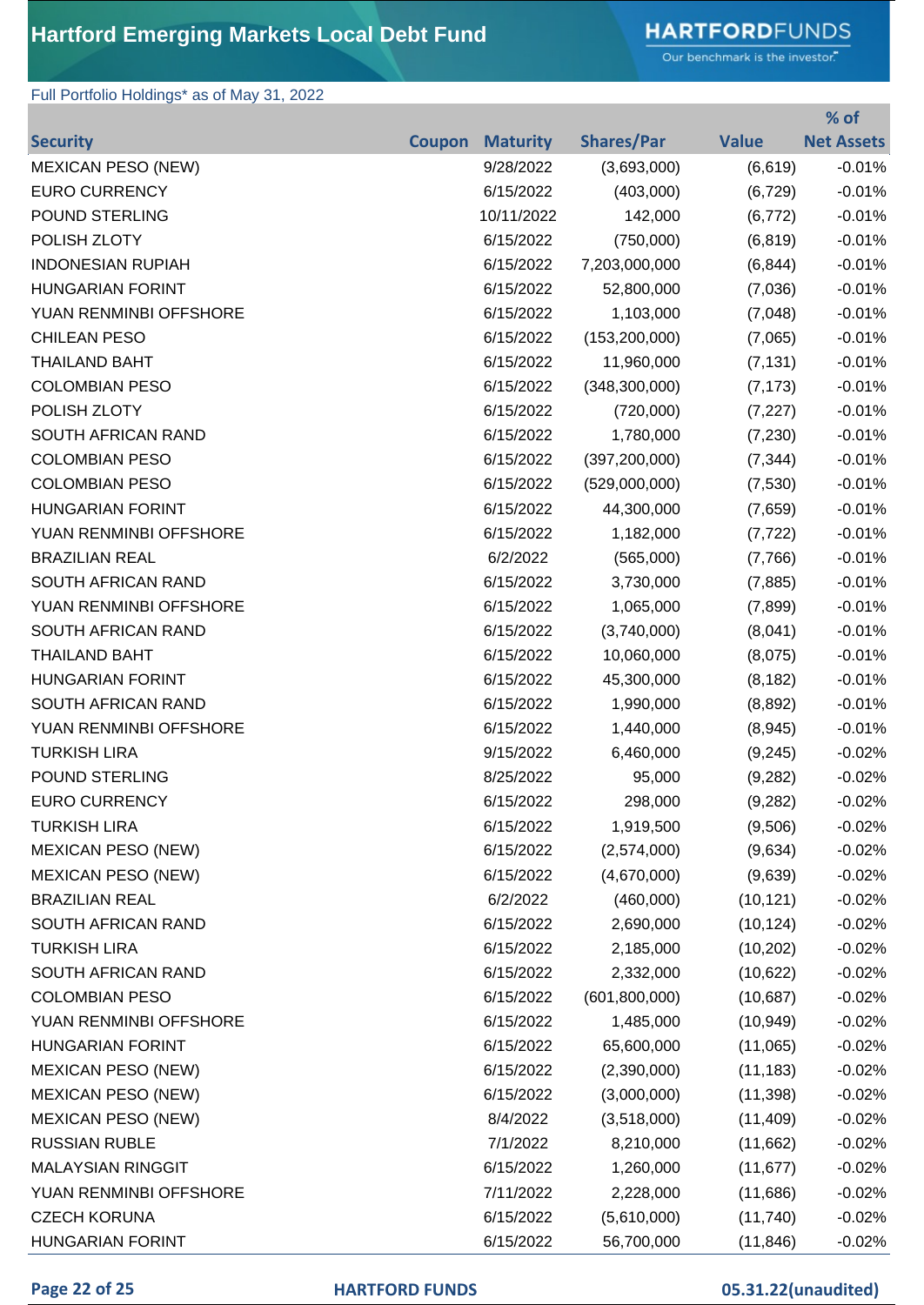### **HARTFORD**FUNDS

Our benchmark is the investor."

### Full Portfolio Holdings\* as of May 31, 2022

|                                                                    |               |                 |                   |              | % of              |
|--------------------------------------------------------------------|---------------|-----------------|-------------------|--------------|-------------------|
| <b>Security</b>                                                    | <b>Coupon</b> | <b>Maturity</b> | <b>Shares/Par</b> | <b>Value</b> | <b>Net Assets</b> |
| POLISH ZLOTY                                                       |               | 6/10/2022       | (1,070,000)       | (12,057)     | $-0.02%$          |
| <b>BRAZILIAN REAL</b>                                              |               | 6/2/2022        | (980,000)         | (12, 102)    | $-0.02%$          |
| <b>TURKISH LIRA</b>                                                |               | 6/15/2022       | 1,965,000         | (12, 529)    | $-0.02%$          |
| <b>HUNGARIAN FORINT</b>                                            |               | 6/15/2022       | 63,500,000        | (12, 815)    | $-0.02%$          |
| <b>BRAZILIAN REAL</b>                                              |               | 6/2/2022        | (1,030,000)       | (13, 222)    | $-0.02%$          |
| SOUTH AFRICAN RAND                                                 |               | 7/25/2022       | 9,107,000         | (13, 302)    | $-0.02%$          |
| <b>CZECH KORUNA</b>                                                |               | 6/15/2022       | (8,840,000)       | (13, 913)    | $-0.02%$          |
| <b>CZECH KORUNA</b>                                                |               | 6/15/2022       | 26,998,000        | (14, 663)    | $-0.02%$          |
| YUAN RENMINBI OFFSHORE                                             |               | 6/15/2022       | 1,964,000         | (14, 698)    | $-0.02%$          |
| <b>EURO CURRENCY</b>                                               |               | 6/15/2022       | (743,000)         | (15, 427)    | $-0.03%$          |
| <b>MEXICAN PESO (NEW)</b>                                          |               | 6/15/2022       | (5,910,000)       | (15, 957)    | $-0.03%$          |
| <b>MEXICAN PESO (NEW)</b>                                          |               | 6/15/2022       | (4,300,000)       | (16, 200)    | $-0.03%$          |
| <b>MEXICAN PESO (NEW)</b>                                          |               | 6/15/2022       | (4,430,000)       | (16, 212)    | $-0.03%$          |
| <b>RUSSIAN RUBLE</b>                                               |               | 8/24/2022       | (4,645,000)       | (16, 610)    | $-0.03%$          |
| <b>BRAZILIAN REAL</b>                                              |               | 6/2/2022        | (825,000)         | (16, 690)    | $-0.03%$          |
| <b>HUNGARIAN FORINT</b>                                            |               | 9/28/2022       | 90,418,000        | (17,008)     | $-0.03%$          |
| <b>TURKISH LIRA</b>                                                |               | 11/14/2022      | 7,450,000         | (17, 936)    | $-0.03%$          |
| <b>AUSTRALIAN DOLLAR</b>                                           |               | 6/15/2022       | 1,190,000         | (18, 188)    | $-0.03%$          |
| <b>HUNGARIAN FORINT</b>                                            |               | 9/26/2022       | 92,265,000        | (18, 830)    | $-0.03%$          |
| YUAN RENMINBI OFFSHORE                                             |               | 6/15/2022       | 2,980,000         | (18, 924)    | $-0.03%$          |
| <b>HUNGARIAN FORINT</b>                                            |               | 7/27/2022       | 130,559,000       | (18, 987)    | $-0.03%$          |
| <b>BRAZILIAN REAL</b>                                              |               | 7/14/2022       | (2,627,000)       | (19, 303)    | $-0.03%$          |
| YUAN RENMINBI OFFSHORE                                             |               | 6/15/2022       | 3,921,000         | (20, 029)    | $-0.03%$          |
| <b>MALAYSIAN RINGGIT</b>                                           |               | 6/15/2022       | 2,099,000         | (20, 058)    | $-0.03%$          |
| <b>MEXICAN PESO (NEW)</b>                                          |               | 6/15/2022       | (7,311,000)       | (25, 258)    | $-0.04%$          |
| <b>BRAZILIAN REAL</b>                                              |               | 6/2/2022        | 21,658,000        | (25, 461)    | $-0.04%$          |
| ROMANIAN LEU                                                       |               | 6/15/2022       | 4,043,000         | (25, 871)    | $-0.04%$          |
| <b>THAILAND BAHT</b>                                               |               | 6/10/2022       | 29,917,000        | (26, 388)    | $-0.04%$          |
| <b>BRAZILIAN REAL</b>                                              |               | 6/2/2022        | (21, 967, 000)    | (29, 885)    | $-0.05%$          |
| <b>INDONESIAN RUPIAH</b>                                           |               | 6/15/2022       | 34, 353, 467, 000 | (42, 847)    | $-0.07%$          |
| <b>TURKISH LIRA</b>                                                |               | 7/21/2022       | 5,759,000         | (50, 804)    | $-0.08%$          |
| <b>THAILAND BAHT</b>                                               |               | 6/15/2022       | 63,408,000        | (52, 930)    | $-0.09%$          |
| <b>BRAZILIAN REAL</b>                                              |               | 7/5/2022        | (2,595,000)       | (78, 700)    | $-0.13%$          |
| <b>RUSSIAN RUBLE</b>                                               |               | 7/13/2022       | (26,964,000)      | (103, 882)   | $-0.17%$          |
| <b>EGYPTIAN POUND</b>                                              |               | 6/15/2022       | 13,010,000        | (104, 181)   | $-0.17%$          |
| YUAN RENMINBI OFFSHORE                                             |               | 6/15/2022       | 14,362,912        | (110, 226)   | $-0.18%$          |
| <b>HUNGARIAN FORINT</b>                                            |               | 6/15/2022       | 494,888,000       | (127, 280)   | $-0.21%$          |
| <b>EURO CURRENCY</b>                                               |               | 6/15/2022       | 2,932,000         | (135, 598)   | $-0.22%$          |
| DERIVATIVES - FOREIGN CURRENCY EXCHANGE<br><b>CONTRACTS (SPOT)</b> |               |                 |                   |              |                   |
| <b>MEXICAN PESO (NEW)</b>                                          |               | 6/2/2022        | (15, 365, 667)    | 222          | 0.00%             |
| <b>COLOMBIAN PESO</b>                                              |               | 6/1/2022        | 36,410,176        | (26)         | 0.00%             |
| <b>DERIVATIVES - FUTURES CONTRACTS</b>                             |               |                 |                   |              |                   |
| Euro-BOBL Future                                                   |               | 6/8/2022        | (600,000)         | 29,109       | 0.05%             |
| U.S. Treasury 10-Year Note Future                                  |               | 9/21/2022       | (3,900,000)       | 21,549       | 0.04%             |

### **Page 23 of 25 HARTFORD FUNDS 05.31.22(unaudited)**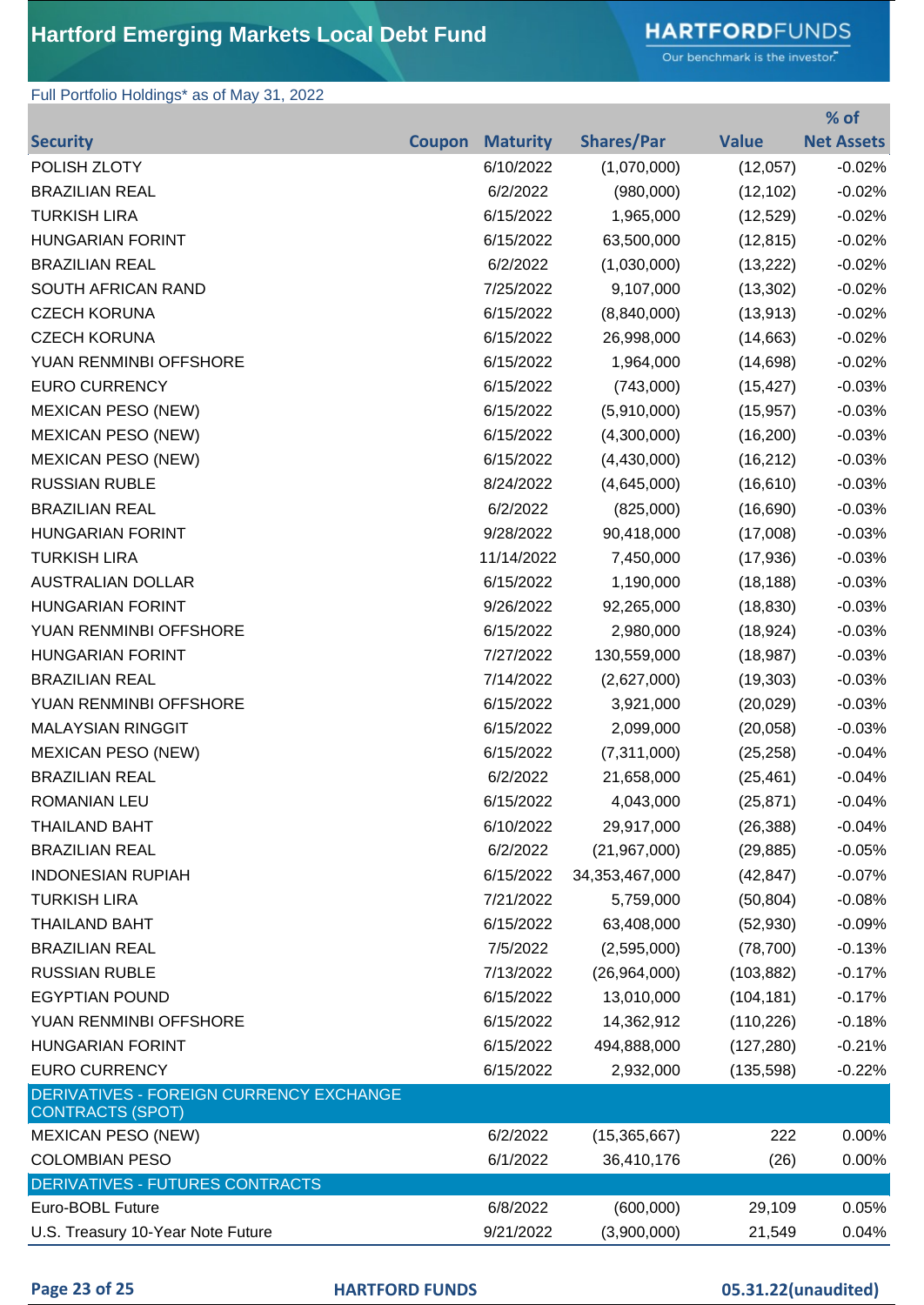# **HARTFORD**FUNDS

Our benchmark is the investor."

Full Portfolio Holdings\* as of May 31, 2022

|                                                                                                                                           |               |                 |                   |              | % of              |
|-------------------------------------------------------------------------------------------------------------------------------------------|---------------|-----------------|-------------------|--------------|-------------------|
| <b>Security</b>                                                                                                                           | <b>Coupon</b> | <b>Maturity</b> | <b>Shares/Par</b> | <b>Value</b> | <b>Net Assets</b> |
| <b>Euro-BUND Future</b>                                                                                                                   |               | 6/8/2022        | (200,000)         | 19,494       | 0.03%             |
| U.S. Treasury 10-Year Ultra Bond Future                                                                                                   |               | 9/21/2022       | (300,000)         | 2,883        | 0.00%             |
| U.S. Treasury 5-Year Note Future                                                                                                          |               | 9/30/2022       | (600,000)         | 1,966        | 0.00%             |
| Euro-Schatz Future                                                                                                                        |               | 6/8/2022        | (100,000)         | 1,744        | 0.00%             |
| U.S. Treasury Ultra Long Term Bond Future                                                                                                 |               | 9/21/2022       | 100,000           | 498          | 0.00%             |
| U.S. Treasury 2-Year Note Future                                                                                                          |               | 9/30/2022       | 2,200,000         | (2,360)      | 0.00%             |
| U.S. Treasury Ultra Bond Future                                                                                                           |               | 9/21/2022       | 400,000           | (9, 149)     | $-0.01%$          |
| <b>DERIVATIVES - OTC INTEREST RATE SWAP</b><br><b>CONTRACTS</b>                                                                           |               |                 |                   |              |                   |
| Long: 99D0R3WJ7 IRS INR R V 06MNSERO<br>99D0R3WK4 NDFOIS / Shrt: 99D0R3WJ7 IRS INR P<br>F 5.94500 99D0R3WJ7 NDFOIS                        |               | 6/15/2027       | 73,860,000        | 45,047       | 0.07%             |
| Long: 99D0R9UN7 IRS INR R V 06MNSERO<br>99D0R9UO5 NDFOIS / Shrt: 99D0R9UN7 IRS INR P<br>F 5.96100 99D0R9UN7 NDFOIS                        |               | 6/15/2027       | 27,615,000        | 16,594       | 0.03%             |
| Long: 99D0P0WN6 IRS BRL R V 00MBRCDI<br>99D0P0WO4 NDFPREDISWAP / Shrt: 99D0P0WN6<br>IRS BRL P F 8.58500 99D0P0WN6<br><b>NDFPREDISWAP</b>  |               | 1/4/2027        | 723,075           | 14,440       | 0.02%             |
| <b>BZDIOVRA</b>                                                                                                                           |               | 7/3/2023        | 30,391            | (19)         | 0.00%             |
| Long: 99D0QBCC7 IRS BRL R F 11.83500<br>99D0QBCC7 NDFPREDISWAP / Shrt: 99D0QBCC7<br>IRS BRL P V 00MBRCDI 99D0QBCB9<br><b>NDFPREDISWAP</b> |               | 1/2/2025        | 1,459,402         | (417)        | 0.00%             |
| Long: 99D0PWAC4 IRS BRL R F 10.40000<br>99D0PWAC4 NDFPREDISWAP / Shrt: 99D0PWAC4<br>IRS BRL P V 00MBRCDI 99D0PWAB6<br>NDFPREDISWAP        |               | 1/2/2029        | 385,391           | (4, 193)     | $-0.01%$          |
| Long: 99D0RV5B2 IRS BRL R F 11.23000<br>99D0RV5B2 NDFPREDISWAP / Shrt: 99D0RV5B2<br>IRS BRL P V 00MBRCDI 99D0RV5A4<br><b>NDFPREDISWAP</b> |               | 1/2/2025        | 1,643,852         | (6, 216)     | $-0.01%$          |
| Long: 99D0QM3U3 IRS BRL R F 10.80500<br>99D0QM3U3 NDFPREDISWAP / Shrt: 99D0QM3U3<br>IRS BRL P V 00MCETIP 99D0QM3T6<br><b>NDFPREDISWAP</b> |               | 1/2/2024        | 1,645,301         | (8,539)      | $-0.01%$          |
| Long: 99D0ROQ41 IRS BRL R F 11.17000<br>99D0ROQ41 NDFPREDISWAP / Shrt: 99D0ROQ41<br>IRS BRL P V 00MBRCDI 99D0ROQ33<br><b>NDFPREDISWAP</b> |               | 1/4/2027        | 2,032,340         | (9, 542)     | $-0.02%$          |
| Long: 99D0P57N3 IRS BRL R F 8.76500<br>99D0P57N3 NDFPREDISWAP / Shrt: 99D0P57N3<br>IRS BRL P V 00MBRCDI 99D0P57M5<br>NDFPREDISWAP         |               | 7/1/2024        | 1,064,756         | (13,016)     | $-0.02%$          |
| <b>BZDIOVRA</b>                                                                                                                           |               | 1/2/2029        | 737,284           | (21, 051)    | $-0.03%$          |
| <b>DERIVATIVES - PUT OPTIONS WRITTEN</b>                                                                                                  |               |                 |                   |              |                   |
| 99D0RNY5 USD P HUF C SEP22 348.9488 PUT                                                                                                   |               | 9/22/2022       | (843,000)         | 27,419       | 0.04%             |
| 99D0RO8U USD P HUF C SEP22 351 PUT                                                                                                        |               | 9/26/2022       | (844,000)         | 26,621       | 0.04%             |
| 99D0RJOC USD P TRY C SEP22 18.055 PUT                                                                                                     |               | 9/14/2022       | (563,000)         | 23,183       | 0.04%             |
| 99D0S7QI USD PUT TRY CALL NOV22 18.8265<br><b>PUT</b>                                                                                     |               | 11/11/2022      | (601,000)         | 14,665       | 0.02%             |
| 99D0S1RO USD PUT HUF CALL JUL22 353.4 PUT                                                                                                 |               | 7/25/2022       | (627,000)         | 13,738       | 0.02%             |
| 99D0RI7V USD P CLP C SEP22 830.8 PUT                                                                                                      |               | 9/8/2022        | (559,000)         | 9,928        | 0.02%             |

**Page 24 of 25 HARTFORD FUNDS 05.31.22(unaudited)**